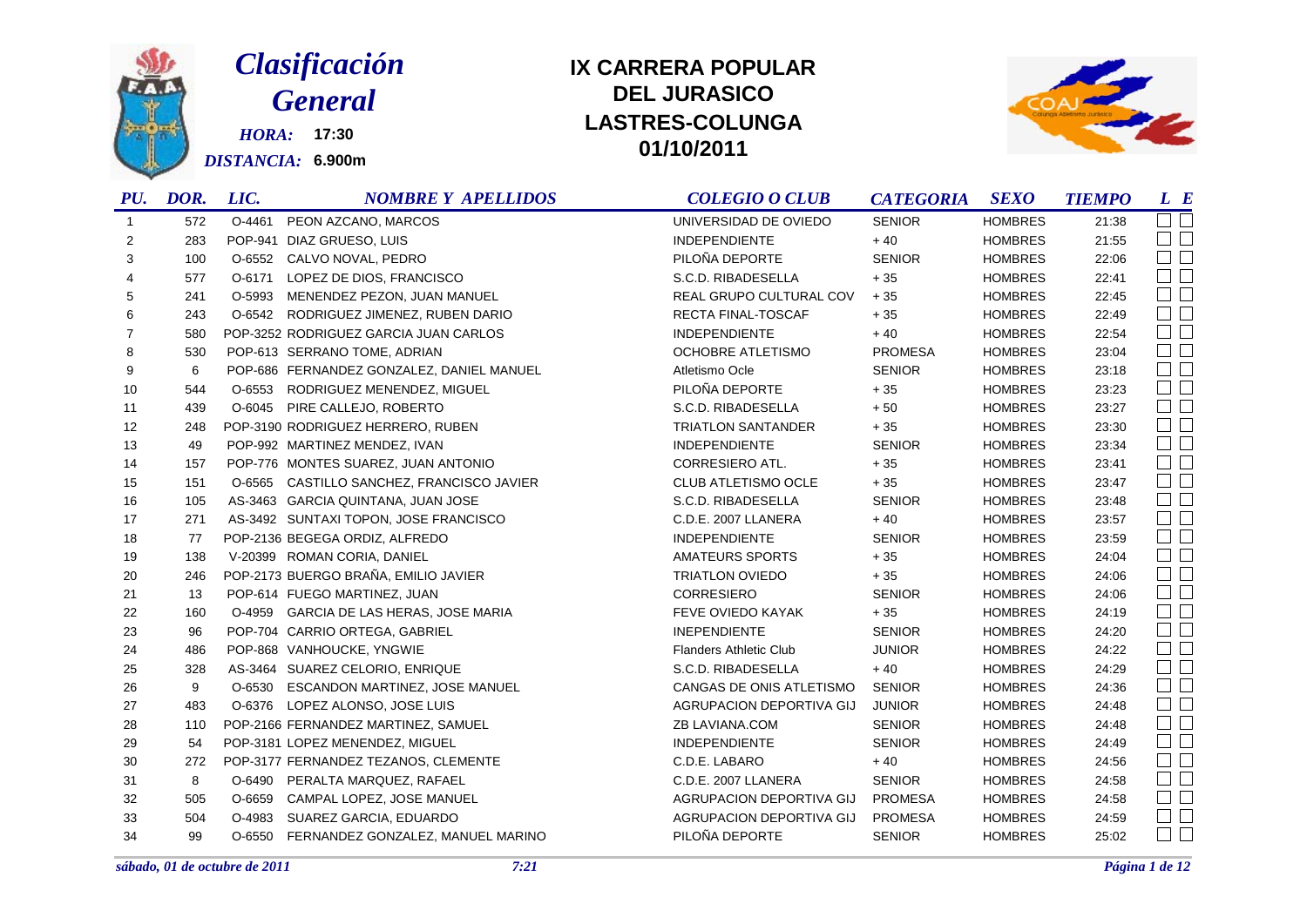| PU. | DOR. | LIC. | <b>NOMBRE Y APELLIDOS</b>                  | <b>COLEGIO O CLUB</b>             | <b>CATEGORIA</b> | <b>SEXO</b>    | <b>TIEMPO</b> | L E                    |
|-----|------|------|--------------------------------------------|-----------------------------------|------------------|----------------|---------------|------------------------|
| 35  | 532  |      | POP-2033 SERRANO ARCE, ELOY                | R.G.C. COVADONGA                  | <b>PROMESA</b>   | <b>HOMBRES</b> | 25:04         | $\Box$ $\Box$          |
| 36  | 154  |      | O-5218 FERNANDEZ CARTON, JOSE ANGEL        | <b>CLUB DEPORTIVO ESBARDU</b>     | $+35$            | <b>HOMBRES</b> | 25:06         | $\Box$ $\Box$          |
| 37  | 145  |      | POP-2026 ALFONSO LOPES, PABLO              | <b>ATLETISMO MIERES</b>           | $+35$            | <b>HOMBRES</b> | 25:11         | $\Box$ $\Box$          |
| 38  | 242  |      | O-6543 DEL CAÑO MENENDEZ, RUBEN            | RECTA FINAL-TOSCAF                | $+35$            | <b>HOMBRES</b> | 25:13         | $\square$ $\square$    |
| 39  | 273  |      | O-5401 MURCIANO DE LA FUENTE, GREGORIO     | C.D.ELECTRONICA - RATO AVI        | $+40$            | <b>HOMBRES</b> | 25:14         | $\Box$                 |
| 40  | 82   |      | POP-1474 ALVAREZ LOPEZ, HERMOGENES         | <b>INDEPENDIENTE</b>              | <b>SENIOR</b>    | <b>HOMBRES</b> | 25:15         | $\Box$ $\Box$          |
| 41  | 493  |      | O-6067 MARRON VILLACE, ROBERTO             | AGRUPACION DEPORTIVA GIJ          | <b>JUVENIL</b>   | <b>HOMBRES</b> | 25:18         | $\Box$ $\Box$          |
| 42  | 413  |      | POP-1323 DELGADO DE FELIPE, JOSE           | COLUNGA ATL. JURASICO             | $+50$            | <b>HOMBRES</b> | 25:21         | $\blacktriangledown$   |
| 43  | 329  |      | O-6288 VALDES ALVAREZ, PABLO               | S.C.D. RIBADESELLA                | $+40$            | <b>HOMBRES</b> | 25:22         | $\square$<br>$\square$ |
| 44  | 136  |      | POP-953 CASTAÑO PIÑERA, IVAN               | ACADEMIA CIVIL-EL MUSEL           | $+35$            | <b>HOMBRES</b> | 25:44         | $\square$ $\square$    |
| 45  | 440  |      | O-6044 SANCHEZ BERBES, ROBERTO             | S.C.D. RIBADESELLA                | $+50$            | <b>HOMBRES</b> | 25:25         | $\square$<br>$\square$ |
| 46  | 541  |      | POP-3221 ZAPATERO SOLARES, RAFAEL          | <b>INDEPENDIENTE</b>              | <b>SENIOR</b>    | <b>HOMBRES</b> | 25:25         | $\square$ $\square$    |
| 47  | 153  |      | O-6564 GARCIA GARCIA, ALBERTO              | <b>CLUB ATLETISMO OCLE</b>        | $+35$            | <b>HOMBRES</b> | 25:26         | $\square$ $\square$    |
| 48  | 212  |      | POP-1155 PIÑEIRO CRESPO, JOSE RAMON        | <b>INDEPENDIENTE</b>              | $+35$            | <b>HOMBRES</b> | 25:28         | $\square$ $\square$    |
| 49  | 106  |      | AS-3568 CARRIL DEL RIO, IGNACIO            | S.C.D. RIBADESELLA                | <b>SENIOR</b>    | <b>HOMBRES</b> | 25:29         | $\Box$                 |
| 50  | 345  |      | O-6381 DE LA VEGA GARCIA, LUIS FRANCISCO   | AGRUPACION DEPORTIVA GIJ          | $+45$            | <b>HOMBRES</b> | 25:30         | $\square$ $\square$    |
| 51  | 384  |      | POP-1102 DE LA FUENTE GALVAN, JESUS        | INDEPENDIENTE                     | $+45$            | <b>HOMBRES</b> | 25:30         | $\Box$                 |
| 52  | 17   |      | O-5083 MENENDEZ LLORENTE, FRANCISCO JAVIER | FEVE OVIEDO KAYAK                 | <b>SENIOR</b>    | <b>HOMBRES</b> | 25:31         | $\Box$ $\Box$          |
| 53  | 565  |      | POP-3238 ROZA GONZALEZ, MARIO              | <b>INDEPENDIENTE</b>              | <b>PROMESA</b>   | <b>HOMBRES</b> | 25:35         | $\blacktriangledown$   |
| 54  | 111  |      | POP-1581 GONZALEZ RESTREPO, RAMON          | ZBLAVIANA                         | <b>SENIOR</b>    | <b>HOMBRES</b> | 25:36         | $\Box$ $\Box$          |
| 55  | 222  |      | POP-2631 ORTIZ LOPEZ, ALAIN                | <b>INDEPENDIENTE</b>              | $+35$            | <b>HOMBRES</b> | 25:39         | $\Box$ $\Box$          |
| 56  | 101  |      | O-6554 GARCIA PEREZ, JOSE MANUEL           | REAL GRUPO CULTURAL COV           | <b>SENIOR</b>    | <b>HOMBRES</b> | 25:51         | $\square$ $\square$    |
| 57  | 347  |      | O-6379 CARAVES SOBERADO, JOSE ANTONIO      | AGRUPACION DEPORTIVA GIJ          | $+45$            | <b>HOMBRES</b> | 25:54         | $\Box$                 |
| 58  | 102  |      | POP-2635 DEL BUSTO SANCHEZ, IGNACIO        | S.C.D. RIBADESELLA                | <b>SENIOR</b>    | <b>HOMBRES</b> | 25:59         | $\Box$                 |
| 59  | 358  |      | POP-1480 GUEVARA MORENO, PEDRO             | <b>INDEPENDIENTE</b>              | $+45$            | <b>HOMBRES</b> | 26:00         | $\Box$ $\Box$          |
| 60  | 142  |      | O-5778 GALAN GONZALEZ, JOSE LUIS           | ATLETISMO CORVERA                 | $+35$            | <b>HOMBRES</b> | 26:05         | $\Box$                 |
| 61  | 33   |      | POP-3155 SUNTAXI CORENA, CRISTIAN          | <b>INDEPENDIENTE</b>              | <b>SENIOR</b>    | <b>HOMBRES</b> | 26:08         | $\Box$ $\Box$          |
| 62  | 16   |      | POP-1328 ATIENZA BODES, FERNANDO           | <b>CORRESIERO</b>                 | <b>SENIOR</b>    | <b>HOMBRES</b> | 26:11         | $\square$<br>$\square$ |
| 63  | 496  |      | O-6268 RIVAS LLERA, DANIEL                 | CLUB DEPORTIVO ESTADIO GI JUVENIL |                  | <b>HOMBRES</b> | 26:13         | $\Box$                 |
| 64  | 390  |      | O-6668 ALVAREZ MARTINEZ, JAVIER            | <b>TOSCAF RECTA FINAL</b>         | $+45$            | <b>HOMBRES</b> | 26:17         | $\square$ $\square$    |
| 65  | 34   |      | POP-3196 BUERGO BRAÑA, VICTOR              | <b>INDEPENDIENTE</b>              | <b>SENIOR</b>    | <b>HOMBRES</b> | 26:20         | $\Box$ $\Box$          |
| 66  | 120  |      | ZA-2801 DIEZ MANZANO, MARTA                | Grupo ISN Navarra At              | <b>SENIOR</b>    | <b>MUJERES</b> | 26:20         | $\square$ $\square$    |
| 67  | 442  |      | O-6290 GONZALEZ CONDE, DELFIN MAXIMINO     | S.C.D. RIBADESELLA                | $+50$            | <b>HOMBRES</b> | 26:21         | $\Box$ $\Box$          |
| 68  | 389  |      | O-5337 VALDES GALLEGO, ALFONSO             | RECTA FINAL-TOSCAF                | $+45$            | <b>HOMBRES</b> | 26:22         | $\Box$ $\Box$          |
| 69  | 69   |      | POP-1211 RODRIGUEZ CAMIN, RAFAEL           | <b>INDEPENDIENTE</b>              | <b>SENIOR</b>    | <b>HOMBRES</b> | 26:22         | $\square$ $\square$    |
| 70  | 352  |      | POP-2307 DIAZ GONZALEZ, GREGORIO           | <b>CLUB TRIATLON OVIEDO</b>       | $+45$            | <b>HOMBRES</b> | 26:25         | $\square$ $\square$    |
| 71  | 216  |      | POP-1125 ESTEBAN LOPEZ, JAVIER MARCELO     | <b>INDEPENDIENTE</b>              | $+35$            | <b>HOMBRES</b> | 26:26         | $\Box$                 |
| 72  | 555  |      | POP-3232 SAINZA REQUEJO, CARLOS            | <b>INDEPENDIENTE</b>              | <b>PROMESA</b>   | <b>HOMBRES</b> | 26:26         | $\Box$ $\Box$          |
| 73  | 434  |      | POP-3166 FERNANDEZ GARCIA, RAMON BENJAMIN  | <b>INDEPENDIENTE</b>              | $+50$            | <b>HOMBRES</b> | 26:28         | $\square$<br>$\square$ |
| 74  | 184  |      | POP-2018 CAMPO VIEJO, JOAQUIN              | <b>INDEPENDIENTE</b>              | $+35$            | <b>HOMBRES</b> | 26:30         | $\square$ $\square$    |
| 75  | 223  |      | POP-865 GONZALEZ ALVAREZ, ISAAC            | <b>INDEPENDIENTE</b>              | $+35$            | <b>HOMBRES</b> | 26:30         | $\Box$ $\Box$          |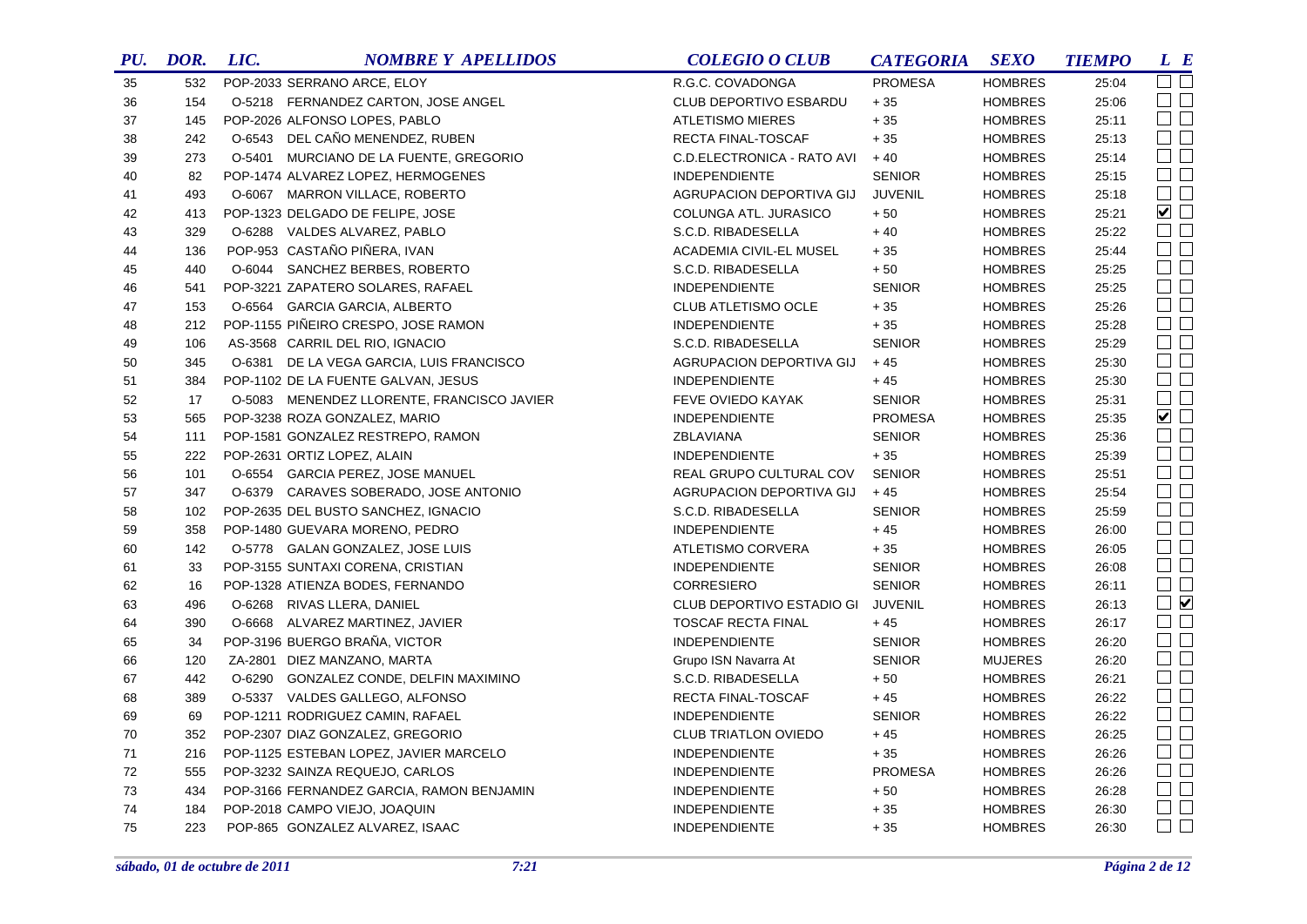| PU. | DOR. | LIC. | <b>NOMBRE Y APELLIDOS</b>                     | <b>COLEGIO O CLUB</b>      | <b>CATEGORIA</b> | <b>SEXO</b>    | <b>TIEMPO</b> | L E                        |
|-----|------|------|-----------------------------------------------|----------------------------|------------------|----------------|---------------|----------------------------|
| 76  | 11   |      | POP-928 ALVAREZ VILLAR, JOSE MIGUEL           | COLUNGA ATL. JURASICO      | <b>SENIOR</b>    | <b>HOMBRES</b> | 26:33         | $\overline{\smile}$ $\Box$ |
| 77  | 412  |      | O-6319 ALVAREZ FERNANDEZ, MANUEL JOSE         | CIUDAD DE GIJON            | $+50$            | <b>HOMBRES</b> | 26:34         | $\Box$ $\Box$              |
| 78  | 549  |      | POP-1576 TIRADOR BADA, MIGUEL ANGEL           | SCD Ribadesella Atletismo  | <b>SENIOR</b>    | <b>HOMBRES</b> | 26:34         | $\Box$ $\Box$              |
| 79  | 197  |      | POP-1178 CARUS IGLESIAS, RICARDO              | <b>INDEPENDIENTE</b>       | $+35$            | <b>HOMBRES</b> | 26:35         | $\Box$ $\Box$              |
| 80  | 247  |      | POP-952 CASTAÑO PIÑERA, DANIEL                | <b>TRIATLON OVIEDO</b>     | $+35$            | <b>HOMBRES</b> | 26:36         | $\Box$ $\Box$              |
| 81  | 229  |      | POP-1331 FELIX RODRIGUEZ, JOSE MANUEL         | <b>INDEPENDIENTE</b>       | $+35$            | <b>HOMBRES</b> | 26:36         | $\Box$                     |
| 82  | 204  |      | POP-3161 MOREDA OTERO, ALBERTO                | <b>INDEPENDIENTE</b>       | $+35$            | <b>HOMBRES</b> | 26:36         | $\square$<br>$\square$     |
| 83  | 228  |      | POP-3180 RODRIGUEZ VELEZ, LUIS FERNANDO       | <b>INDEPENDIENTE</b>       | $+35$            | <b>HOMBRES</b> | 26:38         | $\Box$ $\Box$              |
| 84  | 327  |      | POP-3185 SUAREZ GONZALEZ, VITALIANO           | S.C.D. RIBADESELLA         | $+40$            | <b>HOMBRES</b> | 26:47         | $\Box$                     |
| 85  | 537  |      | POP-3217 ANAYA CASTELLANO, MIGUEL ANGEL       | <b>OCLE</b>                | $+40$            | <b>HOMBRES</b> | 26:48         | $\Box$                     |
| 86  | 159  |      | POP-1680 ORDIERES ORTIZ, DANIEL               | EL GAITERO - VILLAVICIOSA  | $+\,35$          | <b>HOMBRES</b> | 26:49         | $\Box$                     |
| 87  | 231  |      | POP-1293 FERNANDEZ RODRIGUEZ. PABLO           | <b>INDEPENDIENTE</b>       | $+35$            | <b>HOMBRES</b> | 26:53         | $\Box$ $\Box$              |
| 88  | 383  |      | POP-999 EGOCHEAGA RODRIGUEZ, JORGE            | <b>INDEPENDIENTE</b>       | $+45$            | <b>HOMBRES</b> | 26:54         | $\Box$                     |
| 89  | 146  |      | POP-1358 GONZALEZ RODRIGUEZ, ENRIQUE          | <b>Atletismo Mieres</b>    | $+35$            | <b>HOMBRES</b> | 26:57         | $\square$ $\square$        |
| 90  | 469  |      | POP-2808 MUÑOZ VEGA, JOSE                     | Atletismo Ocle             | $+60$            | <b>HOMBRES</b> | 27:02         | $\Box$                     |
| 91  | 471  |      | O-5030 MENENDEZ DE LUARCA NAVIA-OSORIO, PABLO | CLUB ATLETISMO OCLE        | $+60$            | <b>HOMBRES</b> | 27:03         | $\Box$ $\Box$              |
| 92  | 448  |      | O-6516 POSADA ALAS, MARIA HORTENSIA           | S.C.D. RIBADESELLA         | $+50$            | <b>MUJERES</b> | 27:04         | $\square$ $\square$        |
| 93  | 43   |      | POP-2617 HUERTA ALVAREZ, BRUNO                | <b>INDEPENDIENTE</b>       | <b>SENIOR</b>    | <b>HOMBRES</b> | 27:08         | $\square$ $\square$        |
| 94  | 551  |      | POP-3229 VALVERDE ALVAREZ, JUAN JOSE          | <b>INDEPENDIENTE</b>       | $+45$            | <b>HOMBRES</b> | 27:11         | $\square$ $\square$        |
| 95  | 534  |      | POP-1649 GONZALEZ NEVADO, JOAKIN              | ZBLAVIANA.COM              | <b>PROMESA</b>   | <b>HOMBRES</b> | 27:14         | $\Box$                     |
| 96  | 406  |      | O-3992 CABELLO GONZALEZ, RAFAEL               | ATLETISMO KM.0             | $+50$            | <b>HOMBRES</b> | 27:15         | $\square$ $\square$        |
| 97  | 403  |      | O-6382 DELGADO CHAMORRO, FRANCISCO            | AGRUPACION DEPORTIVA GIJ   | $+50$            | <b>HOMBRES</b> | 27:15         | $\Box$                     |
| 98  | 332  |      | O-5403 BLANCO JUBETE, BLANCA                  | C.D.ELECTRONICA - RATO AVI | $+40$            | <b>MUJERES</b> | 27:16         | $\square$ $\square$        |
| 99  | 388  |      | S-9737 TERAN VIGIL, GONZALO                   | NETTO ATLETICO COLINDRES   | $+45$            | <b>HOMBRES</b> | 27:18         | $\Box$                     |
| 100 | 70   |      | POP-140 GARCIA TEMPRANO, JOSE MANUEL          | <b>INDEPENDIENTE</b>       | <b>SENIOR</b>    | <b>HOMBRES</b> | 27:18         | $\Box$ $\Box$              |
| 101 | 579  |      | POP-3250 FERNANDEZ GARCIA, MIGUEL ANGEL       | <b>INDEPENDIENTE</b>       | <b>JUVENIL</b>   | <b>HOMBRES</b> | 27:21         | $\square$ $\square$        |
| 102 | 58   |      | POP-557 ALONSO ESTRADA, DIEGO                 | <b>INDEPENDIENTE</b>       | <b>SENIOR</b>    | <b>HOMBRES</b> | 27:22         | $\square$ $\square$        |
| 103 | 554  |      | POP-814 VISO ALVAREZ, GUILLERMO               | <b>INDEPENDIENTE</b>       | <b>SENIOR</b>    | <b>HOMBRES</b> | 27:22         | $\Box$                     |
| 104 | 444  |      | POP-2626 SUAREZ BERMEJO, ABRAHAM              | <b>XENTE CORRENDERA</b>    | $+50$            | <b>HOMBRES</b> | 27:25         | $\square$ $\square$        |
| 105 | 208  |      | POP-3171 MANZANO VILLANUEVA, ENRIQUE          | <b>INDEPENDIENTE</b>       | $+35$            | <b>HOMBRES</b> | 27:26         | $\square$ $\square$        |
| 106 | 450  |      | O-5357 RODRIGUEZ LEO, ELOY                    | ATLETISMO CORVERA          | $+55$            | <b>HOMBRES</b> | 27:27         | $\square$ $\square$        |
| 107 | 10   |      | POP-1101 MENENDEZ GARCIA, ABEL                | COLUNGA ATL. JURASICO      | <b>SENIOR</b>    | <b>HOMBRES</b> | 27:28         | $\square$ $\square$        |
| 108 | 321  |      | POP-2231 CASTRO MOIRON, ILDEFONSO             | <b>INDEPENDIENTE</b>       | $+40$            | <b>HOMBRES</b> | 27:30         | $\square$ $\square$        |
| 109 | 30   |      | POP-3162 MOREDA OTERO, JORGE                  | <b>INDEPENDIENTE</b>       | <b>SENIOR</b>    | <b>HOMBRES</b> | 27:31         | $\Box$ $\Box$              |
| 110 | 202  |      | POP-2616 ROSA GONZALEZ, ALEJANDRO             | <b>INDEPENDIENTE</b>       | $+35$            | <b>HOMBRES</b> | 27:31         | $\square$ $\square$        |
| 111 | 182  |      | POP-562 FERNANDEZ MARTINEZ, EMILIO            | <b>INDEPENDIENTE</b>       | $+35$            | <b>HOMBRES</b> | 27:35         | $\Box$ $\Box$              |
| 112 | 308  |      | POP-1476 GARCIA BLANCO, MIGUEL L.             | <b>INDEPENDIENTE</b>       | $+40$            | <b>HOMBRES</b> | 27:36         | $\Box$                     |
| 113 | 432  |      | POP-736 VERA PACHACAMA, RODOLFO               | <b>INDEPENDIENTE</b>       | $+50$            | <b>HOMBRES</b> | 27:37         | $\Box$ $\Box$              |
| 114 | 193  |      | POP-2481 BRAÑA TESTA, JULIO CESAR             | <b>INDEPENDIENTE</b>       | $+35$            | <b>HOMBRES</b> | 27:38         | $\Box$ $\Box$              |
| 115 | 497  |      | POP-1628 FERNANDEZ FERNANDEZ, JORGE           | <b>ESTADIO GIJON</b>       | <b>JUVENIL</b>   | <b>HOMBRES</b> | 27:39         | $\Box$                     |
| 116 | 45   |      | POP-708 FUSTER ALVAREZ, JAVIER                | <b>INDEPENDIENTE</b>       | <b>SENIOR</b>    | <b>HOMBRES</b> | 27:40         | $\blacksquare$             |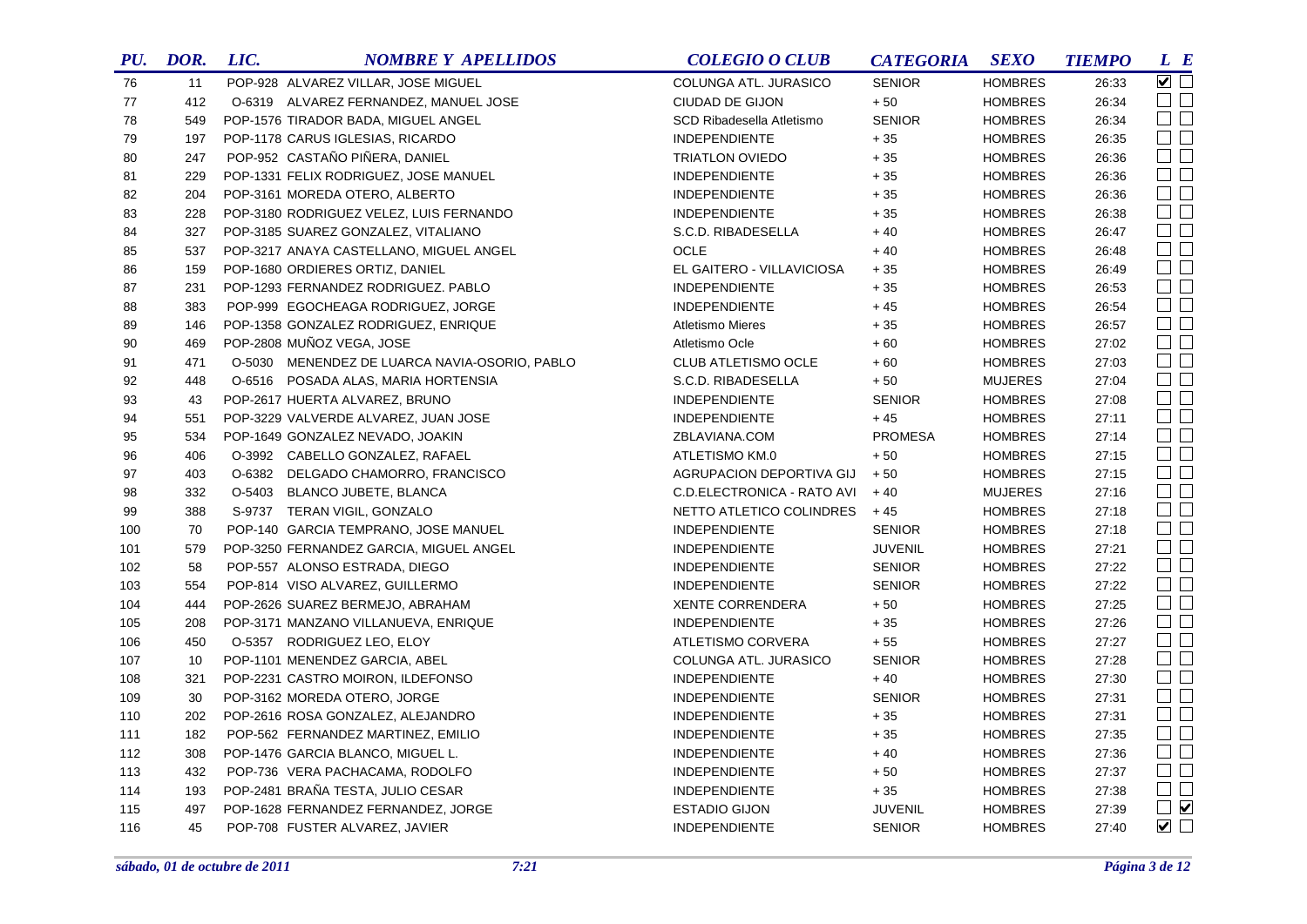| PU. | DOR. | LIC. | <b>NOMBRE Y APELLIDOS</b>                        | <b>COLEGIO O CLUB</b>     | <b>CATEGORIA</b> | <b>SEXO</b>    | <b>TIEMPO</b> | L E                 |
|-----|------|------|--------------------------------------------------|---------------------------|------------------|----------------|---------------|---------------------|
| 117 | 217  |      | POP-1108 CIMENTADA GOMEZ, PEDRO                  | <b>INDEPENDIENTE</b>      | $+35$            | <b>HOMBRES</b> | 27:43         | $\Box$ $\Box$       |
| 118 | 192  |      | POP-3206 CRESPO NAGORE, OSCAR                    | <b>INDEPENDIENTE</b>      | $+35$            | <b>HOMBRES</b> | 27:43         | $\Box$              |
| 119 | 244  |      | POP-3192 PEREZ MARTINEZ, JAIRO                   | S.C.D. RIBADESELLA        | $+35$            | <b>HOMBRES</b> | 27:48         | $\Box$ $\Box$       |
| 120 | 139  |      | AS-3471 VALLEJO PULIDO, RICARDO                  | ATLETISMO CORVERA         | $+35$            | <b>HOMBRES</b> | 27:48         | $\Box$              |
| 121 | 103  |      | POP-2633 PEREDA DE DIEGO, RICARDO                | S.C.D. RIBADESELLA        | <b>SENIOR</b>    | <b>HOMBRES</b> | 27:48         | $\square$           |
| 122 | 363  |      | POP-2414 MACIAS MARIANO, GREGORIO                | <b>INDEPENDIENTE</b>      | $+45$            | <b>HOMBRES</b> | 27:50         | $\Box$ $\Box$       |
| 123 | 239  |      | POP-469 ALVAREZ OROZCO, SERGIO JOSE              | <b>OCHOBRE</b>            | $+35$            | <b>HOMBRES</b> | 27:50         | $\Box$              |
| 124 | 513  |      | POP-2223 JIMENEZ GARCIA, JORGE                   | <b>INDEPENDIENTE</b>      | <b>PROMESA</b>   | <b>HOMBRES</b> | 27:51         | $\Box$              |
| 125 | 462  |      | POP-802 SANCHEZ PEON, ANGEL                      | <b>INDEPENDIENTE</b>      | $+55$            | <b>HOMBRES</b> | 28:01         | $\Box$              |
| 126 | 313  |      | POP-2482 SANTOS GALLEGO, DANIEL                  | <b>INDEPENDIENTE</b>      | $+40$            | <b>HOMBRES</b> | 28:03         | $\Box$ $\Box$       |
| 127 | 368  |      | POP-3200 CORUJO ALONSO, JUAN CARLOS              | <b>INDEPENDIENTE</b>      | $+45$            | <b>HOMBRES</b> | 28:04         | $\Box$              |
| 128 | 550  |      | POP-3228 RIVERA VEGA, JOSE RAMON                 | <b>INDEPENDIENTE</b>      | <b>SENIOR</b>    | <b>HOMBRES</b> | 28:10         | $\Box$              |
| 129 | 170  |      | POP-3195 REGUERA LOPEZ, JUAN ANTONIO             | <b>INDEPENDIENTE</b>      | $+35$            | <b>HOMBRES</b> | 28:12         | $\Box$ $\Box$       |
| 130 | 171  |      | POP-3194 GARCIA SANCHEZ, JOSE EMILIO             | <b>INDEPENDIENTE</b>      | $+35$            | <b>HOMBRES</b> | 28:13         | $\Box$              |
| 131 | 522  |      | POP-2595 RODRIGUEZ DIAZ, ENRIQUE                 | <b>INDEPENDIENTE</b>      | <b>PROMESA</b>   | <b>HOMBRES</b> | 28:15         | $\Box$ $\Box$       |
| 132 | 55   |      | POP-717 LOPEZ LAGO, JUAN DIEGO                   | <b>INDEPENDIENTE</b>      | <b>SENIOR</b>    | <b>HOMBRES</b> | 28:16         | $\Box$              |
| 133 | 542  |      | POP-3222 SAN MARTIN, SANTAMARIA, JOSE ENRIQUE    | <b>INDEPENDIENTE</b>      | $+45$            | <b>HOMBRES</b> | 28:17         | $\square$           |
| 134 | 464  |      | POP-493 LOBO SUAREZ, JOSE LUIS                   | <b>OCHOBRE</b>            | $+55$            | <b>HOMBRES</b> | 28:17         | $\Box$              |
| 135 | 84   |      | POP-1388 MARTINEZ PICON, PEDRO                   | <b>INDEPENDIENTE</b>      | <b>SENIOR</b>    | <b>HOMBRES</b> | 28:17         | $\Box$              |
| 136 | 44   |      | POP-3159 LANAS SEGUROLA, FRANCISCO JOSE          | <b>INDEPENDIENTE</b>      | <b>SENIOR</b>    | <b>HOMBRES</b> | 28:18         | $\Box$              |
| 137 | 407  |      | POP-2488 FERNANDEZ FERNANDEZ, FRANCISCO E.       | ATLETISMO OCCIDENTE-NAVI  | $+50$            | <b>HOMBRES</b> | 28:20         | $\Box$              |
| 138 | 268  |      | POP-819 GARCIA ARGUELLES, JOSE LUIS              | ATLETISMO OCCIDENTE-NAVI  | $+40$            | <b>HOMBRES</b> | 28:21         | $\Box$              |
| 139 | 165  |      | POP-2492 FERNANDEZ GONZALEZ, ARTURO              | <b>INDEPENDIENTE</b>      | $+35$            | <b>HOMBRES</b> | 28:22         | $\Box$              |
| 140 | 452  |      | AS-3604 ALVAREZ BARDON, JOSE MANUEL              | CLUB DEPORTIVO ESBARDU    | $+55$            | <b>HOMBRES</b> | 28:23         | $\Box$              |
| 141 | 240  |      | POP-700 REDONDO ROBLEDO, JOSE MIGUEL             | PICU PIENZU               | $+35$            | <b>HOMBRES</b> | 28:25         | $\Box$              |
| 142 | 90   |      | POP-1152 MARTINEZ GALLEGO, ALEJANDRO             | <b>INDEPENDIENTE</b>      | <b>SENIOR</b>    | <b>HOMBRES</b> | 28:26         | $\Box$ $\Box$       |
| 143 | 302  |      | POP-2020 GARCIA SUAREZ, ALBERTO                  | <b>INDEPENDIENTE</b>      | $+40$            | <b>HOMBRES</b> | 28:27         | $\Box$              |
| 144 | 167  |      | POP-749 ALONSO RODRIGUEZ, JOSE RAMON             | <b>INDEPENDIENTE</b>      | $+35$            | <b>HOMBRES</b> | 28:28         | $\Box$              |
| 145 | 587  |      | POP-3259 ALVAREZ FERNANDEZ, JUAN                 | <b>INDEPENDIENTE</b>      | <b>SENIOR</b>    | <b>HOMBRES</b> | 28:29         | $\Box$ $\Box$       |
| 146 | 61   |      | POP-388 CABEZA SANCHEZ, CARLOS                   | <b>INDEPENDIENTE</b>      | <b>SENIOR</b>    | <b>HOMBRES</b> | 28:29         | $\Box$              |
| 147 | 435  |      | POP-3189 RECIO MUNIZ, JOSE MANUEL                | <b>INDEPENDIENTE</b>      | $+50$            | <b>HOMBRES</b> | 28:30         | $\Box$              |
| 148 | 276  |      | AS-3385 RIVAS ALVAREZ, FRANCISCO                 | CLUB DEPORTIVO ESTADIO GI | $+40$            | <b>HOMBRES</b> | 28:30         | $\Box$              |
| 149 | 311  |      | POP-1307 SOLE DEL VALLE, JUAN                    | <b>INDEPENDIENTE</b>      | $+40$            | <b>HOMBRES</b> | 28:31         | $\Box$              |
| 150 | 318  |      | POP-1387 GARCIA GONZALEZ, JOSE MIGUEL            | <b>INDEPENDIENTE</b>      | $+40$            | <b>HOMBRES</b> | 28:33         | $\Box$              |
| 151 | 317  |      | POP-2053 ALVAREZ GONZALEZ, JOSE CARLOS           | <b>INDEPENDIENTE</b>      | $+40$            | <b>HOMBRES</b> | 28:34         | $\Box$              |
| 152 | 141  |      | AS-3587 MENENDEZ MARTIN DE LA VEGA, ALFONSO JOSE | ATLETISMO CORVERA         | $+35$            | <b>HOMBRES</b> | 28:36         | $\Box$              |
| 153 | 135  |      | POP-1047 LOPEZ PRIETO, DAVID                     | A.D. XENTE CORRENDERA     | $+35$            | <b>HOMBRES</b> | 28:37         | $\square$ $\square$ |
| 154 | 59   |      | POP-483 CANAL GAMAZO, ALEJANDRO                  | <b>INDEPENDIENTE</b>      | <b>SENIOR</b>    | <b>HOMBRES</b> | 28:37         | $\Box$ $\Box$       |
| 155 | 205  |      | POP-2625 ALONSO SAMARTINO, LUIS ENRIQUE          | <b>INDEPENDIENTE</b>      | $+35$            | <b>HOMBRES</b> | 28:37         | $\square$           |
| 156 | 356  |      | POP-1229 ALONSO RODRIGUEZ, SERGIO                | <b>GRASIAS</b>            | $+45$            | <b>HOMBRES</b> | 28:38         | $\Box$ $\Box$       |
| 157 | 46   |      | POP-3213 CUETO CASO, MANUEL                      | <b>INDEPENDIENTE</b>      | <b>SENIOR</b>    | <b>HOMBRES</b> | 28:41         | $\Box$ $\Box$       |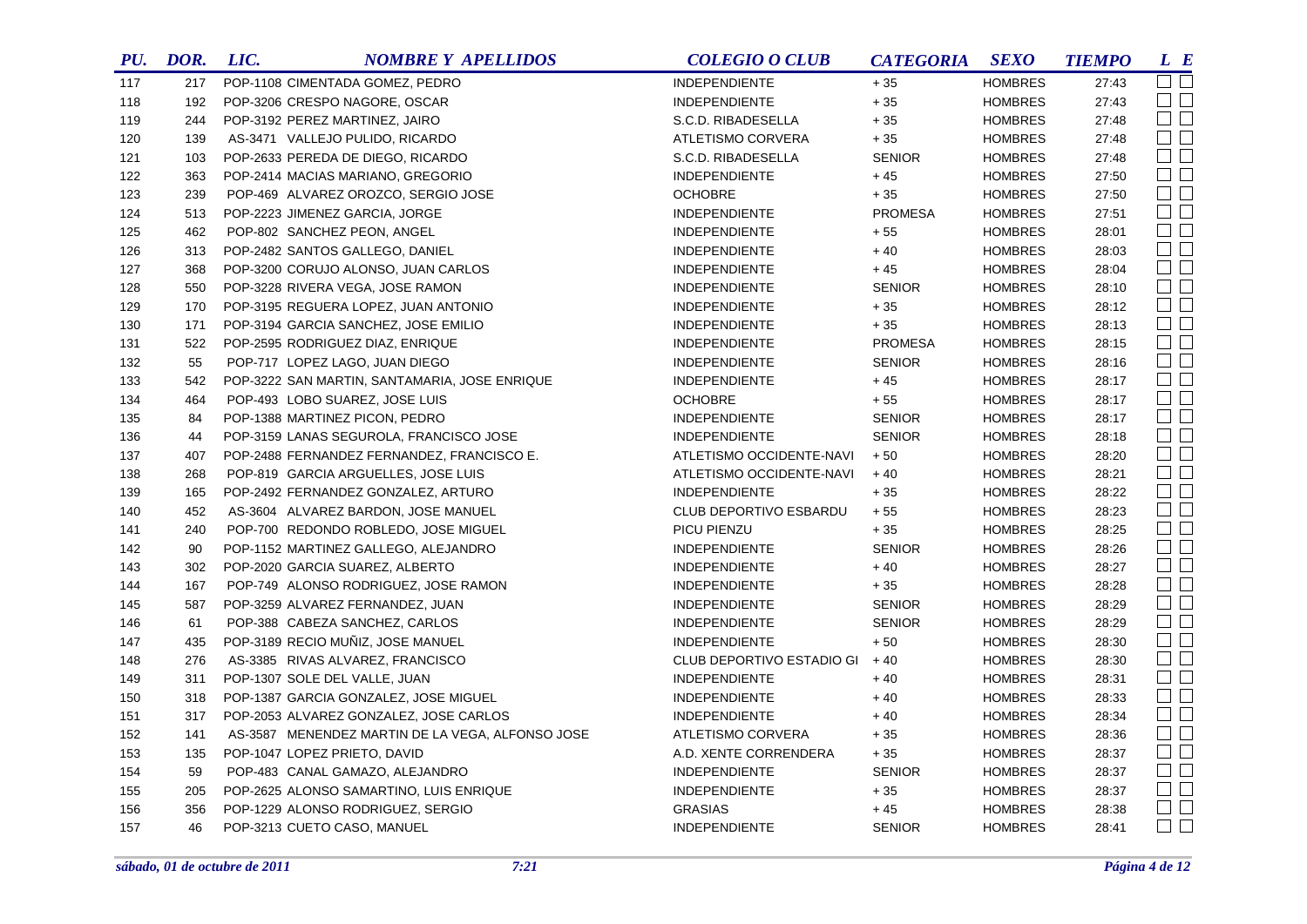| PU. | DOR. | LIC. | <b>NOMBRE Y APELLIDOS</b>                   | <b>COLEGIO O CLUB</b>     | <b>CATEGORIA</b> | <b>SEXO</b>    | <b>TIEMPO</b> | $L$ $B$             |
|-----|------|------|---------------------------------------------|---------------------------|------------------|----------------|---------------|---------------------|
| 158 | 183  |      | POP-2082 GONZALEZ FERNANDEZ, ANGEL ARGIMIRO | <b>INDEPENDIENTE</b>      | $+35$            | <b>HOMBRES</b> | 28:46         | $\square$ $\square$ |
| 159 | 275  |      | POP-906 NAVARRO BRAGA, JOSE ANTONIO         | <b>CASERAS DE AVILES</b>  | $+40$            | <b>HOMBRES</b> | 28:49         | $\Box$              |
| 160 | 410  |      | S-383 SANTIDRIAN NAVARRO, JOSE RICARDO      | Carcoba-Ribamontan al Mar | $+50$            | <b>HOMBRES</b> | 28:49         | $\Box$              |
| 161 | 264  |      | POP-1516 DELGADO CASTILLO, BEATRIZ          | SCD Ribadesella Atletismo | $+35$            | <b>MUJERES</b> | 28:51         | $\Box$              |
| 162 | 540  |      | POP-3220 SUNTAXI ALMEIDA, ALEX EDUARDO      | <b>INDEPENDIENTE</b>      | <b>JUNIOR</b>    | <b>HOMBRES</b> | 28:51         | $\square$ $\square$ |
| 163 | 333  |      | O-6275 BELLO ESCLARIN, ESTHER               | CLUB DEPORTIVO ESTADIO GI | $+40$            | <b>MUJERES</b> | 28:52         | $\Box$              |
| 164 | 282  |      | POP-1136 GARCIA ALONSO, PEDRO MANUEL        | EL GAITERO - VILLAVICIOSA | $+40$            | <b>HOMBRES</b> | 28:53         | $\Box$              |
| 165 | 378  |      | POP-1184 ALVAREZ GARCIA, RAMON              | <b>INDEPENDIENTE</b>      | $+45$            | <b>HOMBRES</b> | 28:54         | $\Box$ $\Box$       |
| 166 | 459  |      | POP-591 CIMA PRADO, JUAN JOSE               | <b>INDEPENDIENTE</b>      | $+55$            | <b>HOMBRES</b> | 28:55         | $\Box$ $\Box$       |
| 167 | 487  |      | POP-2097 ARDURA CAYADO, ERIC                | Gaitero Villaviciosa      | <b>JUNIOR</b>    | <b>HOMBRES</b> | 28:58         | $\square$ $\square$ |
| 168 | 516  |      | POP-877 SANTIAGO CAÑIZAL, DANIEL            | <b>INDEPENDIENTE</b>      | <b>PROMESA</b>   | <b>HOMBRES</b> | 29:01         | $\Box$ $\Box$       |
| 169 | 583  |      | POP-3255 GARCIA CARBALLIDO, MIGUEL          | <b>INDEPENDIENTE</b>      | <b>SENIOR</b>    | <b>HOMBRES</b> | 29:02         | $\Box$ $\Box$       |
| 170 | 172  |      | POP-768 SANTOS PRIETO, PEDRO JOSE           | <b>INDEPENDIENTE</b>      | $+35$            | <b>HOMBRES</b> | 29:04         | $\square$ $\square$ |
| 171 | 175  |      | POP-603 HENGESBACH, VOLKER                  | <b>INDEPENDIENTE</b>      | $+35$            | <b>HOMBRES</b> | 29:05         | $\square$           |
| 172 | 91   |      | POP-2603 TRUJILLO GUEVARA, JOHN HENRY       | <b>INDEPENDIENTE</b>      | <b>SENIOR</b>    | <b>HOMBRES</b> | 29:10         | $\square$           |
| 173 | 89   |      | POP-2602 BOSCH MUÑOZ, ANTONIO               | <b>INDEPENDIENTE</b>      | <b>SENIOR</b>    | <b>HOMBRES</b> | 29:11         | $\square$           |
| 174 | 494  |      | O-6531 PEREDA DEVITA, FABIO                 | ATLETISMO VILLAVICIOSA    | <b>JUVENIL</b>   | <b>HOMBRES</b> | 29:11         | $\square$           |
| 175 | 528  |      | POP-2934 JIMENEZ MARTINEZ, DIEGO            | <b>INDEPENDIENTE</b>      | <b>PROMESA</b>   | <b>HOMBRES</b> | 29:12         | $\Box$              |
| 176 | 340  |      | POP-1061 PEREDO SAN SEBASTIAN, MARIA        | INDEPENDIENTE             | $+40$            | <b>MUJERES</b> | 29:12         | $\Box$              |
| 177 | 405  |      | AS-2159 SANCHEZ GONZALEZ, MARCIANO          | ATLETISMO GOZON           | $+50$            | <b>HOMBRES</b> | 29:12         | $\square$           |
| 178 | 209  |      | POP-3152 GONZALEZ DEL BLANCO, JUAN          | <b>INDEPENDIENTE</b>      | $+35$            | <b>HOMBRES</b> | 29:16         | $\square$           |
| 179 | 570  |      | POP-3243 FERNANDEZ VICTORERO, RUBEN         | <b>INDEPENDIENTE</b>      | <b>SENIOR</b>    | <b>HOMBRES</b> | 29:17         | $\Box$              |
| 180 | 233  |      | POP-1278 RECIO CONDE, JOSE FELIPE           | <b>INDEPENDIENTE</b>      | $+35$            | <b>HOMBRES</b> | 29:18         | $\Box$              |
| 181 | 234  |      | POP-1277 SUAREZ GARCIA, JOSE MANUEL         | <b>INDEPENDIENTE</b>      | $+35$            | <b>HOMBRES</b> | 29:20         | $\square$           |
| 182 | 307  |      | POP-652 SANCHEZ RODRIGUEZ, JOSE ANTONIO     | <b>INDEPENDIENTE</b>      | $+40$            | <b>HOMBRES</b> | 29:20         | $\Box$              |
| 183 | 461  |      | POP-851 GARCIA GALLEGO, RAMON               | <b>INDEPENDIENTE</b>      | $+55$            | <b>HOMBRES</b> | 29:22         | $\Box$              |
| 184 | 288  |      | POP-2119 AZURMENDI FONSECA, JULIO           | <b>INDEPENDIENTE</b>      | $+40$            | <b>HOMBRES</b> | 29:23         | $\square$ $\square$ |
| 185 | 460  |      | POP-583 GARCIA SUAREZ, FRANCISCO ANGEL      | <b>INDEPENDIENTE</b>      | $+55$            | <b>HOMBRES</b> | 29:24         | $\Box$              |
| 186 | 411  |      | POP-972 SUAREZ MURIAS, JOSE MANUEL          | <b>CENTRO ASTURIANO</b>   | $+50$            | <b>HOMBRES</b> | 29:26         | $\square$           |
| 187 | 595  |      | POP-3267 DEL VALLE FERNANDEZ, CARLOS        | <b>INDEPENDIENTE</b>      | <b>JUNIOR</b>    | <b>HOMBRES</b> | 29:27         | $\square$           |
| 188 | 357  |      | POP-977 DIAZ GARCIA, FRANCISCO ELADIO       | <b>GRASIAS</b>            | $+45$            | <b>HOMBRES</b> | 29:27         | $\Box$              |
| 189 | 279  |      | POP-761 CASIELLES SEVARES, RAFAEL           | CORRESIERO ATL.           | $+40$            | <b>HOMBRES</b> | 29:29         | $\square$           |
| 190 | 188  |      | POP-362 GUERRERO MEANA, JORGE               | <b>INDEPENDIENTE</b>      | $+35$            | <b>HOMBRES</b> | 29:30         | $\square$           |
| 191 | 112  |      | POP-2608 RUBIO SANCHEZ, ADRIAN              | ZBLAVIANA                 | <b>SENIOR</b>    | <b>HOMBRES</b> | 29:34         | $\square$           |
| 192 | 249  |      | POP-1393 IGLESIAS GARCIA, ANDRES            | ZB LAVIANA.COM            | $+35$            | <b>HOMBRES</b> | 29:35         | $\Box$ $\Box$       |
| 193 | 443  |      | POP-687 GARCIA RUISANCHEZ, ALVARO           | <b>SCD Ribadesella</b>    | $+50$            | <b>HOMBRES</b> | 29:35         | $\square$           |
| 194 | 66   |      | POP-733 CAMPOS OLMO, DANIEL                 | <b>INDEPENDIENTE</b>      | <b>SENIOR</b>    | <b>HOMBRES</b> | 29:37         | $\Box$              |
| 195 | 200  |      | POP-138 MUNIZ SANCHEZ, DANIEL               | <b>INDEPENDIENTE</b>      | $+35$            | <b>HOMBRES</b> | 29:41         | $\square$           |
| 196 | 414  |      | POP-1354 GARCIA COBIAN, VICENTE             | COLUNGA ATL. JURASICO     | $+50$            | <b>HOMBRES</b> | 29:42         | $\blacksquare$      |
| 197 | 456  |      | POP-2039 NICOLAS APARICIO, JOAQUIN          | <b>GRASIAS</b>            | $+55$            | <b>HOMBRES</b> | 29:44         | $\square$           |
| 198 | 31   |      | POP-3160 VALEIRO ORVIZ, DAVID               | <b>INDEPENDIENTE</b>      | <b>SENIOR</b>    | <b>HOMBRES</b> | 29:49         | $\Box$ $\Box$       |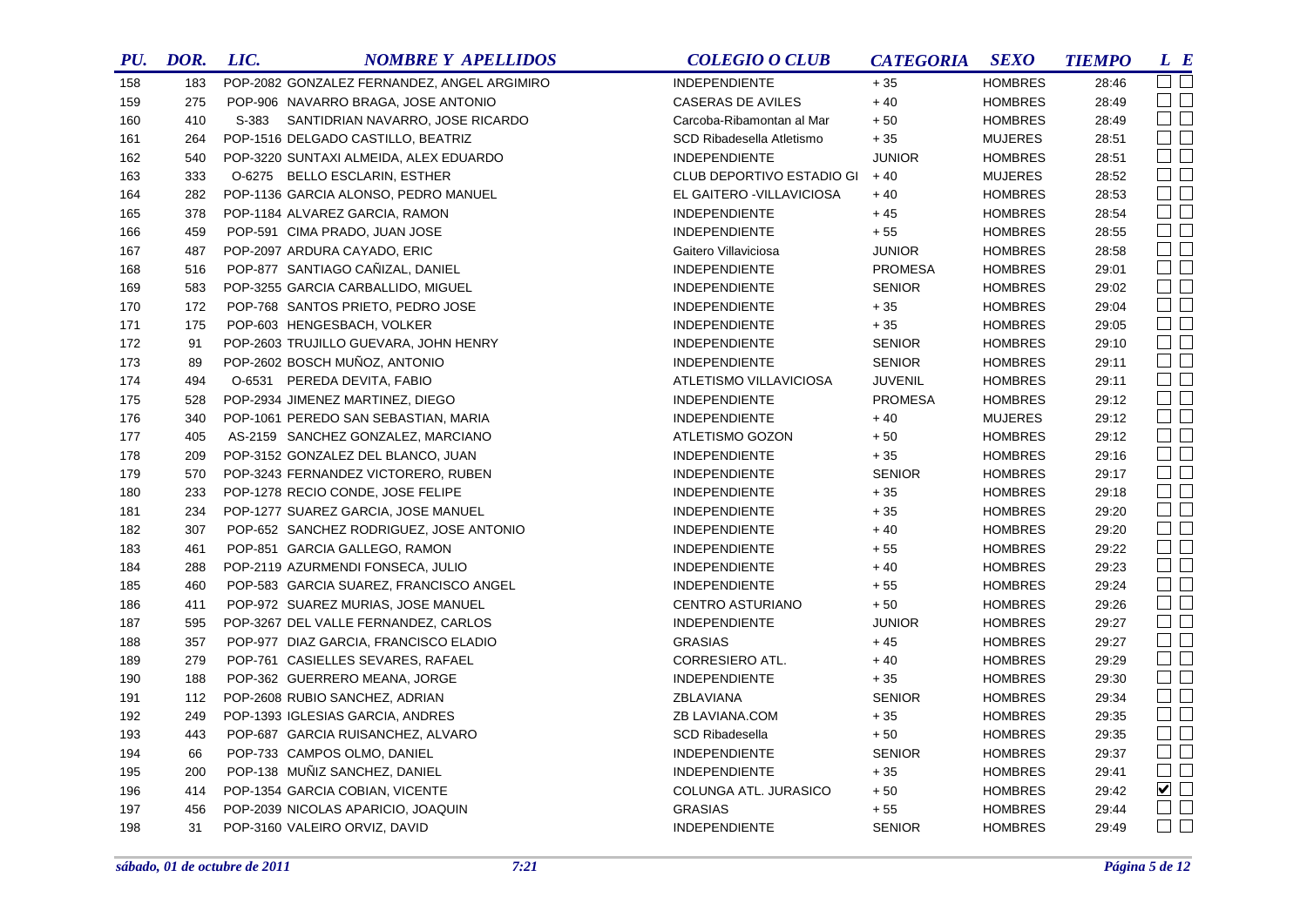| PU. | DOR. | LIC. | <b>NOMBRE Y APELLIDOS</b>                    | <b>COLEGIO O CLUB</b>    | <b>CATEGORIA</b> | <b>SEXO</b>    | <b>TIEMPO</b> | L E                         |
|-----|------|------|----------------------------------------------|--------------------------|------------------|----------------|---------------|-----------------------------|
| 199 | 594  |      | POP-3266 PERE RICOY, DAVID                   | <b>INDEPENDIENTE</b>     | <b>SENIOR</b>    | <b>HOMBRES</b> | 29:50         | $\Box$ $\Box$               |
| 200 | 189  |      | POP-2389 VARELA RAMON, CARLOS                | <b>INDEPENDIENTE</b>     | $+35$            | <b>HOMBRES</b> | 29:51         | $\Box$ $\Box$               |
| 201 | 42   |      | POP-2628 MARTINEZ RODRIGUEZ, IVAN            | INDEPENDIENTE            | <b>SENIOR</b>    | <b>HOMBRES</b> | 29:51         | $\square$ $\square$         |
| 202 | 256  |      | POP-601 MACHO GARCIA, BEATRIZ                | <b>INDEPENDIENTE</b>     | $+35$            | <b>MUJERES</b> | 29:51         | $\Box$                      |
| 203 | 87   |      | POP-2487 ESTEVEZ ALONSO, EDUARDO             | <b>INDEPENDIENTE</b>     | <b>SENIOR</b>    | <b>HOMBRES</b> | 29:52         | $\Box$ $\Box$               |
| 204 | 557  |      | O-6085 PEREZ SAINERO, CARLOS                 | <b>MASTER SPORT</b>      | <b>SENIOR</b>    | <b>HOMBRES</b> | 29:56         | $\square$ $\square$         |
| 205 | 14   |      | POP-831 ARGÜELLES VIÑA, FRAN                 | Corresiero               | <b>SENIOR</b>    | <b>HOMBRES</b> | 29:58         | $\Box$                      |
| 206 | 510  |      | POP-837 PORTO GARCIA, MANUEL                 | INDEPENDIENTE            | <b>PROMESA</b>   | <b>HOMBRES</b> | 29:59         | $\Box$ $\Box$               |
| 207 | 381  |      | POP-1144 FERNANDEZ MEANA, JUAN               | <b>INDEPENDIENTE</b>     | $+45$            | <b>HOMBRES</b> | 30:01         | $\Box$ $\Box$               |
| 208 | 546  |      | POP-3225 RODRIGUEZ ALVAREZ, JUAN CARLOS      | <b>INDEPENDIENTE</b>     | $+40$            | <b>HOMBRES</b> | 30:02         | $\square$ $\square$         |
| 209 | 564  |      | POP-3251 GONZALEZ ALVAREZ, ROBERTO           | <b>INDEPENDIENTE</b>     | <b>SENIOR</b>    | <b>HOMBRES</b> | 30:07         | $\square$ $\square$         |
| 210 | 364  |      | POP-2600 RODRIGUEZ BRAVO, ARMANDO            | <b>INDEPENDIENTE</b>     | $+45$            | <b>HOMBRES</b> | 30:08         | $\square$                   |
| 211 | 451  |      | O-5529 FERNANDEZ SANTOS, JESUS AURELIO       | ATLETISMO GOZON          | $+55$            | <b>HOMBRES</b> | 30:10         | $\Box$ $\Box$               |
| 212 | 104  |      | POP-2637 GUTIERREZ ALVAREZ, LUIS MAXIMILIANO | S.C.D. RIBADESELLA       | <b>SENIOR</b>    | <b>HOMBRES</b> | 30:12         | $\square$                   |
| 213 | 274  |      | POP-958 VILLAR MORODO, JOSE MIGUEL           | <b>CASERAS DE AVILES</b> | $+40$            | <b>HOMBRES</b> | 30:16         | $\Box$                      |
| 214 | 511  |      | POP-2355 RABANEDO FERNANDEZ, DANIEL          | <b>INDEPENDIENTE</b>     | <b>PROMESA</b>   | <b>HOMBRES</b> | 30:17         | $\Box$                      |
| 215 | 576  |      | POP-3248 ALCARAZ CLEMENTE, ANGEL             | <b>INDEPENDIENTE</b>     | <b>SENIOR</b>    | <b>HOMBRES</b> | 30:19         | $\Box$                      |
| 216 | 344  |      | O-6514 GARCIA CASTRO, SILVIA                 | S.C.D. RIBADESELLA       | $+40$            | <b>MUJERES</b> | 30:20         | $\Box$ $\Box$               |
| 217 | 220  |      | POP-3214 FERNANDEZ GRANDA, JOSE MANUEL       | <b>INDEPENDIENTE</b>     | $+35$            | <b>HOMBRES</b> | 30:21         | $\square$ $\square$         |
| 218 | 39   |      | POP-2820 IGLESIAS PIÑERA, HECTOR             | <b>INDEPENDIENTE</b>     | <b>SENIOR</b>    | <b>HOMBRES</b> | 30:22         | $\square$                   |
| 219 | 121  |      | POP-718 BLANCO GONZALEZ, ANA                 | <b>INDEPENDIENTE</b>     | <b>SENIOR</b>    | <b>MUJERES</b> | 30:23         | $\Box$ $\Box$               |
| 220 | 306  |      | POP-1001 PELAYO MERINO, LUIS                 | <b>INDEPENDIENTE</b>     | $+40$            | <b>HOMBRES</b> | 30:23         | $\Box$ $\Box$               |
| 221 | 355  |      | POP-1127 ALVAREZ RAMOS, CARLOS               | COLUNGA ATL. JURASICO    | $+45$            | <b>HOMBRES</b> | 30:23         | $\blacktriangledown$ $\Box$ |
| 222 | 3    |      | AS-3529 CAMPA GARCIA, ROMAN                  | <b>ATLETISMO CORVERA</b> | <b>SENIOR</b>    | <b>HOMBRES</b> | 30:25         | $\square$                   |
| 223 | 431  |      | POP-1326 RODRIGUEZ MENDEZ, ANDRES            | <b>INDEPENDIENTE</b>     | $+50$            | <b>HOMBRES</b> | 30:27         | $\square$                   |
| 224 | 500  |      | POP-3205 CAMPOS CARPIO, JAVIER               | <b>INDEPENDIENTE</b>     | <b>JUVENIL</b>   | <b>HOMBRES</b> | 30:29         | $\Box$ $\Box$               |
| 225 | 569  |      | POP-3242 PALACIO GARCIA GONZALO              | <b>INDEPENDIENTE</b>     | $+45$            | <b>HOMBRES</b> | 30:30         | $\square$ $\square$         |
| 226 | 553  |      | POP-3231 MORO DIEZ, PABLO                    | <b>INDEPENDIENTE</b>     | <b>SENIOR</b>    | <b>HOMBRES</b> | 30:31         | $\Box$                      |
| 227 | 114  |      | POP-715 MORO DIEZ, HECTOR                    | ZONA BOXES LAVIANA       | <b>SENIOR</b>    | <b>HOMBRES</b> | 30:32         | $\Box$ $\Box$               |
| 228 | 292  |      | POP-1357 GARCIA MENENDEZ, JOSE LUIS          | <b>INDEPENDIENTE</b>     | $+40$            | <b>HOMBRES</b> | 30:32         | $\Box$ $\Box$               |
| 229 | 203  |      | POP-1218 PRADO NICIEZA, IVAN                 | <b>INDEPENDIENTE</b>     | $+35$            | <b>HOMBRES</b> | 30:33         | $\square$                   |
| 230 | 258  |      | POP-807 ORTIZ CAMPA, NOELIA                  | <b>INDEPENDIENTE</b>     | $+35$            | <b>MUJERES</b> | 30:33         | $\Box$                      |
| 231 | 429  |      | POP-3147 LLANA SUAREZ, GREGORIO              | <b>INDEPENDIENTE</b>     | $+50$            | <b>HOMBRES</b> | 30:34         | $\square$                   |
| 232 | 514  |      | POP-721 FIGAREDO CAMPOS, MIGUEL              | <b>INDEPENDIENTE</b>     | <b>PROMESA</b>   | <b>HOMBRES</b> | 30:34         | $\square$ $\square$         |
| 233 | 178  |      | POP-505 LAGO LAMAS, FERNANDO                 | <b>INDEPENDIENTE</b>     | $+35$            | <b>HOMBRES</b> | 30:35         | $\square$ $\square$         |
| 234 | 386  |      | POP-3176 LEINWEBER, MARTIN                   | <b>INDEPENDIENTE</b>     | $+45$            | <b>HOMBRES</b> | 30:36         | $\square$                   |
| 235 | 68   |      | POP-1601 MENDEZ CAMPA, IVAN                  | <b>INDEPENDIENTE</b>     | <b>SENIOR</b>    | <b>HOMBRES</b> | 30:41         | $\square$                   |
| 236 | 512  |      | POP-3207 CASTRO CAMPA, PABLO                 | <b>INDEPENDIENTE</b>     | <b>PROMESA</b>   | <b>HOMBRES</b> | 30:45         | $\Box$                      |
| 237 | 67   |      | POP-1219 SANTIAGO GONZALEZ, SERGIO           | <b>INDEPENDIENTE</b>     | <b>SENIOR</b>    | <b>HOMBRES</b> | 30:45         | $\Box$                      |
| 238 | 50   |      | POP-918 ENTRIALGO LOPEZ, DANIEL              | <b>INDEPENDIENTE</b>     | <b>SENIOR</b>    | <b>HOMBRES</b> | 30:46         | $\square$                   |
| 239 | 458  |      | POP-726 ALONSO FERNANDEZ, JOSE RAMON         | <b>INDEPENDIENTE</b>     | $+55$            | <b>HOMBRES</b> | 30:47         | $\square$ $\square$         |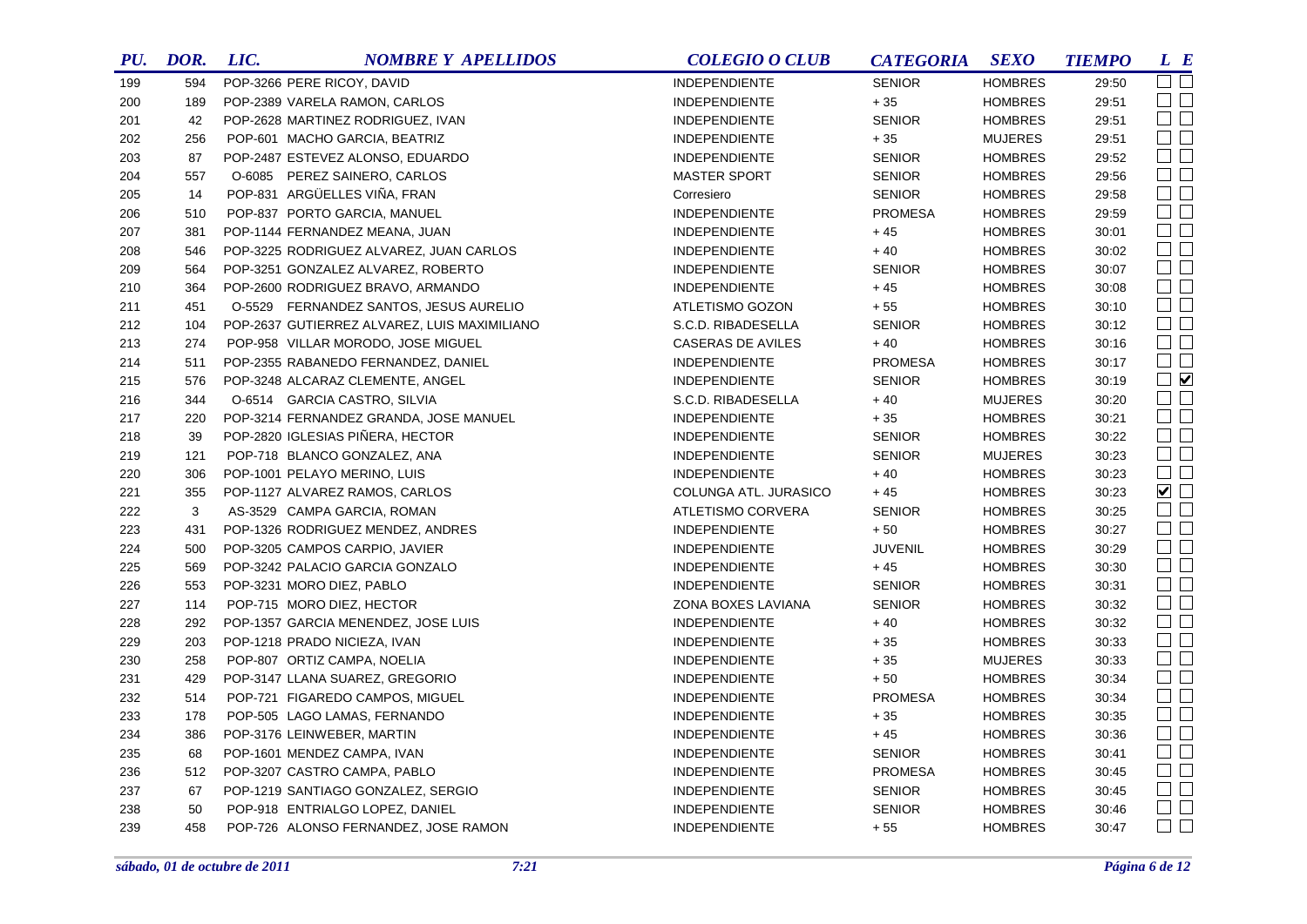| PU. | DOR. | LIC. | <b>NOMBRE Y APELLIDOS</b>                  | <b>COLEGIO O CLUB</b>    | <b>CATEGORIA</b> | <b>SEXO</b>    | <b>TIEMPO</b> | L E            |
|-----|------|------|--------------------------------------------|--------------------------|------------------|----------------|---------------|----------------|
| 240 | 596  |      | POP-3268 DEL DAGO VALENCIA, ANTONIO        | <b>INDEPENDIENTE</b>     | <b>JUNIOR</b>    | <b>HOMBRES</b> | 30:48         | $\Box$ $\Box$  |
| 241 | 506  |      | POP-449 CASTRO LOIS, YONATAN               | <b>INDEPENDIENTE</b>     | <b>PROMESA</b>   | <b>HOMBRES</b> | 30:49         | $\Box$         |
| 242 | 578  |      | POP-3249 VILLAR TOMAS JOSE ANTONIO         | <b>INDEPENDIENTE</b>     | $+45$            | <b>HOMBRES</b> | 30:50         | $\Box$ $\Box$  |
| 243 | 370  |      | POP-392 AGUILAR-GALINDO BUSTIO, JAVIER     | <b>INDEPENDIENTE</b>     | $+45$            | <b>HOMBRES</b> | 30:51         | $\Box$ $\Box$  |
| 244 | 529  |      | POP-3064 SUAREZ GONZALEZ, DAVID JR         | Ochobre                  | <b>PROMESA</b>   | <b>HOMBRES</b> | 30:53         | $\Box$         |
| 245 | 392  |      | POP-1299 SUAREZ GONZALEZ, DAVID            | <b>ZB LAVIANA</b>        | $+45$            | <b>HOMBRES</b> | 30:54         | $\Box$ $\Box$  |
| 246 | 95   |      | POP-2490 NUÑEZ ALONSO, EDUARDO             | <b>INDEPENDIENTE</b>     | <b>SENIOR</b>    | <b>HOMBRES</b> | 30:55         | $\Box$ $\Box$  |
| 247 | 18   |      | POP-085 GARCIA DIAZ, DANIEL                | <b>INDEPENDIENTE</b>     | <b>SENIOR</b>    | <b>HOMBRES</b> | 30:56         | $\Box$         |
| 248 | 94   |      | POP-2415 RUBIO RODRIGUEZ, CLAUDIO          | <b>INDEPENDIENTE</b>     | <b>SENIOR</b>    | <b>HOMBRES</b> | 31:00         | $\Box$ $\Box$  |
| 249 | 186  |      | POP-706 FLECHA ALVAREZ, ANTONIO            | <b>INDEPENDIENTE</b>     | $+35$            | <b>HOMBRES</b> | 31:00         | $\Box$ $\Box$  |
| 250 | 132  |      | POP-1677 SUAREZ ROMERO, MELISA             | <b>OCHOBRE</b>           | <b>SENIOR</b>    | <b>MUJERES</b> | 31:01         | $\Box$ $\Box$  |
| 251 | 366  |      | POP-1298 CISNEROS COSTAS, AUGUSTO          | <b>INDEPENDIENTE</b>     | $+45$            | <b>HOMBRES</b> | 31:03         | $\Box$ $\Box$  |
| 252 | 322  |      | POP-2163 FERNANDEZ VALCARCE, ROBERTO TOMAS | <b>INDEPENDIENTE</b>     | $+40$            | <b>HOMBRES</b> | 31:03         | $\Box$ $\Box$  |
| 253 | 88   |      | POP-1147 DIAZ CARDO, IVAN                  | <b>INDEPENDIENTE</b>     | <b>SENIOR</b>    | <b>HOMBRES</b> | 31:04         | $\square$      |
| 254 | 245  |      | POP-2460 FERNANDEZ MARTINEZ, ANTONIO       | <b>TORBOLIN</b>          | $+35$            | <b>HOMBRES</b> | 31:05         | $\Box$         |
| 255 | 326  |      | POP-3203 LLANEZA FERNANDEZ, MANUEL ENRIQUE | QUO FITNESS OVIEDO       | $+40$            | <b>HOMBRES</b> | 31:07         | $\Box$ $\Box$  |
| 256 | 538  |      | POP-3218 VIGIL DIAZ, MARINO                | <b>INDEPENDIENTE</b>     | <b>SENIOR</b>    | <b>HOMBRES</b> | 31:10         | $\Box$ $\Box$  |
| 257 | 539  |      | POP-3219 PEÑA BLANCO, PEDRO                | INDEPENDIENTE            | <b>SENIOR</b>    | <b>HOMBRES</b> | 31:11         | $\Box$ $\Box$  |
| 258 | 299  |      | POP-3132 VALLINA, MIGUEL                   | <b>INDEPENDIENTE</b>     | $+40$            | <b>HOMBRES</b> | 31:12         | $\Box$ $\Box$  |
| 259 | 400  |      | POP-3154 COE, CLELLAN                      | <b>INDEPENDIENTE</b>     | $+45$            | <b>MUJERES</b> | 31:12         | $\Box$         |
| 260 | 416  |      | POP-364 VALLINA SANCHEZ, MANUEL JESUS      | Esnova Gijon             | $+50$            | <b>HOMBRES</b> | 31:14         | $\Box$ $\Box$  |
| 261 | 562  |      | POP-396 MEANA FERNANDEZ, MIGUEL            | <b>INDEPENDIENTE</b>     | $+55$            | <b>HOMBRES</b> | 31:14         | $\Box$         |
| 262 | 418  |      | POP-1003 ALVAREZ GARCIA, CANDIDO           | <b>INDEPENDIENTE</b>     | $+50$            | <b>HOMBRES</b> | 31:15         | $\Box$ $\Box$  |
| 263 | 263  |      | POP-3153 RONCO CASTAÑON, RAQUEL            | PILOÑA.DEPORTE           | $+35$            | <b>MUJERES</b> | 31:16         | $\Box$         |
| 264 | 164  |      | POP-798 RIVERA FERNANDEZ, FERNANDO         | <b>INDEPENDIENTE</b>     | $+35$            | <b>HOMBRES</b> | 31:17         | $\Box$ $\Box$  |
| 265 | 341  |      | POP-3168 VARONA GUTIERREZ, NATIVIDAD       | <b>INDEPENDIENTE</b>     | $+40$            | <b>MUJERES</b> | 31:17         | $\Box$ $\Box$  |
| 266 | 563  |      | POP-3237 FERNANDEZ ALVAREZ, JOSE RUBEN     | <b>INDEPENDIENTE</b>     | <b>SENIOR</b>    | <b>HOMBRES</b> | 31:18         | $\Box$         |
| 267 | 353  |      | POP-969 PASTOR LOBO, BENITO                | COLUNGA ATL. JURASICO    | $+45$            | <b>HOMBRES</b> | 31:19         | $\blacksquare$ |
| 268 | 509  |      | POP-1473 COFIÑO, RICARDO                   | <b>INDEPENDIENTE</b>     | <b>PROMESA</b>   | <b>HOMBRES</b> | 31:20         | $\Box$ $\Box$  |
| 269 | 285  |      | POP-1249 CALS ANEIROS, PEDRO               | <b>INDEPENDIENTE</b>     | $+40$            | <b>HOMBRES</b> | 31:21         | $\Box$         |
| 270 | 517  |      | POP-878 VILLAMIL LOPEZ, CARLOS             | INDEPENDIENTE            | <b>PROMESA</b>   | <b>HOMBRES</b> | 31:23         | $\Box$         |
| 271 | 415  |      | POP-899 CASTRO IGLESIAS, SANTOS GERARDO    | COLUNGA ATL. JURASICO    | $+50$            | <b>HOMBRES</b> | 31:25         | $\blacksquare$ |
| 272 | 490  |      | POP-821 CARAVIA SUAREZ, ALVARO             | <b>INDEPENDIENTE</b>     | <b>JUNIOR</b>    | <b>HOMBRES</b> | 31:26         | $\blacksquare$ |
| 273 | 60   |      | POP-448 CARRASCO, JUAN                     | INDEPENDIENTE            | <b>SENIOR</b>    | <b>HOMBRES</b> | 31:27         | $\Box$         |
| 274 | 210  |      | POP-3169 PALACIOS BLANCO, MIGUEL ANGEL     | <b>INDEPENDIENTE</b>     | $+35$            | <b>HOMBRES</b> | 31:28         | $\Box$         |
| 275 | 148  |      | POP-2618 MARTIN CORDERO, ELISEO            | <b>ATLETISMO VISO</b>    | $+35$            | <b>HOMBRES</b> | 31:28         | $\Box$         |
| 276 | 269  |      | POP-2024 ZARDAIN FERNANDEZ, PEDRO          | ATLETISMO OCCIDENTE-NAVI | $+40$            | <b>HOMBRES</b> | 31:29         | $\Box$         |
| 277 | 297  |      | POP-1171 VILLAR RODRIGUEZ, MARCOS          | <b>INDEPENDIENTE</b>     | $+40$            | <b>HOMBRES</b> | 31:30         | $\Box$ $\Box$  |
| 278 | 176  |      | POP-2165 CUETOS FUENTES, HONORIO           | <b>INDEPENDIENTE</b>     | $+35$            | <b>HOMBRES</b> | 31:32         | $\Box$ $\Box$  |
| 279 | 519  |      | POP-2610 LOPEZ GONZALEZ, ADRIAN            | <b>INDEPENDIENTE</b>     | <b>PROMESA</b>   | <b>HOMBRES</b> | 31:33         | $\Box$         |
| 280 | 117  |      | POP-2017 SOMOANO HEDREÑO, CELIA            | CANGAS DE ONIS ATL       | <b>SENIOR</b>    | <b>MUJERES</b> | 31:36         | $\Box$ $\Box$  |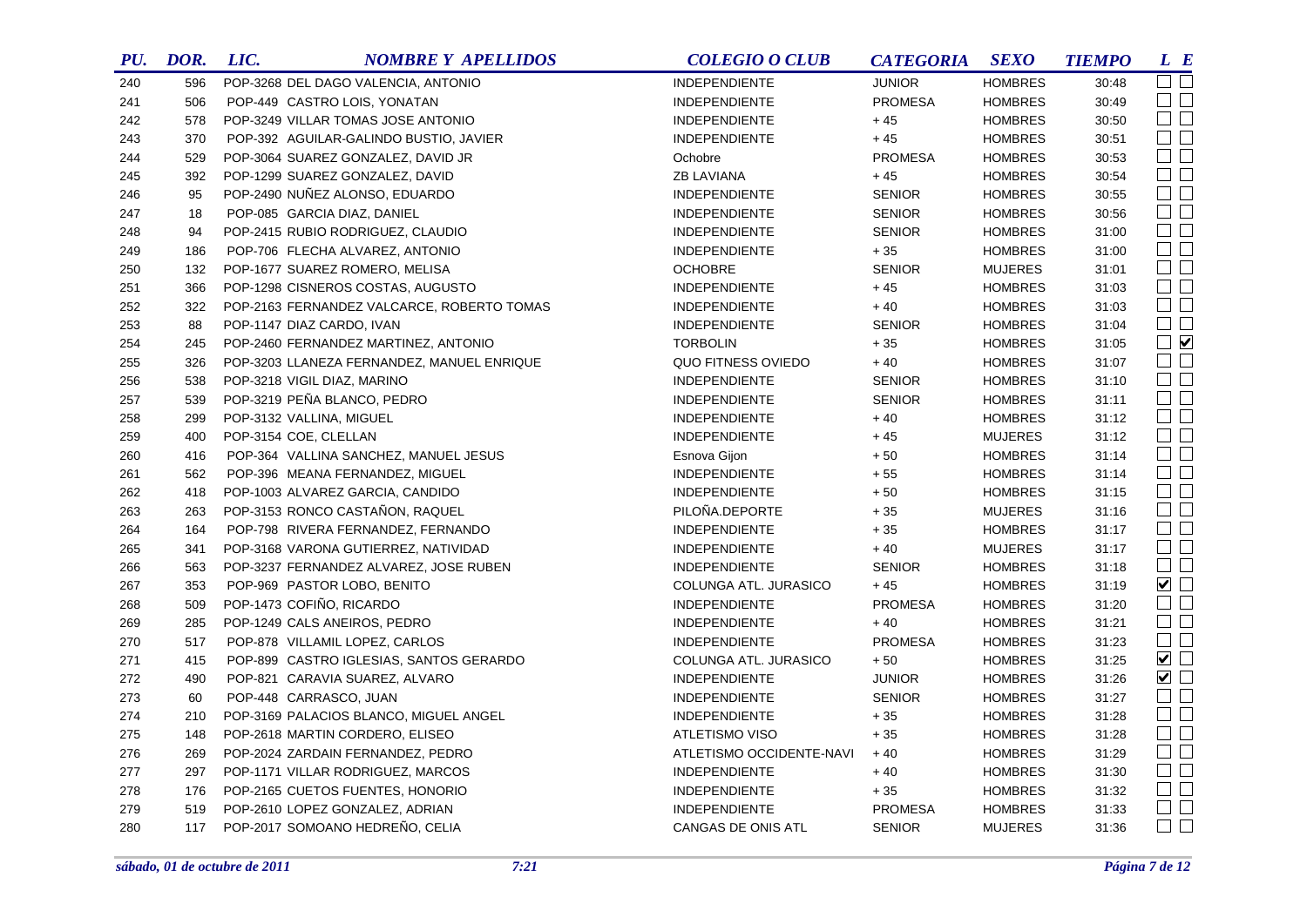| PU. | DOR. | LIC. | <b>NOMBRE Y APELLIDOS</b>                  | <b>COLEGIO O CLUB</b>   | <b>CATEGORIA</b> | <b>SEXO</b>    | <b>TIEMPO</b> | L E                    |
|-----|------|------|--------------------------------------------|-------------------------|------------------|----------------|---------------|------------------------|
| 281 | 409  |      | POP-2015 SOMOANO FERNANDEZ, CHELU          | CANGAS DE ONIS ATL      | $+50$            | <b>HOMBRES</b> | 31:40         | $\Box$ $\Box$          |
| 282 | 225  |      | POP-2543 MARTINEZ CASTRO, FRANCISCO JAVIER | <b>INDEPENDIENTE</b>    | $+\,35$          | <b>HOMBRES</b> | 31:40         | $\Box$ $\Box$          |
| 283 | 187  |      | POP-2030 TUERO EGOCHEAGA, DIEGO            | <b>INDEPENDIENTE</b>    | $+35$            | <b>HOMBRES</b> | 31:41         | $\Box$ $\Box$          |
| 284 | 591  |      | POP-3263 CANO CANO, PABLO                  | <b>INDEPENDIENTE</b>    | <b>SENIOR</b>    | <b>HOMBRES</b> | 31:46         | $\Box$ $\Box$          |
| 285 | 131  |      | POP-3151 GARCIA FERNANDEZ, VANESSA         | <b>INDEPENDIENTE</b>    | <b>SENIOR</b>    | <b>MUJERES</b> | 31:50         | $\square$ $\square$    |
| 286 | 508  |      | POP-3157 ALVAREZ FERNANDEZ, RAMIRO         | <b>INDEPENDIENTE</b>    | <b>PROMESA</b>   | <b>HOMBRES</b> | 31:53         | $\Box$                 |
| 287 | 670  |      | POP-1457 GARCIA ALVAREZ, OMAR              | CENTRO DON ORIONE       | <b>SENIOR</b>    | <b>HOMBRES</b> | 31:55         | $\Box$                 |
| 288 | 291  |      | POP-1203 GRANADOS RODRIGUEZ, JOSE          | <b>INDEPENDIENTE</b>    | $+40$            | <b>HOMBRES</b> | 31:57         | $\Box$ $\Box$          |
| 289 | 25   |      | POP-3172 CABRALES BERMUDEZ, ANGEL          | <b>INDEPENDIENTE</b>    | <b>SENIOR</b>    | <b>HOMBRES</b> | 31:59         | $\Box$                 |
| 290 | 480  |      | POP-383 GONZALEZ RIVAS, JUAN JOSE          | QUO FITNESS OVIEDO      | $+60$            | <b>HOMBRES</b> | 32:00         | $\square$ $\square$    |
| 291 | 523  |      | POP-2598 ALVAREZ SANCHEZ, AITOR MANUEL     | <b>INDEPENDIENTE</b>    | <b>PROMESA</b>   | <b>HOMBRES</b> | 32:03         | $\square$<br>$\square$ |
| 292 | 582  |      | POP-3254 PEREZ GONZALEZ JOSE               | <b>INDEPENDIENTE</b>    | <b>SENIOR</b>    | <b>HOMBRES</b> | 32:09         | $\Box$ $\Box$          |
| 293 | 584  |      | POP-3256 ROZA SERRANO XUAN                 | <b>INDEPENDIENTE</b>    | $+40$            | <b>HOMBRES</b> | 32:10         | $\Box$                 |
| 294 | 472  |      | POP-730 EDMON ALENUS, LUDO                 | COLUNGA ATL. JURASICO   | $+60$            | <b>HOMBRES</b> | 32:11         | $\square$<br>$\square$ |
| 295 | 199  |      | POP-1223 GONZALEZ CANELLADA, TOMAS         | <b>INDEPENDIENTE</b>    | $+35$            | <b>HOMBRES</b> | 32:11         | $\Box$                 |
| 296 | 113  |      | POP-1648 LLERA AMIEVA, FRANCISCO JOSE      | ZBLAVIANA.COM           | <b>SENIOR</b>    | <b>HOMBRES</b> | 32:15         | $\Box$ $\Box$          |
| 297 | 98   |      | POP-2623 MERLE HEVIA, NOE                  | OBJETIVO MARATON URBASP | <b>SENIOR</b>    | <b>HOMBRES</b> | 32:19         | $\Box$                 |
| 298 | 23   |      | POP-3150 VAZQUEZ ARTIME, FRANCISCO         | <b>INDEPENDIENTE</b>    | <b>SENIOR</b>    | <b>HOMBRES</b> | 32:21         | $\square$ $\square$    |
| 299 | 520  |      | POP-663 PIS MAOJO, SERGIO                  | <b>INDEPENDIENTE</b>    | <b>PROMESA</b>   | <b>HOMBRES</b> | 32:21         | ✔□                     |
| 300 | 408  |      | AS-3562 GONZALEZ FOYO, JOSE ANTONIO        | C.D.E. 2007 LLANERA     | $+50$            | <b>HOMBRES</b> | 32:23         | $\Box$                 |
| 301 | 236  |      | POP-2609 HUERTA GONZALEZ, MARIO            | <b>INDEPENDIENTE</b>    | $+35$            | <b>HOMBRES</b> | 32:23         | $\Box$ $\Box$          |
| 302 | 143  |      | AS-3530 PRADO FERNANDEZ, ROBERTO           | ATLETISMO CORVERA       | $+35$            | <b>HOMBRES</b> | 32:23         | $\Box$                 |
| 303 | 15   |      | POP-762 ALVAREZ ARGÜELLES, JOSE MARIA      | <b>CORRESIERO</b>       | <b>SENIOR</b>    | <b>HOMBRES</b> | 32:24         | $\Box$                 |
| 304 | 280  |      | POP-1181 QUIROS RODRIGUEZ, JOSE RAMON      | CORRESIERO ATL.         | $+40$            | <b>HOMBRES</b> | 32:25         | $\Box$                 |
| 305 | 473  |      | POP-650 SOMOZA PARDO, SANTIAGO             | CORRESIERO ATL.         | $+60$            | <b>HOMBRES</b> | 32:25         | $\Box$                 |
| 306 | 226  |      | POP-835 PILOÑETA ZAPICO, RUBEN             | <b>INDEPENDIENTE</b>    | $+35$            | <b>HOMBRES</b> | 32:26         | $\Box$                 |
| 307 | 331  |      | POP-3175 MORO GONZALEZ, FLORENCIO          | <b>XENTE CORRENDERA</b> | $+40$            | <b>HOMBRES</b> | 32:29         | $\Box$                 |
| 308 | 265  |      | POP-649 RUBIANO ORTIZ, EVA                 | <b>XENTE CORRENDERA</b> | $+35$            | <b>MUJERES</b> | 32:30         | $\Box$                 |
| 309 | 425  |      | POP-306 LLANEZA ALVAREZ, JESUS LUIS        | <b>INDEPENDIENTE</b>    | $+50$            | <b>HOMBRES</b> | 32:31         | $\Box$ $\Box$          |
| 310 | 227  |      | POP-2605 GONZALO FANDOS, MIGUEL            | <b>INDEPENDIENTE</b>    | $+35$            | <b>HOMBRES</b> | 32:32         | $\Box$                 |
| 311 | 92   |      | POP-2604 ALONSO GARCIA, RUBEN              | <b>INDEPENDIENTE</b>    | <b>SENIOR</b>    | <b>HOMBRES</b> | 32:33         | $\square$ $\square$    |
| 312 | 26   |      | POP-3170 GARCIA SUAREZ, JESUS MIGUEL       | <b>INDEPENDIENTE</b>    | <b>SENIOR</b>    | <b>HOMBRES</b> | 32:37         | $\Box$                 |
| 313 | 211  |      | POP-983 SUAREZ ALONSO, CESAR               | <b>INDEPENDIENTE</b>    | $+35$            | <b>HOMBRES</b> | 32:39         | $\Box$ $\Box$          |
| 314 | 385  |      | POP-1365 MARTINEZ FAEDO, LEONARDO          | <b>INDEPENDIENTE</b>    | $+45$            | <b>HOMBRES</b> | 32:44         | $\Box$                 |
| 315 | 286  |      | POP-1242 GARCIA GARCIA, ANGEL              | INDEPENDIENTE           | $+40$            | <b>HOMBRES</b> | 32:44         | $\square$ $\square$    |
| 316 | 424  |      | POP-2035 ENCINAS LOPEZ, VICTOR MANUEL      | <b>INDEPENDIENTE</b>    | $+50$            | <b>HOMBRES</b> | 32:45         | $\square$ $\square$    |
| 317 | 362  |      | POP-3216 PEREZ BUSTAMANTE, AARNE           | <b>INDEPENDIENTE</b>    | $+45$            | <b>HOMBRES</b> | 32:45         | $\square$ $\square$    |
| 318 | 492  |      | O-5976 MORILLA GONZALEZ, ANDRES            | REAL GRUPO CULTURAL COV | <b>JUNIOR</b>    | <b>HOMBRES</b> | 32:47         | $\Box$ $\Box$          |
| 319 | 195  |      | POP-695 FERNANDEZ SUAREZ, DANIEL           | INDEPENDIENTE           | $+35$            | <b>HOMBRES</b> | 32:48         | ☑□                     |
| 320 | 379  |      | POP-956 GARCIA SEGOVIA, LEANDRO            | <b>INDEPENDIENTE</b>    | $+45$            | <b>HOMBRES</b> | 32:49         | $\Box$ $\Box$          |
| 321 | 423  |      | POP-955 SAN NARCISO SOSA, ALFREDO          | <b>INDEPENDIENTE</b>    | $+50$            | <b>HOMBRES</b> | 32:52         | $\Box$ $\Box$          |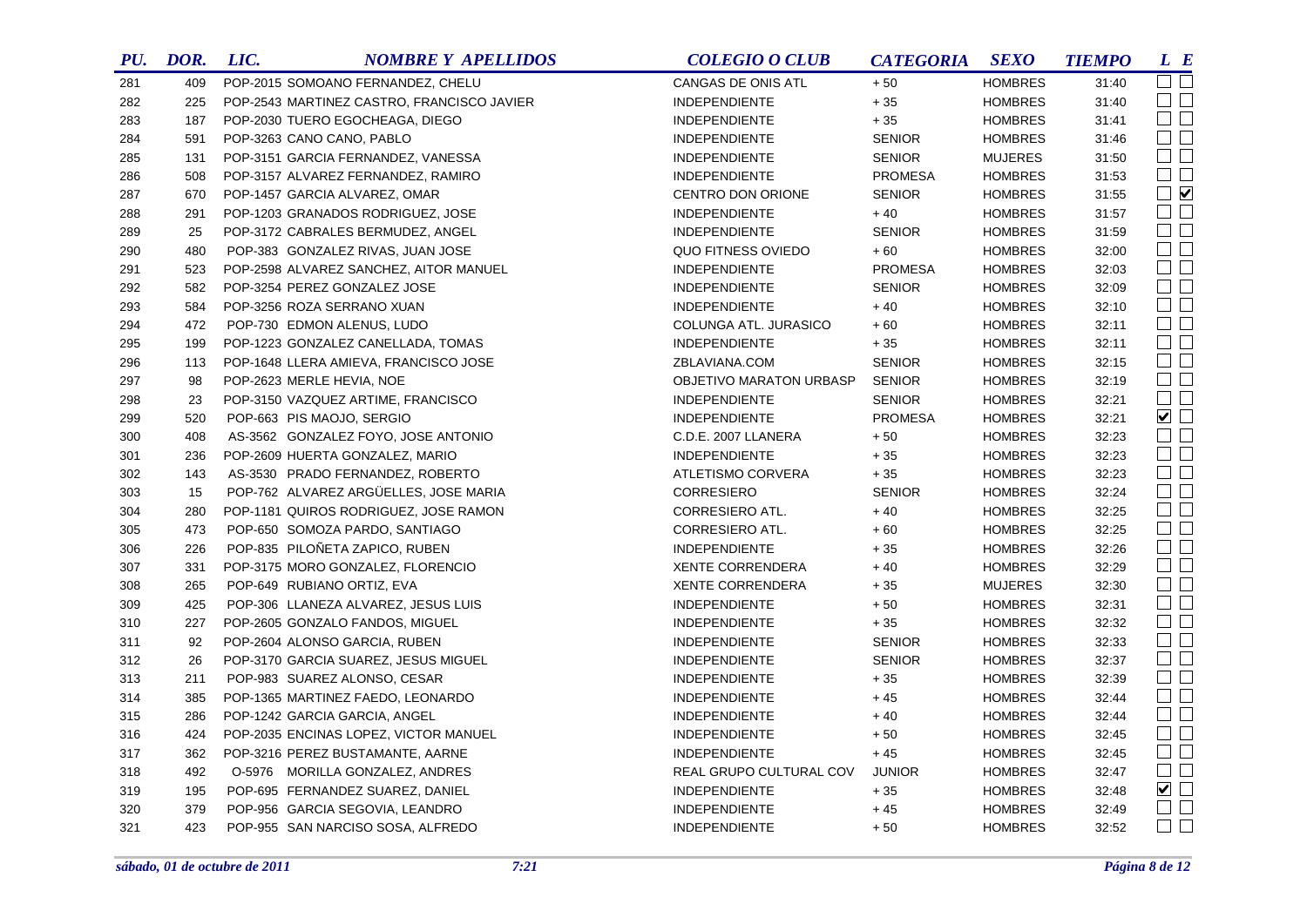| PU. | DOR. | LIC. | <b>NOMBRE Y APELLIDOS</b>                    | <b>COLEGIO O CLUB</b>   | <b>CATEGORIA</b> | <b>SEXO</b>    | <b>TIEMPO</b> | L E                    |
|-----|------|------|----------------------------------------------|-------------------------|------------------|----------------|---------------|------------------------|
| 322 | 477  |      | POP-1158 FERNANDEZ MARTINEZ, JULIO           | <b>INDEPENDIENTE</b>    | $+60$            | <b>HOMBRES</b> | 32:54         | $\square$ $\square$    |
| 323 | 238  |      | POP-2622 ITURRATE MONTOYA, PABLO             | OBJETIVO MARATON URBASP | $+35$            | <b>HOMBRES</b> | 32:54         | $\Box$ $\Box$          |
| 324 | 457  |      | POP-2009 BOLADO PUENTE, GONZALO              | <b>INDEPENDIENTE</b>    | $+55$            | <b>HOMBRES</b> | 32:56         | $\Box$ $\Box$          |
| 325 | 382  |      | POP-1143 FERNANDEZ MESA, JOSE                | <b>INDEPENDIENTE</b>    | $+45$            | <b>HOMBRES</b> | 33:02         | $\Box$ $\Box$          |
| 326 | 397  |      | POP-1103 VALLE GORDILLO, ANA MARIA           | <b>INDEPENDIENTE</b>    | $+45$            | <b>MUJERES</b> | 33:03         | $\Box$                 |
| 327 | 543  |      | POP-3223 GARCIA SAIZ FATIMA                  | <b>INDEPENDIENTE</b>    | $+40$            | <b>MUJERES</b> | 33:04         | $\Box$ $\Box$          |
| 328 | 198  |      | POP-1226 COSTALES ALONSO, ADRIAN             | <b>INDEPENDIENTE</b>    | $+35$            | <b>HOMBRES</b> | 33:05         | $\blacktriangledown$   |
| 329 | 290  |      | POP-3167 GOMEZ EJEDA, JESUS                  | <b>INDEPENDIENTE</b>    | $+40$            | <b>HOMBRES</b> | 33:08         | $\Box$                 |
| 330 | 161  |      | POP-1005 GONZALEZ AZURMENDI, MANUEL          | <b>INDEPENDIENTE</b>    | $+35$            | <b>HOMBRES</b> | 33:09         | $\Box$                 |
| 331 | 398  |      | POP-1145 ALVAREZ CASTRILLO, COVADONGA        | <b>INDEPENDIENTE</b>    | $+45$            | <b>MUJERES</b> | 33:10         | $\square$ $\square$    |
| 332 | 140  |      | AS-3588 BELVER MUÑOZ, JUSTO JOSE             | ATLETISMO CORVERA       | $+35$            | <b>HOMBRES</b> | 33:11         | $\Box$ $\Box$          |
| 333 | 566  |      | POP-3239 GARCIA PUENTE, CONSTANTINO          | <b>INDEPENDIENTE</b>    | $+50$            | <b>HOMBRES</b> | 33:14         | $\square$ $\square$    |
| 334 | 78   |      | POP-2607 BARREDO ROZA, HUGO                  | <b>INDEPENDIENTE</b>    | <b>SENIOR</b>    | <b>HOMBRES</b> | 33:15         | $\Box$                 |
| 335 | 72   |      | POP-2036 ALVAREZ DOSANTOS, DIEGO             | <b>INDEPENDIENTE</b>    | <b>SENIOR</b>    | <b>HOMBRES</b> | 33:20         | $\square$ $\square$    |
| 336 | 155  |      | POP-2484 GARCIA VALDES, FRANCISCO JOSE       | COLUNGA ATL. JURASICO   | $+35$            | <b>HOMBRES</b> | 33:22         | $\blacktriangledown$   |
| 337 | 173  |      | POP-750 ALVAREZ GONZALEZ, JAVIER             | <b>INDEPENDIENTE</b>    | $+35$            | <b>HOMBRES</b> | 33:24         | $\square$ $\square$    |
| 338 | 298  |      | POP-2659 REY NUNEZ, ALEX                     | <b>INDEPENDIENTE</b>    | $+40$            | <b>HOMBRES</b> | 33:28         | $\Box$                 |
| 339 | 454  |      | POP-731 GINES-MARTINEZ MARTINEZ, FERNANDO    | COLUNGA ATL. JURASICO   | $+55$            | <b>HOMBRES</b> | 33:29         | $\blacktriangledown$   |
| 340 | 592  |      | POP-3264 LINOS LARA, BERNARDINO              | <b>INDEPENDIENTE</b>    | $+35$            | <b>HOMBRES</b> | 33:37         | $\square$ $\square$    |
| 341 | 474  |      | POP-391 CRESPO SAIZ, HORACIO                 | <b>INDEPENDIENTE</b>    | $+60$            | <b>HOMBRES</b> | 33:40         | $\Box$ $\Box$          |
| 342 | 221  |      | POP-3215 SAN MARTIN CASTAÑO, CARLOS DOMINGO  | <b>INDEPENDIENTE</b>    | $+35$            | <b>HOMBRES</b> | 33:50         | $\square$<br>$\square$ |
| 343 | 394  |      | POP-2621 GRANDA VEGA, MARIA TERESA           | Atletismo Ocle          | $+45$            | <b>MUJERES</b> | 33:52         | $\Box$                 |
| 344 | 5    |      | POP-788 AREA CASTILLO, ALEJANDRO             | Atletismo Ocle          | <b>SENIOR</b>    | <b>HOMBRES</b> | 33:55         | $\Box$                 |
| 345 | 27   |      | POP-3165 GARCIA MANZANO, JORGE               | <b>INDEPENDIENTE</b>    | <b>SENIOR</b>    | <b>HOMBRES</b> | 33:56         | $\Box$                 |
| 346 | 420  |      | POP-855 GARCIA CASAL, JORGE LUIS             | <b>INDEPENDIENTE</b>    | $+50$            | <b>HOMBRES</b> | 33:58         | $\Box$ $\Box$          |
| 347 | 367  |      | POP-2442 GALLEGO CASTRO, MIGUEL MAURICIO     | <b>INDEPENDIENTE</b>    | $+45$            | <b>HOMBRES</b> | 33:59         | $\Box$                 |
| 348 | 548  |      | POP-3227 FERNANDEZ ROBLEDO, FRANCISCO JAVIER | <b>INDEPENDIENTE</b>    | <b>SENIOR</b>    | <b>HOMBRES</b> | 34:02         | $\square$ $\square$    |
| 349 | 319  |      | POP-2096 RIESTRA RODRIGUEZ, JAVIER           | <b>INDEPENDIENTE</b>    | $+40$            | <b>HOMBRES</b> | 34:02         | $\square$ $\square$    |
| 350 | 433  |      | POP-3186 ROBLEDA GARCIA, RICARDO             | <b>INDEPENDIENTE</b>    | $+50$            | <b>HOMBRES</b> | 34:03         | $\Box$ $\Box$          |
| 351 | 185  |      | POP-011 FERNANDEZ FERNANDEZ, CARLOS MANUEL   | <b>INDEPENDIENTE</b>    | $+35$            | <b>HOMBRES</b> | 34:04         | $\square$ $\square$    |
| 352 | 361  |      | POP-024 ZARAUZA QUIROS, FRANCISCO            | <b>INDEPENDIENTE</b>    | $+45$            | <b>HOMBRES</b> | 34:07         | $\Box$ $\Box$          |
| 353 | 38   |      | POP-3026 PONGA SEVILLA, CARLOS HUGO          | INDEPENDIENTE           | <b>SENIOR</b>    | <b>HOMBRES</b> | 34:14         | $\square$ $\square$    |
| 354 | 430  |      | POP-1000 AGUADO NUÑEZ, ANDRES                | <b>INDEPENDIENTE</b>    | $+50$            | <b>HOMBRES</b> | 34:17         | $\Box$ $\Box$          |
| 355 | 586  |      | POP-3258 CUBIELLA VILLAR, JUAN ENRIQUE       | <b>INDEPENDIENTE</b>    | $+40$            | <b>HOMBRES</b> | 34:19         | $\Box$                 |
| 356 | 524  |      | POP-2639 ALVAREZ GUTIERREZ, ALBERTO          | <b>INDEPENDIENTE</b>    | <b>PROMESA</b>   | <b>HOMBRES</b> | 34:26         | $\square$ $\square$    |
| 357 | 163  |      | POP-1501 TORRE SUAREZ, VALENTIN              | <b>INDEPENDIENTE</b>    | $+35$            | <b>HOMBRES</b> | 34:28         | $\square$ $\square$    |
| 358 | 527  |      | POP-727 MORAN VALDES, ADRIAN                 | <b>INDEPENDIENTE</b>    | <b>PROMESA</b>   | <b>HOMBRES</b> | 34:28         | $\blacksquare$         |
| 359 | 37   |      | POP-3045 SOLER RANCAÑO, BENITO JOSE          | <b>INDEPENDIENTE</b>    | <b>SENIOR</b>    | <b>HOMBRES</b> | 34:34         | $\Box$ $\Box$          |
| 360 | 436  |      | POP-850 SANZ DE DIEGO, JUAN JOSE             | INDEPENDIENTE           | $+50$            | <b>HOMBRES</b> | 34:35         | $\square$ $\square$    |
| 361 | 76   |      | POP-2023 FERNANDEZ DOMINGUEZ, CARLOS         | <b>INDEPENDIENTE</b>    | <b>SENIOR</b>    | <b>HOMBRES</b> | 34:41         | $\Box$ $\Box$          |
| 362 | 561  |      | POP-843 GUTIERREZ ALONSO, FRANCISCO JAVIER   | <b>INDEPENDIENTE</b>    | <b>SENIOR</b>    | <b>HOMBRES</b> | 34:44         | $\Box$ $\Box$          |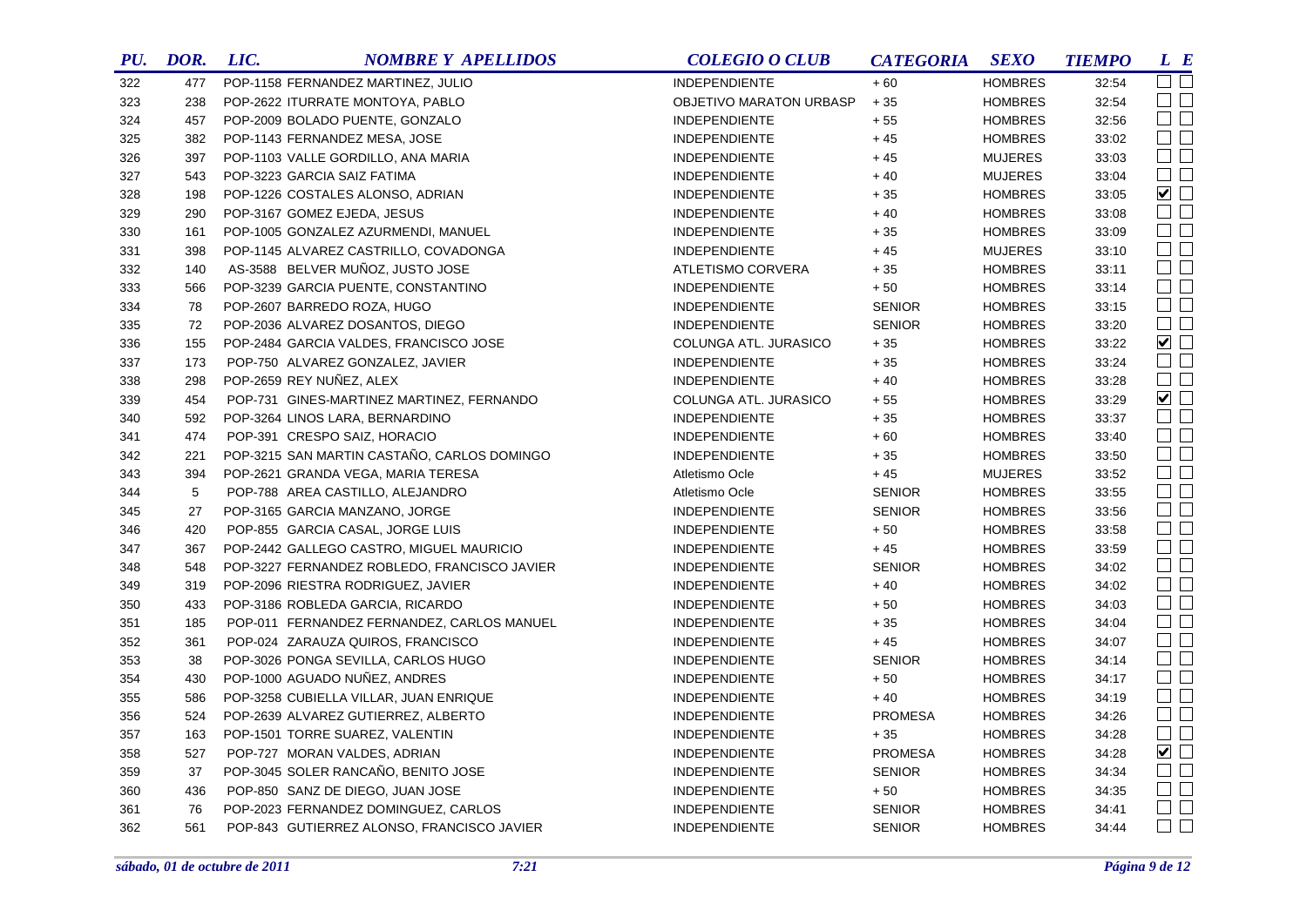| PU. | DOR. | LIC. | <b>NOMBRE Y APELLIDOS</b>                   | <b>COLEGIO O CLUB</b>     | <b>CATEGORIA</b> | <b>SEXO</b>    | <b>TIEMPO</b> | $L$ $B$             |
|-----|------|------|---------------------------------------------|---------------------------|------------------|----------------|---------------|---------------------|
| 363 | 219  |      | POP-1105 FRANCESENA ALVAREZ, ALBERTO        | <b>INDEPENDIENTE</b>      | $+35$            | <b>HOMBRES</b> | 34:53         | $\square$ $\square$ |
| 364 | 567  |      | POP-3240 VIDAL VILLAR, FABIAN               | <b>INDEPENDIENTE</b>      | $+35$            | <b>HOMBRES</b> | 34:54         | $\Box$ $\Box$       |
| 365 | 568  |      | POP-3241 CAMBLOR GONZALEZ, JORGE            | <b>INDEPENDIENTE</b>      | <b>SENIOR</b>    | <b>HOMBRES</b> | 34:55         | $\Box$ $\Box$       |
| 366 | 267  |      | POP-3148 ANAYA CASTELLANO, SANTIAGO ANTONIO | ATL. OCLE                 | $+40$            | <b>HOMBRES</b> | 34:55         | $\Box$              |
| 367 | 295  |      | POP-1189 LORENZANA CASCALLANA, AGUSTIN      | <b>INDEPENDIENTE</b>      | $+40$            | <b>HOMBRES</b> | 34:56         | $\Box$              |
| 368 | 574  |      | POP-3246 FERNANDEZ MARTINEZ, URBANO         | <b>INDEPENDIENTE</b>      | $+50$            | <b>HOMBRES</b> | 35:02         | $\Box$              |
| 369 | 547  |      | POP-3226 ESTRADA GARCIA, JOSE MANUEL        | <b>INDEPENDIENTE</b>      | <b>SENIOR</b>    | <b>HOMBRES</b> | 35:04         | $\square$           |
| 370 | 334  |      | POP-1276 GONZALEZ SANCHEZ, INMACULADA       | <b>INDEPENDIENTE</b>      | $+40$            | <b>MUJERES</b> | 35:06         | $\square$           |
| 371 | 293  |      | POP-940 GONZALEZ MARTINEZ, JOSE LUIS        | <b>INDEPENDIENTE</b>      | $+40$            | <b>HOMBRES</b> | 35:08         | $\square$ $\square$ |
| 372 | 463  |      | S-5526 GARCIA BARANDA, LUIS MIGUEL          | MADERAS BUELNA            | $+55$            | <b>HOMBRES</b> | 35:08         | $\square$ $\square$ |
| 373 | 369  |      | POP-2491 GARCIA GUTIERREZ, VICTOR ANTONIO   | <b>INDEPENDIENTE</b>      | $+45$            | <b>HOMBRES</b> | 35:08         | $\square$           |
| 374 | 52   |      | POP-808 CID RODRIGUEZ, ALEJANDRO            | <b>INDEPENDIENTE</b>      | <b>SENIOR</b>    | <b>HOMBRES</b> | 35:14         | $\Box$ $\Box$       |
| 375 | 560  |      | POP-3236 SANCHEZ RODRIGUEZ, PABLO           | <b>INDEPENDIENTE</b>      | <b>SENIOR</b>    | <b>HOMBRES</b> | 35:15         | $\square$ $\square$ |
| 376 | 24   |      | POP-2613 SUAREZ ROZA, IGNACIO               | <b>INDEPENDIENTE</b>      | <b>SENIOR</b>    | <b>HOMBRES</b> | 35:15         | $\square$           |
| 377 | 447  |      | POP-1027 GARCIA NORNIELLA, BEGOÑA           | <b>INDEPENDIENTE</b>      | $+50$            | <b>MUJERES</b> | 35:17         | $\Box$ $\Box$       |
| 378 | 476  |      | POP-2397 FERNANDEZ LORENZO, JOSE            | <b>INDEPENDIENTE</b>      | $+60$            | <b>HOMBRES</b> | 35:18         | $\Box$ $\Box$       |
| 379 | 437  |      | POP-670 FERNANDEZ FERNANDEZ, JOSE ANTONIO   | <b>LYPICO</b>             | $+50$            | <b>HOMBRES</b> | 35:21         | $\square$           |
| 380 | 438  |      | POP-671 VAQUERO COMAS, JESUS ANGEL          | <b>LYPICO</b>             | $+50$            | <b>HOMBRES</b> | 35:22         | $\Box$              |
| 381 | 250  |      | POP-3178 ABELLA FERNANDEZ, SANDRA           | <b>CORRESIERO</b>         | $+35$            | <b>MUJERES</b> | 35:23         | $\Box$              |
| 382 | 261  |      | POP-3197 LOPEZ MENENDEZ, MARIA              | <b>INDEPENDIENTE</b>      | $+35$            | <b>MUJERES</b> | 35:26         | $\square$           |
| 383 | 28   |      | POP-3164 OLAY CASTELA, DAVID                | <b>INDEPENDIENTE</b>      | <b>SENIOR</b>    | <b>HOMBRES</b> | 35:32         | $\Box$              |
| 384 | 647  |      | POP-1445 ALONSO ARISTAYETA, MIGUEL IVAN     | CENTRO DON ORIONE         | <b>SENIOR</b>    | <b>HOMBRES</b> | 35:48         | $\Box$              |
| 385 | 571  |      | POP-3244 COSME ALVAREZ DANIEL               | <b>INDEPENDIENTE</b>      | <b>SENIOR</b>    | <b>HOMBRES</b> | 35:56         | $\square$           |
| 386 | 659  |      | POP-1471 VEGA BLANCO, JOSE ANDRES           | CENTRO DON ORIONE         | <b>SENIOR</b>    | <b>HOMBRES</b> | 36:03         | $\Box$              |
| 387 | 393  |      | POP-523 RIVERO PEREZ, MARIA ANGELES         | ATL. OCLE                 | $+45$            | <b>MUJERES</b> | 36:04         | $\Box$              |
| 388 | 404  |      | POP-553 GONZALEZ MONTES, ALBERTO            | ATL. OCLE                 | $+50$            | <b>HOMBRES</b> | 36:06         | $\square$           |
| 389 | 399  |      | POP-1345 CORONADO JORGE, INMACULADA         | <b>INDEPENDIENTE</b>      | $+45$            | <b>MUJERES</b> | 36:06         | $\square$           |
| 390 | 287  |      | POP-1346 GOMEZ PEREZ, VALENTIN              | <b>INDEPENDIENTE</b>      | $+40$            | <b>HOMBRES</b> | 36:11         | $\square$           |
| 391 | 303  |      | POP-2011 GONZALEZ GONZALEZ, MIGUEL          | <b>INDEPENDIENTE</b>      | $+40$            | <b>HOMBRES</b> | 36:11         | $\square$           |
| 392 | 495  |      | POP-2012 GONZALEZ TOIMIL, JAVIER            | CASTRILLON TRIATLON       | <b>JUVENIL</b>   | <b>HOMBRES</b> | 36:13         | $\square$           |
| 393 | 218  |      | POP-2987 RUBIO LOPEZ, MANUEL                | <b>INDEPENDIENTE</b>      | $+35$            | <b>HOMBRES</b> | 36:13         | $\square$           |
| 394 | 377  |      | POP-949 ALVAREZ ALONSO, SEGUNDO             | <b>INDEPENDIENTE</b>      | $+45$            | <b>HOMBRES</b> | 36:20         | $\Box$              |
| 395 | 181  |      | POP-2241 FERNANDEZ VELARDE, ARISTIDES       | <b>INDEPENDIENTE</b>      | $+35$            | <b>HOMBRES</b> | 36:31         | $\square$           |
| 396 | 65   |      | POP-3198 LOPEZ FERNANDEZ, MARTIN            | <b>INDEPENDIENTE</b>      | <b>SENIOR</b>    | <b>HOMBRES</b> | 36:37         | $\square$ $\square$ |
| 397 | 305  |      | POP-709 ALVAREZ IGLESIAS, BENIGNO FERNANDO  | <b>INDEPENDIENTE</b>      | $+40$            | <b>HOMBRES</b> | 36:48         | $\square$ $\square$ |
| 398 | 556  |      | POP-3233 GARCIA NORNIELLA FLORENTINO        | <b>INDEPENDIENTE</b>      | $+45$            | <b>HOMBRES</b> | 36:54         | $\Box$              |
| 399 | 515  |      | POP-233 COMBARRO HIDALGO, DANIEL            | INDEPENDIENTE             | <b>PROMESA</b>   | <b>HOMBRES</b> | 36:57         | $\Box$              |
| 400 | 590  |      | POP-3262 DIAZ PRIETO, JOSE LUIS             | <b>INDEPENDIENTE</b>      | $+35$            | <b>HOMBRES</b> | 36:59         | $\square$           |
| 401 | 75   |      | POP-2259 FIGAREDO HORMAECHEA, FERNANDO      | <b>INDEPENDIENTE</b>      | <b>SENIOR</b>    | <b>HOMBRES</b> | 37:12         | $\square$ $\square$ |
| 402 | 468  |      | O-3590 ORTIZ DE GUINEA ARGUELLES, MIGUEL    | ASOCIACION ASTURIANA DE A | $+60$            | <b>HOMBRES</b> | 37:14         | $\square$           |
| 403 | 304  |      | POP-2010 PEREZ GARCIA, MANUEL ANGEL         | <b>INDEPENDIENTE</b>      | $+40$            | <b>HOMBRES</b> | 37:28         | $\square$ $\square$ |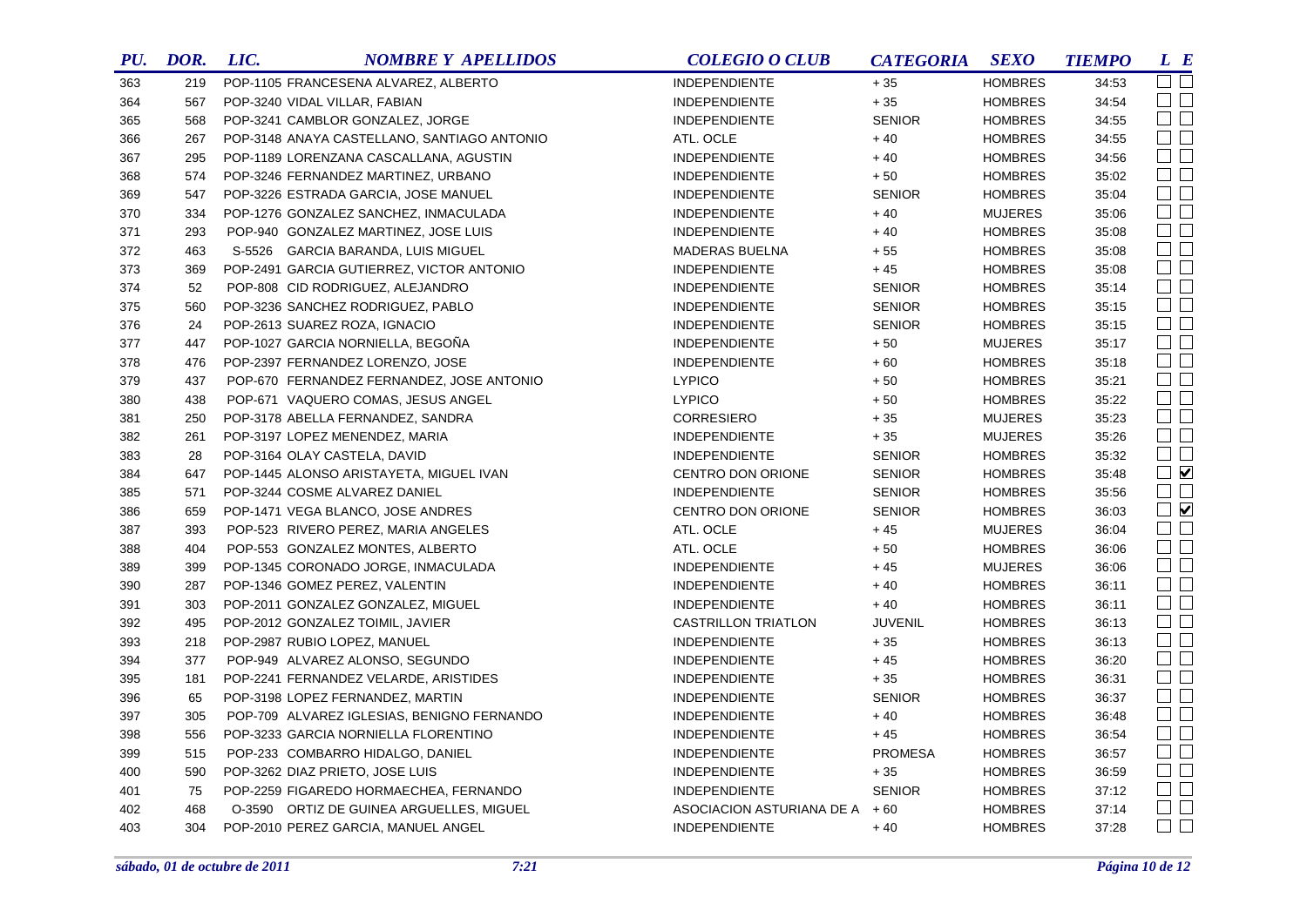| PU. | DOR.           | LIC. | <b>NOMBRE Y APELLIDOS</b>                     | <b>COLEGIO O CLUB</b>         | <b>CATEGORIA</b> | <b>SEXO</b>    | <b>TIEMPO</b> | L E                    |
|-----|----------------|------|-----------------------------------------------|-------------------------------|------------------|----------------|---------------|------------------------|
| 404 | 323            |      | POP-2544 FERNANDEZ GONZALEZ, ANTONIO FAUSTINO | <b>INDEPENDIENTE</b>          | $+40$            | <b>HOMBRES</b> | 37:31         | $\Box$ $\Box$          |
| 405 | 177            |      | POP-2191 MENDEZ GONZALEZ, JAVIER              | <b>INDEPENDIENTE</b>          | $+35$            | <b>HOMBRES</b> | 37:35         | $\Box$ $\Box$          |
| 406 | 284            |      | POP-2164 HERRERO COSTALES, DAVID              | INDEPENDIENTE                 | $+40$            | <b>HOMBRES</b> | 37:39         | $\Box$ $\Box$          |
| 407 | 330            |      | POP-1054 PEREZ LANTARON, MANUEL               | VETERANOS BALONMANO AVI       | $+40$            | <b>HOMBRES</b> | 37:44         | $\Box$ $\Box$          |
| 408 | 426            |      | POP-1025 CAMPOMANES LLANA, GABRIEL            | <b>INDEPENDIENTE</b>          | $+50$            | <b>HOMBRES</b> | 37:51         | $\Box$                 |
| 409 | 575            |      | POP-3247 FERNANDEZ ARIAS, JOSE LUIS           | <b>INDEPENDIENTE</b>          | <b>SENIOR</b>    | <b>HOMBRES</b> | 37:54         | $\Box$ $\Box$          |
| 410 | 129            |      | POP-1308 GONZALEZ FREIRE, VANESSA             | <b>INDEPENDIENTE</b>          | <b>SENIOR</b>    | <b>MUJERES</b> | 38:02         | $\Box$ $\Box$          |
| 411 | 201            |      | POP-917 RIVAYA MARTINEZ, JOSE ANTONIO         | <b>INDEPENDIENTE</b>          | $+35$            | <b>HOMBRES</b> | 38:07         | $\Box$                 |
| 412 | 123            |      | POP-2601 JIMENEZ LOPEZ, AIDA                  | INDEPENDIENTE                 | <b>SENIOR</b>    | <b>MUJERES</b> | 38:10         | $\Box$ $\Box$          |
| 413 | 475            |      | POP-907 SANCHEZ VICENTE, XUAN XOSE            | <b>INDEPENDIENTE</b>          | $+60$            | <b>HOMBRES</b> | 38:11         | $\blacktriangledown$   |
| 414 | 316            |      | POP-763 BRAÑA REQUEJO, JUAN CANDIDO           | <b>INDEPENDIENTE</b>          | $+40$            | <b>HOMBRES</b> | 38:32         | $\Box$                 |
| 415 | 115            |      | POP-1360 SANCHEZ GARCIA, BIBIANA              | <b>ACADEMIA TORRE - GIJON</b> | <b>SENIOR</b>    | <b>MUJERES</b> | 38:36         | $\square$ $\square$    |
| 416 | 336            |      | POP-3146 MENENDEZ ALIAS, INMACULADA           | <b>INDEPENDIENTE</b>          | $+40$            | <b>MUJERES</b> | 38:51         | $\square$ $\square$    |
| 417 | 581            |      | POP-3253 MORENO RODRIGUEZ, NOEMI              | <b>INDEPENDIENTE</b>          | $+45$            | <b>MUJERES</b> | 38:56         | $\square$<br>$\square$ |
| 418 | 417            |      | POP-1672 PERALTA RODRIGUEZ, RAFAEL            | <b>INDEPENDIENTE</b>          | $+50$            | <b>HOMBRES</b> | 39:00         | $\Box$                 |
| 419 | 309            |      | POP-2989 BRAÑA ASENSIO, FERNANDO              | <b>INDEPENDIENTE</b>          | $+40$            | <b>HOMBRES</b> | 39:03         | $\square$ $\square$    |
| 420 | 122            |      | POP-2611 GONZALEZ MENENDEZ, SUSANA            | <b>INDEPENDIENTE</b>          | <b>SENIOR</b>    | <b>MUJERES</b> | 39:04         | $\Box$                 |
| 421 | 445            |      | O-4952 SANCHEZ CRUZ, PILAR                    | CLUB ATLETISMO OCLE           | $+50$            | <b>MUJERES</b> | 39:11         | $\Box$ $\Box$          |
| 422 | $\overline{7}$ |      | O-5609 FERNANDEZ LLAMES, JUAN                 | ATLETISMO VILLAVICIOSA        | <b>SENIOR</b>    | <b>HOMBRES</b> | 39:11         | $\Box$                 |
| 423 | 320            |      | POP-818 VILLAZON GONZALEZ, PABLO              | <b>INDEPENDIENTE</b>          | $+40$            | <b>HOMBRES</b> | 39:11         | $\Box$                 |
| 424 | 470            |      | O-4222 AREA DIEGO, RAFAEL                     | CLUB ATLETISMO OCLE           | $+60$            | <b>HOMBRES</b> | 39:11         | $\Box$ $\Box$          |
| 425 | 428            |      | POP-3183 DIAZ VEGA, MARTIN ALONSO             | <b>INDEPENDIENTE</b>          | $+50$            | <b>HOMBRES</b> | 39:12         | $\Box$                 |
| 426 | 573            |      | POP-3245 ALVAREZ GRANDA, RAUL                 | <b>INDEPENDIENTE</b>          | <b>SENIOR</b>    | <b>HOMBRES</b> | 39:16         | $\blacksquare$         |
| 427 | 260            |      | POP-2612 FERNANDEZ BREA, ANA BELEN            | <b>INDEPENDIENTE</b>          | $+35$            | <b>MUJERES</b> | 39:23         | $\Box$                 |
| 428 | 134            |      | AS-3462 ESCUDERO MARTINEZ, MARTA              | S.C.D. RIBADESELLA            | <b>SENIOR</b>    | <b>MUJERES</b> | 39:32         | $\Box$ $\Box$          |
| 429 | 124            |      | POP-2130 MARTINEZ MARTINO, ISABEL             | <b>INDEPENDIENTE</b>          | <b>SENIOR</b>    | <b>MUJERES</b> | 39:44         | $\square$ $\square$    |
| 430 | 597            |      | POP-3269 FERNANDEZ CRISTOBAL, DIEGO           | <b>INDEPENDIENTE</b>          | <b>JUNIOR</b>    | <b>HOMBRES</b> | 39:45         | $\Box$ $\Box$          |
| 431 | 339            |      | POP-2489 NORIEGA DOSAL, MARIA DOLORES         | <b>INDEPENDIENTE</b>          | $+40$            | <b>MUJERES</b> | 40:02         | $\square$ $\square$    |
| 432 | 36             |      | POP-3082 TERENTE TORRE, DIEGO                 | <b>INDEPENDIENTE</b>          | <b>SENIOR</b>    | <b>HOMBRES</b> | 40:06         | $\Box$ $\Box$          |
| 433 | 478            |      | POP-895 HUERTA SANCHEZ, CASIMIRO              | <b>INDEPENDIENTE</b>          | $+60$            | <b>HOMBRES</b> | 40:18         | $\square$ $\square$    |
| 434 | 22             |      | POP-102 BUSTO CUERVO, SERGIO                  | <b>INDEPENDIENTE</b>          | <b>SENIOR</b>    | <b>HOMBRES</b> | 40:44         | $\Box$                 |
| 435 | 588            |      | POP-3260 VALLE LLERA, LUPE                    | <b>INDEPENDIENTE</b>          | $+50$            | <b>MUJERES</b> | 40:46         | $\Box$                 |
| 436 | 128            |      | POP-1237 GONZALEZ BLANCO, CRISTINA            | <b>INDEPENDIENTE</b>          | <b>SENIOR</b>    | <b>MUJERES</b> | 41:17         | $\square$ $\square$    |
| 437 | 482            |      | POP-3193 SERRANO GAMON, AURELIO               | S.C.D. RIBADESELLA            | $+60$            | <b>HOMBRES</b> | 41:19         | $\Box$ $\Box$          |
| 438 | 310            |      | POP-625 ROMERO ROMERO, FERNANDO               | <b>INDEPENDIENTE</b>          | $+40$            | <b>HOMBRES</b> | 41:26         | $\square$ $\square$    |
| 439 | 338            |      | POP-626 CORTINA IGLESIAS, MARIA CONCEPCION    | <b>INDEPENDIENTE</b>          | $+40$            | <b>MUJERES</b> | 41:37         | $\square$ $\square$    |
| 440 | 446            |      | POP-3211 ALVAREZ-REQUEJO PEREZ, ROSA ELISA    | <b>INDEPENDIENTE</b>          | $+50$            | <b>MUJERES</b> | 41:37         | $\Box$ $\Box$          |
| 441 | 374            |      | POP-1255 VALLINA COLLADO, ALEJANDRO           | <b>INDEPENDIENTE</b>          | $+45$            | <b>HOMBRES</b> | 41:49         | $\square$ $\square$    |
| 442 | 64             |      | POP-3202 ROMAN VUELTA, JUAN ANGEL             | <b>INDEPENDIENTE</b>          | <b>SENIOR</b>    | <b>HOMBRES</b> | 41:49         | $\Box$                 |
| 443 | 119            |      | POP-829 GALAN GARCIA, PATRICIA                | <b>CORRESIERO</b>             | <b>SENIOR</b>    | <b>MUJERES</b> | 41:57         | $\square$ $\square$    |
| 444 | 253            |      | POP-2004 RODRIGUEZ PEREZ, NATALIA             | <b>INDEPENDIENTE</b>          | $+35$            | <b>MUJERES</b> | 41:58         | $\Box$ $\Box$          |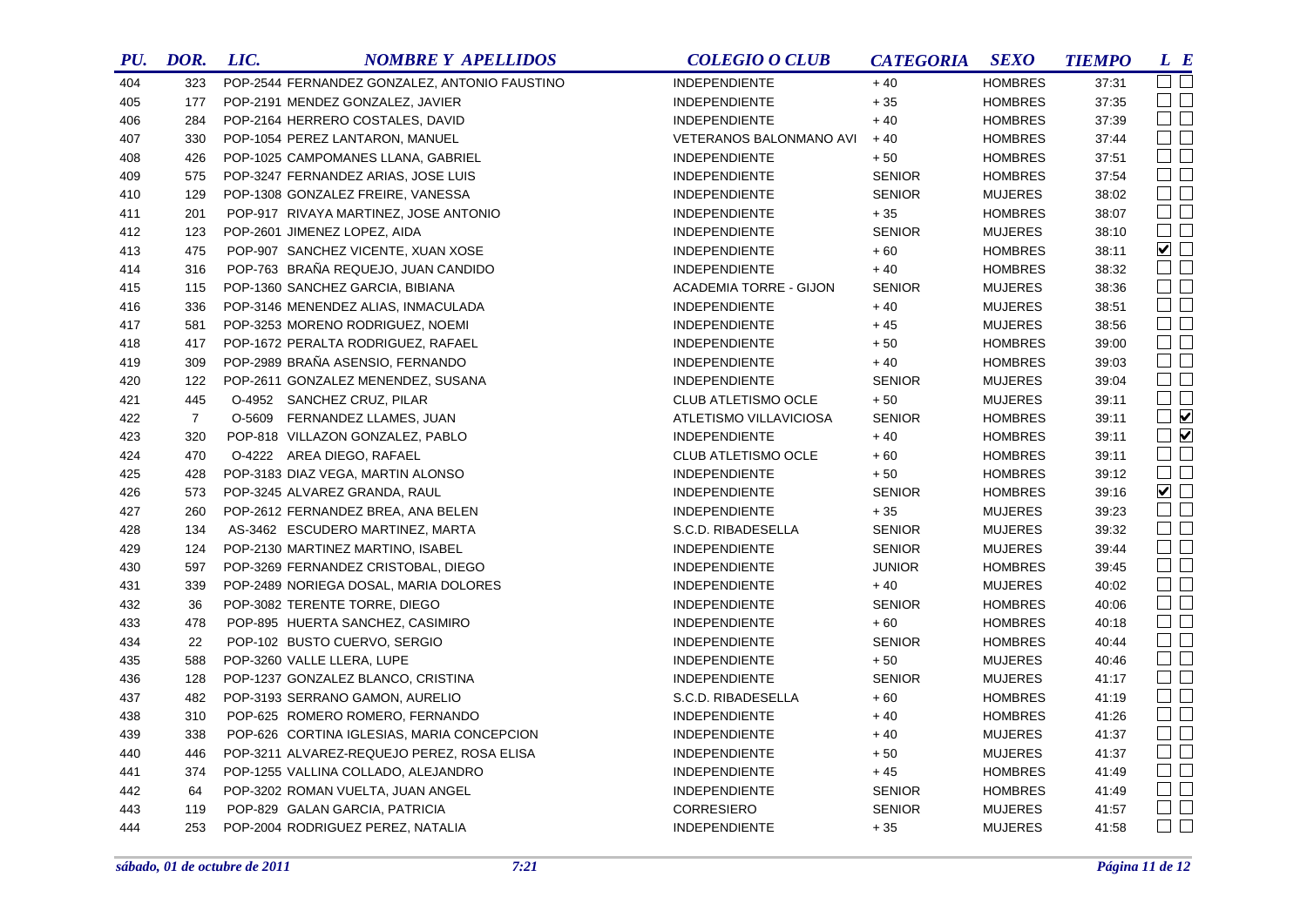| PU. | DOR. | LIC. | <b>NOMBRE Y APELLIDOS</b>            | <b>COLEGIO O CLUB</b>         | <b>CATEGORIA</b> | <b>SEXO</b>    | <b>TIEMPO</b> | L E                                   |
|-----|------|------|--------------------------------------|-------------------------------|------------------|----------------|---------------|---------------------------------------|
| 445 | 337  |      | POP-2055 DIEZ GONTAN, CRISTINA       | <b>INDEPENDIENTE</b>          | $+40$            | <b>MUJERES</b> | 41:59         | $\sim$                                |
| 446 | 315  |      | POP-2038 FERNANDEZ GOMEZ, MANUEL     | <b>INDEPENDIENTE</b>          | $+40$            | <b>HOMBRES</b> | 42:01         | $\Box$<br>$\Box$                      |
| 447 | 558  |      | POP-3234 GONZALEZ GARCIA, SONIA      | <b>INDEPENDIENTE</b>          | <b>SENIOR</b>    | <b>MUJERES</b> | 42:05         | $\Box$<br>$\Box$                      |
| 448 | 559  |      | POP-3235 MENDEZ BONTEMPINI, HUGO     | <b>INDEPENDIENTE</b>          | $+35$            | <b>HOMBRES</b> | 42:26         | $\Box$<br>$\blacksquare$              |
| 449 | 545  |      | POP-3224 AMENEIROS DIAZ, CARLOS      | <b>INDEPENDIENTE</b>          | <b>SENIOR</b>    | <b>HOMBRES</b> | 42:26         | $\Box$<br>$\Box$                      |
| 450 | 224  |      | POP-3188 GONZALEZ SANTOS, MARCOS     | <b>INDEPENDIENTE</b>          | $+35$            | <b>HOMBRES</b> | 42:35         | $\Box$<br>$\blacksquare$              |
| 451 | 130  |      | POP-2938 RODRIGO BLANCO, VANESSA     | <b>INDEPENDIENTE</b>          | <b>SENIOR</b>    | <b>MUJERES</b> | 42:45         | $\Box$<br>┓                           |
| 452 | 585  |      | POP-3257 PEÑA COTO CARLOS            | <b>INDEPENDIENTE</b>          | <b>SENIOR</b>    | <b>HOMBRES</b> | 43:00         | $\Box$<br>$\blacksquare$              |
| 453 | 126  |      | POP-772 DIEGO INES, CARMEN MANUELA   | <b>INDEPENDIENTE</b>          | <b>SENIOR</b>    | <b>MUJERES</b> | 43:11         | $\Box$<br>$\Box$                      |
| 454 | 53   |      | POP-774 LAGO CACHON, DAVID           | <b>INDEPENDIENTE</b>          | <b>SENIOR</b>    | <b>HOMBRES</b> | 43:31         | $\Box$<br>$\blacksquare$              |
| 455 | 419  |      | POP-2014 IGLESIAS ALVAREZ, JUAN LUIS | <b>INDEPENDIENTE</b>          | $+50$            | <b>HOMBRES</b> | 43:32         | $\blacktriangledown$ $\Box$           |
| 456 | 589  |      | POP-3261 VALLE LLERA, TERESA         | <b>INDEPENDIENTE</b>          | $+50$            | <b>MUJERES</b> | 43:37         | $\Box$<br>$\mathcal{L}_{\mathcal{A}}$ |
| 457 | 401  |      | POP-954 SAN NARCISO SOSA, ANA        | <b>INDEPENDIENTE</b>          | $+45$            | <b>MUJERES</b> | 43:59         | $\Box$<br>$\overline{\phantom{0}}$    |
| 458 | 453  |      | AS-3364 CORDON SANTAMARIA, JOSE LUIS | <b>CLUB DEPORTIVO ESBARDU</b> | $+55$            | <b>HOMBRES</b> | 44:00         | $\Box$<br>$\overline{\phantom{0}}$    |
| 459 | 535  |      | POP-1650 LOPEZ NOVO, BEATRIZ         | C.D. ESBARDU GIJON            | <b>PROMESA</b>   | <b>MUJERES</b> | 45:11         | $\Box$<br>$\Box$                      |
| 460 | 127  |      | POP-484 FERNANDEZ GOMEZ, BEATRIZ     | <b>INDEPENDIENTE</b>          | <b>SENIOR</b>    | <b>MUJERES</b> | 45:11         | $\Box$<br>$\Box$                      |
| 461 | 57   |      | POP-707 MARTINEZ SUAREZ, RUBEN       | <b>INDEPENDIENTE</b>          | <b>SENIOR</b>    | <b>HOMBRES</b> | 45:30         | $\Box$<br>$\Box$                      |
| 462 | 259  |      | POP-1006 FERNANDEZ ROZA, ANGELICA    | <b>INDEPENDIENTE</b>          | $+35$            | <b>MUJERES</b> | 45:30         | $\Box$<br>$\blacksquare$              |
| 463 | 252  |      | POP-2596 CALVO HEREDIA, CRISTINA     | GRUPO MONTAÑA PICU PIENZ      | $+35$            | <b>MUJERES</b> | 45:40         | $\Box$<br>$\overline{\phantom{0}}$    |

*Los atletas con SC no pasaron la cámara de llamadas con lo que no saldrán en las clasificaciones individuales ni puntuarán por equipos*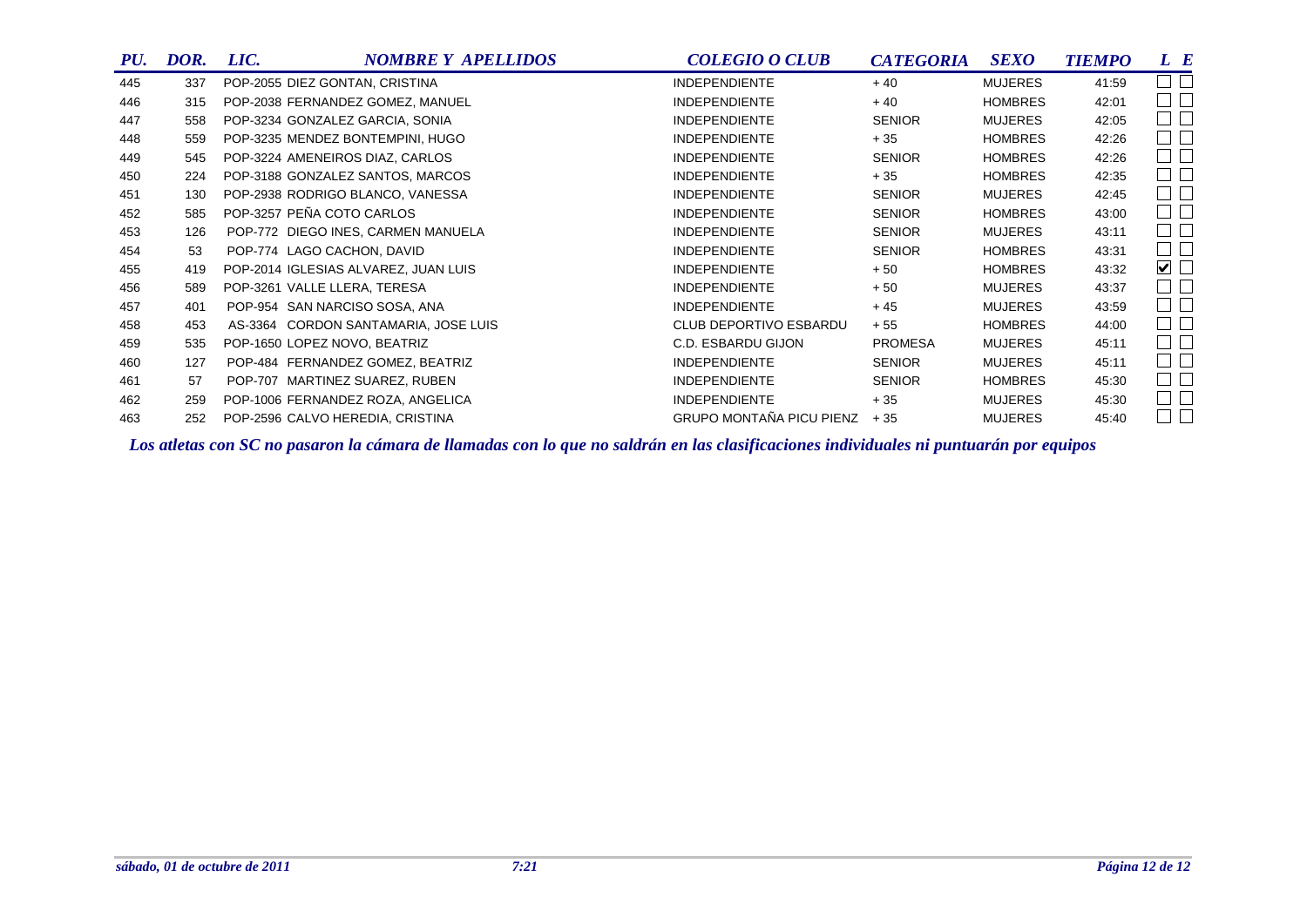|      |      | <b>CATEGORIA:</b> | <b>IX CARRERA POPULAR</b><br><b>DEL JURASICO</b><br><b>LASTRES-COLUNGA</b><br>01/10/2011<br><b>JUVENIL HOMBRES</b> | <b>HORA PRUEBA:</b><br>17:30<br><b>DISTANCIA:</b><br>6.900m |               |
|------|------|-------------------|--------------------------------------------------------------------------------------------------------------------|-------------------------------------------------------------|---------------|
| PUE. | DOR. | LIC.              | <b>NOMBRE Y APELLIDOS</b>                                                                                          | <b>COLEGIO O CLUB</b>                                       | <b>TIEMPO</b> |
|      | 493  | O-6067            | MARRON VILLACE, ROBERTO                                                                                            | AGRUPACION DEPORTIVA GIJON ATL                              | 25:18         |
| 2    | 579  |                   | POP-3250 FERNANDEZ GARCIA, MIGUEL ANGEL                                                                            | <b>INDEPENDIENTE</b>                                        | 27:21         |
| 3    | 494  | O-6531            | PEREDA DEVITA, FABIO                                                                                               | ATLETISMO VILLAVICIOSA                                      | 29:11         |
| 4    | 500  |                   | POP-3205 CAMPOS CARPIO, JAVIER                                                                                     | <b>INDEPENDIENTE</b>                                        | 30:29         |
| 5    | 495  |                   | POP-2012 GONZALEZ TOIMIL, JAVIER                                                                                   | <b>CASTRILLON TRIATLON</b>                                  | 36:13         |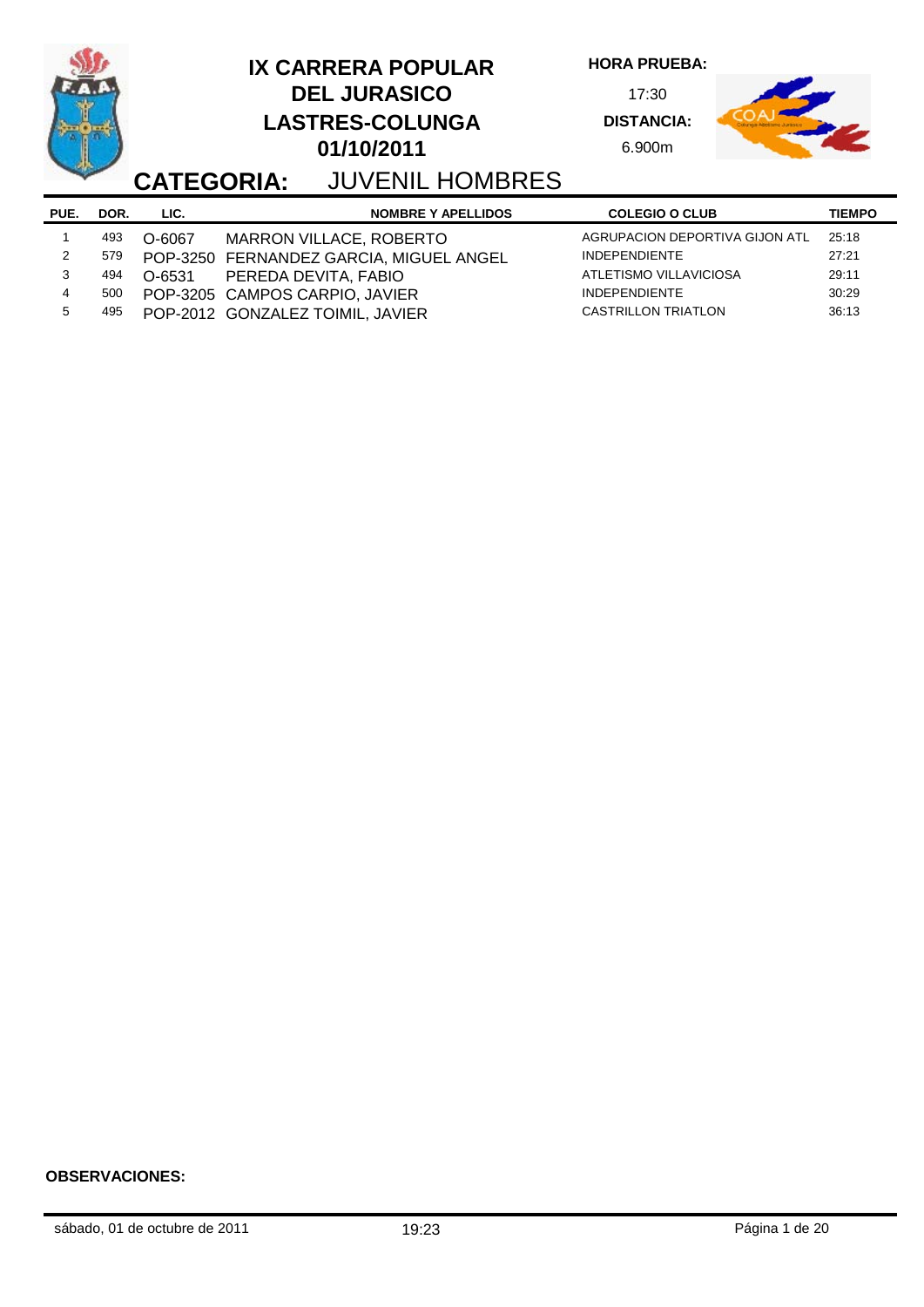| <b>CATEGORIA:</b> |      |                | <b>IX CARRERA POPULAR</b><br><b>DEL JURASICO</b><br><b>LASTRES-COLUNGA</b><br>01/10/2011 | <b>JUNIOR HOMBRES</b>     | <b>HORA PRUEBA:</b><br>17:30<br><b>DISTANCIA:</b><br>6.900m |               |
|-------------------|------|----------------|------------------------------------------------------------------------------------------|---------------------------|-------------------------------------------------------------|---------------|
| PUE.              | DOR. | LIC.           |                                                                                          | <b>NOMBRE Y APELLIDOS</b> | <b>COLEGIO O CLUB</b>                                       | <b>TIEMPO</b> |
|                   | 486  | <b>POP-868</b> | VANHOUCKE, YNGWIE                                                                        |                           | <b>Flanders Athletic Club</b>                               | 24:22         |
| 2                 | 483  | O-6376         | LOPEZ ALONSO, JOSE LUIS                                                                  |                           | AGRUPACION DEPORTIVA GIJON ATL                              | 24:48         |
| 3                 | 540  |                | POP-3220 SUNTAXI ALMEIDA, ALEX EDUARDO                                                   |                           | <b>INDEPENDIENTE</b>                                        | 28:51         |
| 4                 | 487  | POP-2097       | ARDURA CAYADO, ERIC                                                                      |                           | Gaitero Villaviciosa                                        | 28:58         |
| 5                 | 595  | POP-3267       | DEL VALLE FERNANDEZ, CARLOS                                                              |                           | <b>INDEPENDIENTE</b>                                        | 29:27         |
| 6                 | 596  |                | POP-3268 DEL DAGO VALENCIA, ANTONIO                                                      |                           | <b>INDEPENDIENTE</b>                                        | 30:48         |
| 7                 | 490  | <b>POP-821</b> | CARAVIA SUAREZ, ALVARO                                                                   |                           | <b>INDEPENDIENTE</b>                                        | 31:26         |
| 8                 | 492  | O-5976         | MORILLA GONZALEZ, ANDRES                                                                 |                           | REAL GRUPO CULTURAL COVADONGA                               | 32:47         |
| 9                 | 597  |                | POP-3269 FERNANDEZ CRISTOBAL, DIEGO                                                      |                           | <b>INDEPENDIENTE</b>                                        | 39:45         |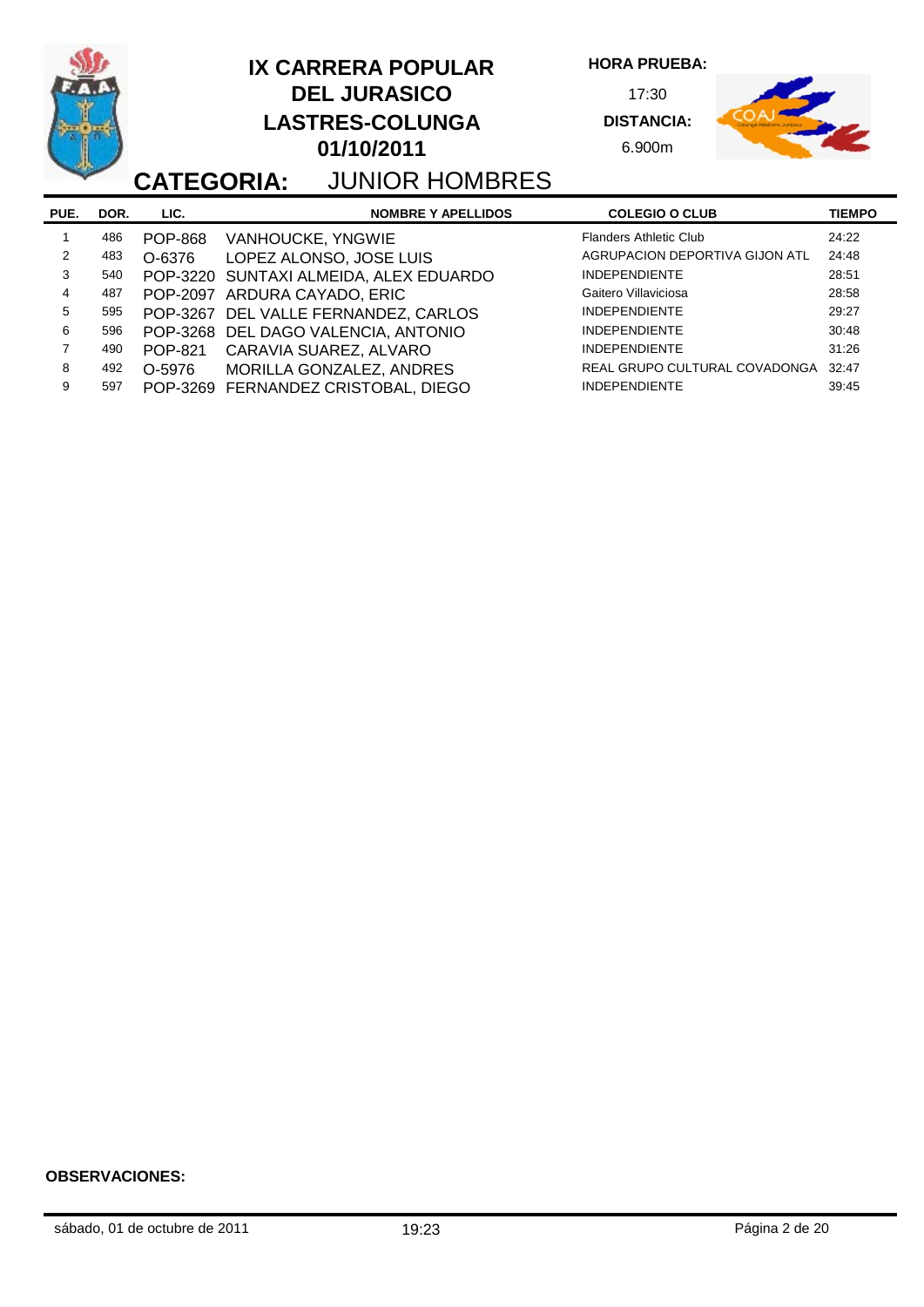|      |      | <b>CATEGORIA:</b> |                              | <b>IX CARRERA POPULAR</b><br><b>DEL JURASICO</b><br><b>LASTRES-COLUNGA</b><br>01/10/2011<br><b>PROMESA MUJERES</b> | <b>HORA PRUEBA:</b><br>17:30<br><b>DISTANCIA:</b><br>6.900m |               |
|------|------|-------------------|------------------------------|--------------------------------------------------------------------------------------------------------------------|-------------------------------------------------------------|---------------|
| PUE. | DOR. | LIC.              |                              | <b>NOMBRE Y APELLIDOS</b>                                                                                          | <b>COLEGIO O CLUB</b>                                       | <b>TIEMPO</b> |
|      | 535  |                   | POP-1650 LOPEZ NOVO, BEATRIZ |                                                                                                                    | C.D. ESBARDU GIJON                                          | 45:11         |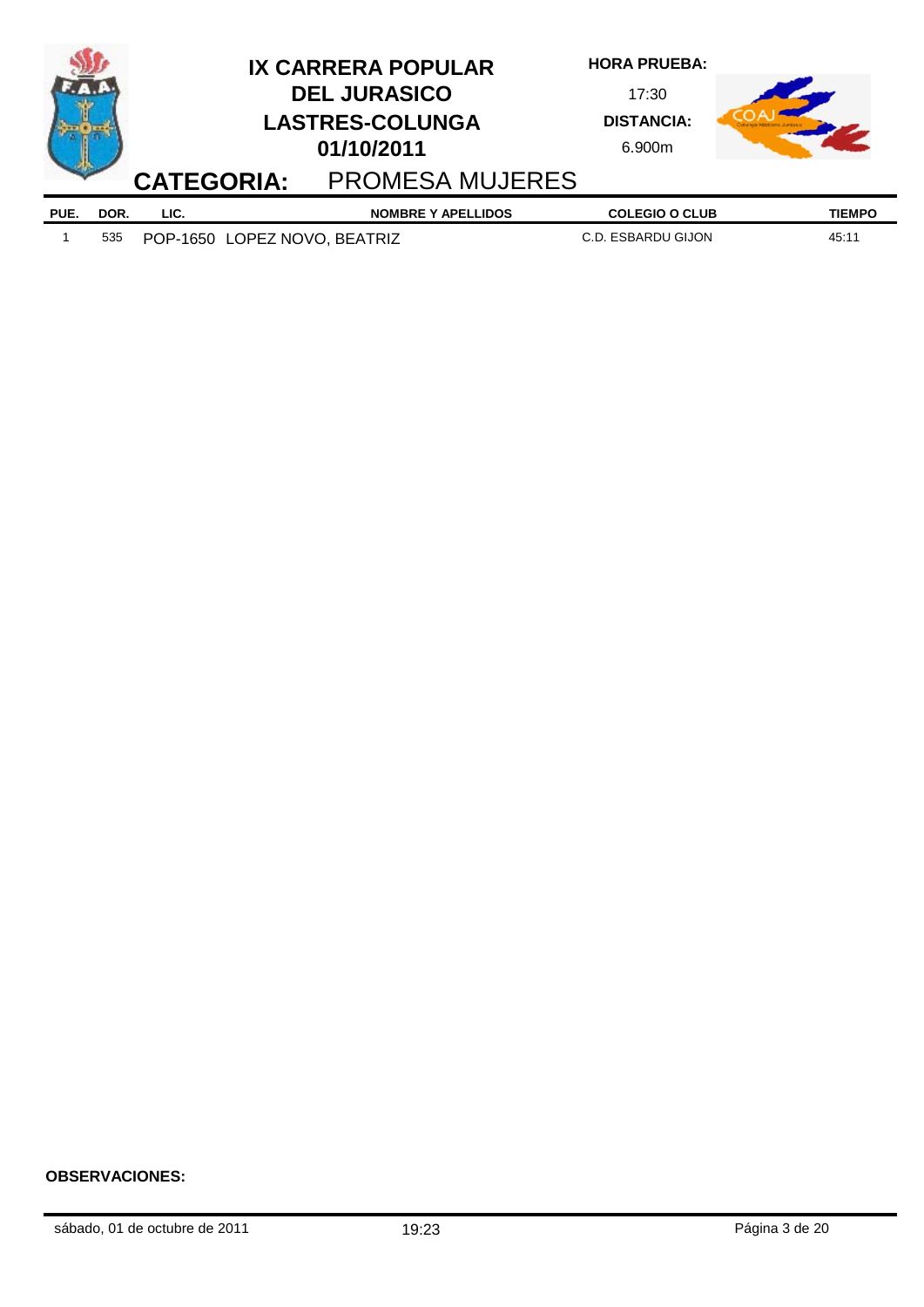**PUE. NOMBRE Y APELLIDOS COLEGIO O CLUB DOR. LIC. TIEMPO CATEGORIA:** PROMESA HOMBRES **HORA PRUEBA:** 17:30 **DISTANCIA:** 6.900m **DEL JURASICO LASTRES-COLUNGA 01/10/2011 IX CARRERA POPULAR** 1 530 POP-613 SERRANO TOME, ADRIAN OCHOBRE ATLETISMO 23:04

|    |     |                | יייים שיט יש ושיר של היה היה שוט       |                                |       |
|----|-----|----------------|----------------------------------------|--------------------------------|-------|
| 2  | 505 | O-6659         | CAMPAL LOPEZ, JOSE MANUEL              | AGRUPACION DEPORTIVA GIJON ATL | 24:58 |
| 3  | 504 | O-4983         | SUAREZ GARCIA, EDUARDO                 | AGRUPACION DEPORTIVA GIJON ATL | 24:59 |
| 4  | 532 |                | POP-2033 SERRANO ARCE, ELOY            | R.G.C. COVADONGA               | 25:04 |
| 5  | 565 |                | POP-3238 ROZA GONZALEZ, MARIO          | <b>INDEPENDIENTE</b>           | 25:35 |
| 6  | 555 |                | POP-3232 SAINZA REQUEJO, CARLOS        | <b>INDEPENDIENTE</b>           | 26:26 |
| 7  | 534 |                | POP-1649 GONZALEZ NEVADO, JOAKIN       | ZBLAVIANA.COM                  | 27:14 |
| 8  | 513 |                | POP-2223 JIMENEZ GARCIA, JORGE         | <b>INDEPENDIENTE</b>           | 27:51 |
| 9  | 522 |                | POP-2595 RODRIGUEZ DIAZ, ENRIQUE       | <b>INDEPENDIENTE</b>           | 28:15 |
| 10 | 516 |                | POP-877 SANTIAGO CAÑIZAL, DANIEL       | <b>INDEPENDIENTE</b>           | 29:01 |
| 11 | 528 |                | POP-2934 JIMENEZ MARTINEZ, DIEGO       | <b>INDEPENDIENTE</b>           | 29:12 |
| 12 | 510 |                | POP-837 PORTO GARCIA, MANUEL           | <b>INDEPENDIENTE</b>           | 29:59 |
| 13 | 511 |                | POP-2355 RABANEDO FERNANDEZ, DANIEL    | <b>INDEPENDIENTE</b>           | 30:17 |
| 14 | 514 |                | POP-721 FIGAREDO CAMPOS, MIGUEL        | <b>INDEPENDIENTE</b>           | 30:34 |
| 15 | 512 |                | POP-3207 CASTRO CAMPA, PABLO           | <b>INDEPENDIENTE</b>           | 30:45 |
| 16 | 506 |                | POP-449 CASTRO LOIS, YONATAN           | <b>INDEPENDIENTE</b>           | 30:49 |
| 17 | 529 |                | POP-3064 SUAREZ GONZALEZ, DAVID JR     | Ochobre                        | 30:53 |
| 18 | 509 |                | POP-1473 COFIÑO, RICARDO               | <b>INDEPENDIENTE</b>           | 31:20 |
| 19 | 517 |                | POP-878 VILLAMIL LOPEZ, CARLOS         | <b>INDEPENDIENTE</b>           | 31:23 |
| 20 | 519 |                | POP-2610 LOPEZ GONZALEZ, ADRIAN        | <b>INDEPENDIENTE</b>           | 31:33 |
| 21 | 508 |                | POP-3157 ALVAREZ FERNANDEZ, RAMIRO     | <b>INDEPENDIENTE</b>           | 31:53 |
| 22 | 523 |                | POP-2598 ALVAREZ SANCHEZ, AITOR MANUEL | <b>INDEPENDIENTE</b>           | 32:03 |
| 23 | 520 |                | POP-663 PIS MAOJO, SERGIO              | <b>INDEPENDIENTE</b>           | 32:21 |
| 24 | 524 |                | POP-2639 ALVAREZ GUTIERREZ, ALBERTO    | <b>INDEPENDIENTE</b>           | 34:26 |
| 25 | 527 | <b>POP-727</b> | MORAN VALDES, ADRIAN                   | <b>INDEPENDIENTE</b>           | 34:28 |
| 26 | 515 | <b>POP-233</b> | COMBARRO HIDALGO, DANIEL               | <b>INDEPENDIENTE</b>           | 36:57 |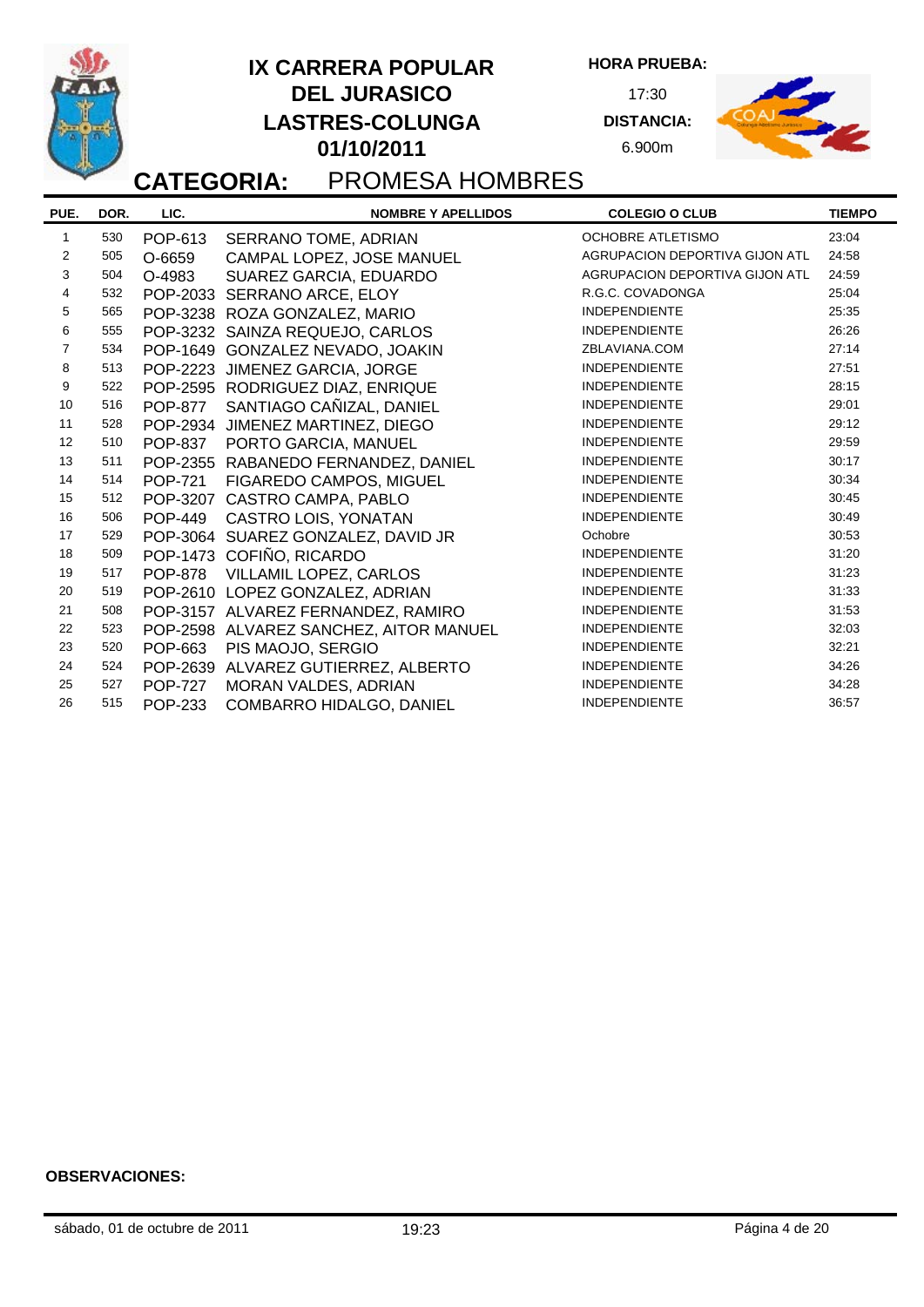|                |      |                | <b>IX CARRERA POPULAR</b><br><b>DEL JURASICO</b><br><b>LASTRES-COLUNGA</b><br>01/10/2011<br><b>CATEGORIA: SENIOR MUJERES</b> | <b>HORA PRUEBA:</b><br>17:30<br><b>DISTANCIA:</b><br>6.900m |               |
|----------------|------|----------------|------------------------------------------------------------------------------------------------------------------------------|-------------------------------------------------------------|---------------|
| PUE.           | DOR. | LIC.           | <b>NOMBRE Y APELLIDOS</b>                                                                                                    | <b>COLEGIO O CLUB</b>                                       | <b>TIEMPO</b> |
| 1              | 120  | ZA-2801        | DIEZ MANZANO, MARTA                                                                                                          | Grupo ISN Navarra At                                        | 26:20         |
| 2              | 121  | <b>POP-718</b> | BLANCO GONZALEZ, ANA                                                                                                         | <b>INDEPENDIENTE</b>                                        | 30:23         |
| 3              | 132  |                | POP-1677 SUAREZ ROMERO, MELISA                                                                                               | <b>OCHOBRE</b>                                              | 31:01         |
| 4              | 117  |                | POP-2017 SOMOANO HEDREÑO, CELIA                                                                                              | CANGAS DE ONIS ATL                                          | 31:36         |
| 5              | 131  |                | POP-3151 GARCIA FERNANDEZ, VANESSA                                                                                           | <b>INDEPENDIENTE</b>                                        | 31:50         |
| 6              | 129  |                | POP-1308 GONZALEZ FREIRE, VANESSA                                                                                            | <b>INDEPENDIENTE</b>                                        | 38:02         |
| $\overline{7}$ | 123  | POP-2601       | JIMENEZ LOPEZ, AIDA                                                                                                          | <b>INDEPENDIENTE</b>                                        | 38:10         |
| 8              | 115  |                | POP-1360 SANCHEZ GARCIA, BIBIANA                                                                                             | <b>ACADEMIA TORRE - GIJON</b>                               | 38:36         |
| 9              | 122  |                | POP-2611 GONZALEZ MENENDEZ, SUSANA                                                                                           | <b>INDEPENDIENTE</b>                                        | 39:04         |
| 10             | 134  | AS-3462        | ESCUDERO MARTINEZ, MARTA                                                                                                     | S.C.D. RIBADESELLA                                          | 39:32         |
| 11             | 124  | POP-2130       | MARTINEZ MARTINO, ISABEL                                                                                                     | <b>INDEPENDIENTE</b>                                        | 39:44         |
| 12             | 128  | POP-1237       | GONZALEZ BLANCO, CRISTINA                                                                                                    | <b>INDEPENDIENTE</b>                                        | 41:17         |
| 13             | 119  | <b>POP-829</b> | <b>GALAN GARCIA, PATRICIA</b>                                                                                                | <b>CORRESIERO</b>                                           | 41:57         |
| 14             | 558  |                | POP-3234 GONZALEZ GARCIA, SONIA                                                                                              | <b>INDEPENDIENTE</b>                                        | 42:05         |
| 15             | 130  |                | POP-2938 RODRIGO BLANCO, VANESSA                                                                                             | <b>INDEPENDIENTE</b>                                        | 42:45         |
| 16             | 126  | <b>POP-772</b> | DIEGO INES, CARMEN MANUELA                                                                                                   | <b>INDEPENDIENTE</b>                                        | 43:11         |
| 17             | 127  | <b>POP-484</b> | FERNANDEZ GOMEZ, BEATRIZ                                                                                                     | <b>INDEPENDIENTE</b>                                        | 45:11         |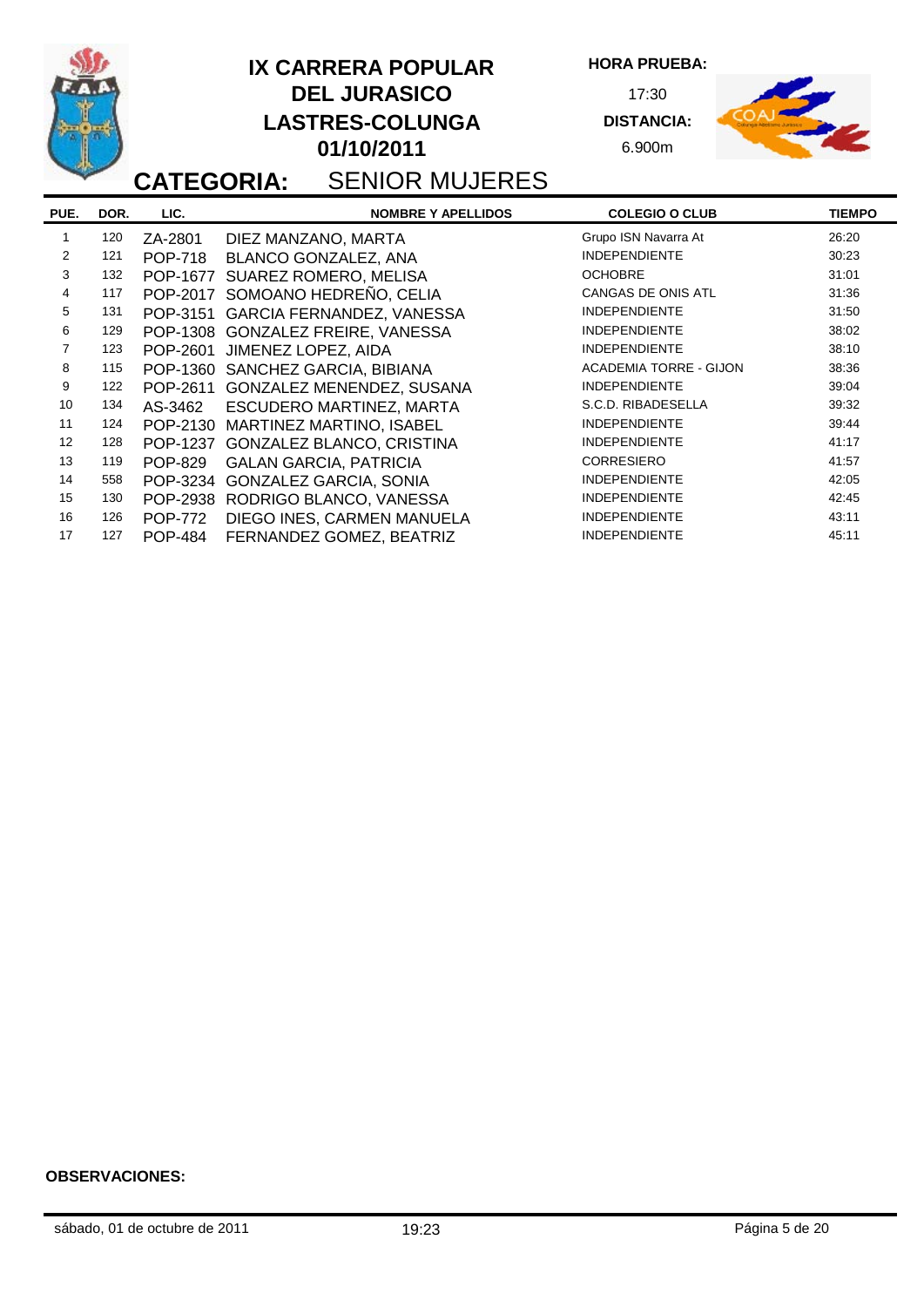

### **DEL JURASICO LASTRES-COLUNGA 01/10/2011 IX CARRERA POPULAR**

**HORA PRUEBA:**

17:30 **DISTANCIA:** 6.900m



# **CATEGORIA:** SENIOR HOMBRES

| PUE.           | DOR. | LIC.           | <b>NOMBRE Y APELLIDOS</b>               | <b>COLEGIO O CLUB</b>               | <b>TIEMPO</b> |
|----------------|------|----------------|-----------------------------------------|-------------------------------------|---------------|
| $\mathbf{1}$   | 572  | O-4461         | PEON AZCANO, MARCOS                     | UNIVERSIDAD DE OVIEDO               | 21:38         |
| 2              | 100  | O-6552         | CALVO NOVAL, PEDRO                      | PILOÑA DEPORTE                      | 22:06         |
| 3              | 6    | <b>POP-686</b> | FERNANDEZ GONZALEZ, DANIEL MANUEL       | Atletismo Ocle                      | 23:18         |
| 4              | 49   | <b>POP-992</b> | MARTINEZ MENDEZ, IVAN                   | <b>INDEPENDIENTE</b>                | 23:34         |
| 5              | 105  | AS-3463        | <b>GARCIA QUINTANA, JUAN JOSE</b>       | S.C.D. RIBADESELLA                  | 23:48         |
| 6              | 77   |                | POP-2136 BEGEGA ORDIZ, ALFREDO          | <b>INDEPENDIENTE</b>                | 23:59         |
| $\overline{7}$ | 13   | POP-614        | FUEGO MARTINEZ, JUAN                    | <b>CORRESIERO</b>                   | 24:06         |
| 8              | 96   | <b>POP-704</b> | <b>CARRIO ORTEGA, GABRIEL</b>           | <b>INEPENDIENTE</b>                 | 24:20         |
| 9              | 9    | O-6530         | ESCANDON MARTINEZ, JOSE MANUEL          | CANGAS DE ONIS ATLETISMO            | 24:36         |
| 10             | 110  |                | POP-2166 FERNANDEZ MARTINEZ, SAMUEL     | ZB LAVIANA.COM                      | 24:48         |
| 11             | 54   |                | POP-3181 LOPEZ MENENDEZ, MIGUEL         | <b>INDEPENDIENTE</b>                | 24:49         |
| 12             | 8    | O-6490         | PERALTA MARQUEZ, RAFAEL                 | C.D.E. 2007 LLANERA                 | 24:58         |
| 13             | 99   | O-6550         | FERNANDEZ GONZALEZ, MANUEL MARINO       | PILOÑA DEPORTE                      | 25:02         |
| 14             | 82   |                | POP-1474 ALVAREZ LOPEZ, HERMOGENES      | <b>INDEPENDIENTE</b>                | 25:15         |
| 15             | 541  |                | POP-3221 ZAPATERO SOLARES, RAFAEL       | <b>INDEPENDIENTE</b>                | 25:25         |
| 16             | 106  | AS-3568        | CARRIL DEL RIO, IGNACIO                 | S.C.D. RIBADESELLA                  | 25:29         |
| 17             | 17   | O-5083         | MENENDEZ LLORENTE, FRANCISCO JAVIER     | FEVE OVIEDO KAYAK                   | 25:31         |
| 18             | 111  |                | POP-1581 GONZALEZ RESTREPO, RAMON       | ZBLAVIANA                           | 25:36         |
| 19             | 101  | O-6554         | <b>GARCIA PEREZ, JOSE MANUEL</b>        | REAL GRUPO CULTURAL COVADONGA 25:51 |               |
| 20             | 102  |                | POP-2635 DEL BUSTO SANCHEZ, IGNACIO     | S.C.D. RIBADESELLA                  | 25:59         |
| 21             | 33   |                | POP-3155 SUNTAXI CORENA, CRISTIAN       | <b>INDEPENDIENTE</b>                | 26:08         |
| 22             | 16   |                | POP-1328 ATIENZA BODES, FERNANDO        | <b>CORRESIERO</b>                   | 26:11         |
| 23             | 34   |                | POP-3196 BUERGO BRAÑA, VICTOR           | <b>INDEPENDIENTE</b>                | 26:20         |
| 24             | 69   |                | POP-1211 RODRIGUEZ CAMIN, RAFAEL        | <b>INDEPENDIENTE</b>                | 26:22         |
| 25             | 11   | <b>POP-928</b> | ALVAREZ VILLAR, JOSE MIGUEL             | COLUNGA ATL. JURASICO               | 26:33         |
| 26             | 549  |                | POP-1576 TIRADOR BADA, MIGUEL ANGEL     | SCD Ribadesella Atletismo           | 26:34         |
| 27             | 43   |                | POP-2617 HUERTA ALVAREZ, BRUNO          | <b>INDEPENDIENTE</b>                | 27:08         |
| 28             | 70   | <b>POP-140</b> | <b>GARCIA TEMPRANO, JOSE MANUEL</b>     | <b>INDEPENDIENTE</b>                | 27:18         |
| 29             | 58   | <b>POP-557</b> | ALONSO ESTRADA, DIEGO                   | <b>INDEPENDIENTE</b>                | 27:22         |
| 30             | 554  | POP-814        | VISO ALVAREZ, GUILLERMO                 | <b>INDEPENDIENTE</b>                | 27:22         |
| 31             | 10   |                | POP-1101 MENENDEZ GARCIA, ABEL          | COLUNGA ATL. JURASICO               | 27:28         |
| 32             | 30   |                | POP-3162 MOREDA OTERO, JORGE            | <b>INDEPENDIENTE</b>                | 27:31         |
| 33             | 45   | <b>POP-708</b> | FUSTER ALVAREZ, JAVIER                  | <b>INDEPENDIENTE</b>                | 27:40         |
| 34             | 103  |                | POP-2633 PEREDA DE DIEGO, RICARDO       | S.C.D. RIBADESELLA                  | 27:48         |
| 35             | 550  |                | POP-3228 RIVERA VEGA, JOSE RAMON        | <b>INDEPENDIENTE</b>                | 28:10         |
| 36             | 55   | <b>POP-717</b> | LOPEZ LAGO, JUAN DIEGO                  | <b>INDEPENDIENTE</b>                | 28:16         |
| 37             | 84   |                | POP-1388 MARTINEZ PICON, PEDRO          | <b>INDEPENDIENTE</b>                | 28:17         |
| 38             | 44   |                | POP-3159 LANAS SEGUROLA, FRANCISCO JOSE | <b>INDEPENDIENTE</b>                | 28:18         |
| 39             | 90   |                | POP-1152 MARTINEZ GALLEGO, ALEJANDRO    | <b>INDEPENDIENTE</b>                | 28:26         |
| 40             | 587  |                | POP-3259 ALVAREZ FERNANDEZ, JUAN        | <b>INDEPENDIENTE</b>                | 28:29         |
| 41             | 61   |                | POP-388 CABEZA SANCHEZ, CARLOS          | <b>INDEPENDIENTE</b>                | 28:29         |
| 42             | 59   |                | POP-483 CANAL GAMAZO, ALEJANDRO         | <b>INDEPENDIENTE</b>                | 28:37         |
| 43             | 46   |                | POP-3213 CUETO CASO, MANUEL             | <b>INDEPENDIENTE</b>                | 28:41         |
| 44             | 583  |                | POP-3255 GARCIA CARBALLIDO, MIGUEL      | <b>INDEPENDIENTE</b>                | 29:02         |
| 45             | 91   |                | POP-2603 TRUJILLO GUEVARA, JOHN HENRY   | <b>INDEPENDIENTE</b>                | 29:10         |
| 46             | 89   |                | POP-2602 BOSCH MUÑOZ, ANTONIO           | <b>INDEPENDIENTE</b>                | 29:11         |
| 47             | 570  |                | POP-3243 FERNANDEZ VICTORERO, RUBEN     | <b>INDEPENDIENTE</b>                | 29:17         |
| 48             | 112  |                | POP-2608 RUBIO SANCHEZ, ADRIAN          | ZBLAVIANA                           | 29:34         |
| 49             | 66   | <b>POP-733</b> | <b>CAMPOS OLMO, DANIEL</b>              | <b>INDEPENDIENTE</b>                | 29:37         |
| 50             | 31   |                | POP-3160 VALEIRO ORVIZ, DAVID           | <b>INDEPENDIENTE</b>                | 29:49         |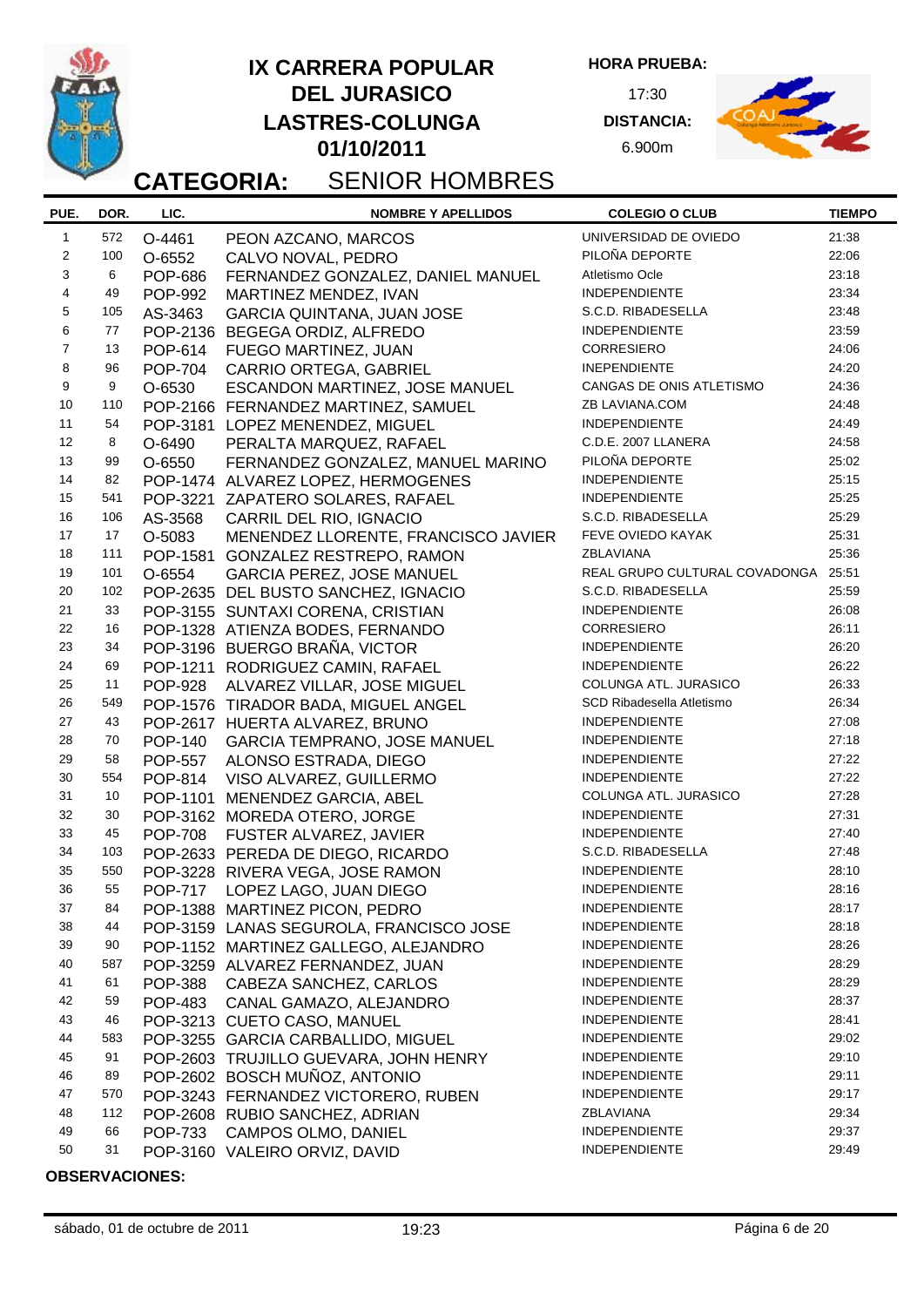

### **DEL JURASICO LASTRES-COLUNGA 01/10/2011 IX CARRERA POPULAR**

**HORA PRUEBA:** 17:30

> **DISTANCIA:** 6.900m



### **CATEGORIA:** SENIOR HOMBRES

#### **PUE. NOMBRE Y APELLIDOS COLEGIO O CLUB DOR. LIC. TIEMPO** 51 594 POP-3266 PERE RICOY, DAVID INDEPENDIENTE 29:50 52 42 POP-2628 MARTINEZ RODRIGUEZ, IVAN INDEPENDIENTE 29:51 53 87 POP-2487 ESTEVEZ ALONSO, EDUARDO INDEPENDIENTE 29:52 54 557 O-6085 PEREZ SAINERO, CARLOS MASTER SPORT 29:56 55 14 POP-831 ARGÜELLES VIÑA, FRAN Corresiero 29:58 56 564 POP-3251 GONZALEZ ALVAREZ, ROBERTO INDEPENDIENTE 30:07 57 104 POP-2637 GUTIERREZ ALVAREZ, LUIS MAXIMILIANO S.C.D. RIBADESELLA 30:12 58 39 POP-2820 IGLESIAS PIÑERA, HECTOR 59 3 AS-3529 CAMPA GARCIA, ROMAN ATLETISMO CORVERA 30:25 60 553 POP-3231 MORO DIEZ, PABLO INDEPENDIENTE 30:31 61 114 POP-715 MORO DIEZ, HECTOR ZONA BOXES LAVIANA 30:32 62 68 POP-1601 MENDEZ CAMPA, IVAN 63 67 POP-1219 SANTIAGO GONZALEZ, SERGIO INDEPENDIENTE 30:45 64 50 POP-918 ENTRIALGO LOPEZ, DANIEL INDEPENDIENTE 30:46 65 95 POP-2490 NUÑEZ ALONSO, EDUARDO INDEPENDIENTE 30:55 66 18 POP-085 GARCIA DIAZ, DANIEL INDEPENDIENTE 30:56 67 94 POP-2415 RUBIO RODRIGUEZ, CLAUDIO INDEPENDIENTE 31:00 68 88 POP-1147 DIAZ CARDO, IVAN INDEPENDIENTE 31:04 69 538 POP-3218 VIGIL DIAZ, MARINO INDEPENDIENTE 31:10 70 539 POP-3219 PEÑA BLANCO, PEDRO INDEPENDIENTE 31:11 71 563 POP-3237 FERNANDEZ ALVAREZ, JOSE RUBEN INDEPENDIENTE 31:18 72 60 POP-448 CARRASCO, JUAN INDEPENDIENTE 31:27 73 591 POP-3263 CANO CANO, PABLO INDEPENDIENTE 31:46 74 25 POP-3172 CABRALES BERMUDEZ, ANGEL INDEPENDIENTE 31:59 75 582 POP-3254 PEREZ GONZALEZ JOSE INDEPENDIENTE 32:09 76 113 POP-1648 LLERA AMIEVA, FRANCISCO JOSE 2BLAVIANA.COM 32:15<br>77 98 POP-2623 MERLE HEVIA. NOE 2011 0BJETIVO MARATON URBASPORT 32:19 77 98 POP-2623 MERLE HEVIA, NOE 78 23 POP-3150 VAZQUEZ ARTIME, FRANCISCO INDEPENDIENTE 32:21 79 15 POP-762 ALVAREZ ARGÜELLES, JOSE MARIA CORRESIERO 32:24  $80$   $92$   $POP-2604$  ALONSO GARCIA, RUBEN  $81$   $26$   $POP-3170$   $GAPCH$  SUAPEZ JESUS I 81 26 POP-3170 GARCIA SUAREZ, JESUS MIGUEL INDEPENDIENTE 32:37 82 78 POP-2607 BARREDO ROZA, HUGO INDEPENDIENTE 33:15 83 72 POP-2036 ALVAREZ DOSANTOS, DIEGO 84 5 POP-788 AREA CASTILLO, ALEJANDRO Atletismo Ocle 33:55 85 27 POP-3165 GARCIA MANZANO, JORGE INDEPENDIENTE 33:56 86 548 POP-3227 FERNANDEZ ROBLEDO, FRANCISCO JAVIER INDEPENDIENTE 34:02 87 38 POP-3026 PONGA SEVILLA, CARLOS HUGO INDEPENDIENTE 34:14 88 37 POP-3045 SOLER RANCAÑO, BENITO JOSE INDEPENDIENTE 34:34 89 76 POP-2023 FERNANDEZ DOMINGUEZ, CARLOS INDEPENDIENTE 34:41 34:41<br>190 561 POP-843 GUTIFRREZ ALONSO FRANCISCO JAVIER INDEPENDIENTE 34:44 90 561 POP-843 GUTIERREZ ALONSO, FRANCISCO JAVIER INDEPENDIENTE 34:44 91 568 POP-3241 CAMBLOR GONZALEZ, JORGE 92 547 POP-3226 ESTRADA GARCIA, JOSE MANUEL INDEPENDIENTE 35:04 93 52 POP-808 CID RODRIGUEZ, ALEJANDRO INDEPENDIENTE 35:14 94 560 POP-3236 SANCHEZ RODRIGUEZ, PABLO INDEPENDIENTE 35:15<br>95 24 DOP-2643 SUAREZ ROZA IGNACIO 95 24 POP-2613 SUAREZ ROZA, IGNACIO INDEPENDIENTE 96 28 POP-3164 OLAY CASTELA, DAVID INDEPENDIENTE 35:32 97 571 POP-3244 COSME ALVAREZ DANIEL **INDEPENDIENTE** 35:56 98 65 POP-3198 LOPEZ FERNANDEZ, MARTIN INDEPENDIENTE 36:37<br>99 75 POP-2250 FICAREDO HORMAECHEA EERNANDO INDEPENDIENTE 37:12 99 75 POP-2259 FIGAREDO HORMAECHEA, FERNANDO INDEPENDIENTE 37:12 100 575 POP-3247 FERNANDEZ ARIAS, JOSE LUIS INDEPENDIENTE 37:54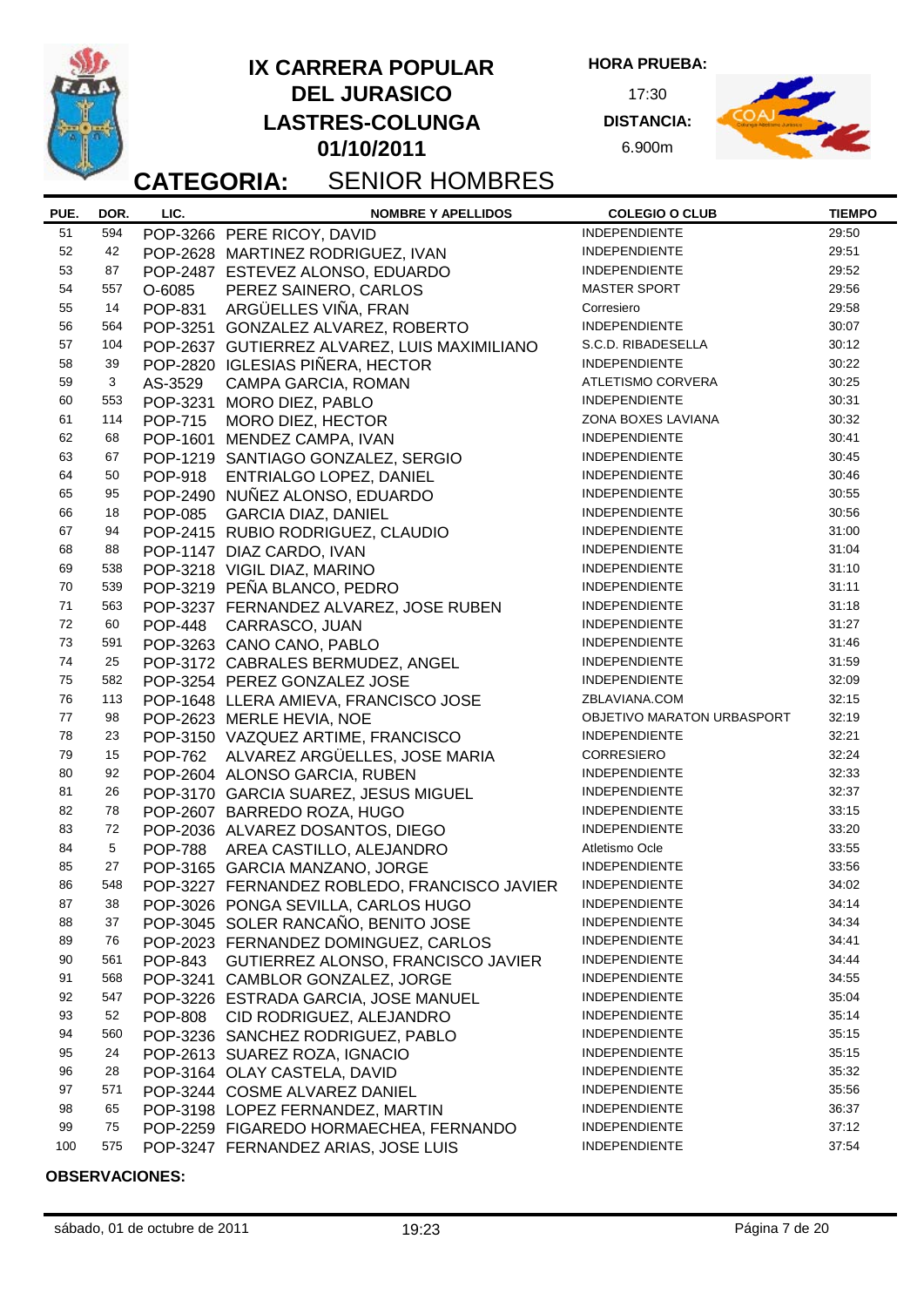|      |      | <b>CATEGORIA:</b> | <b>IX CARRERA POPULAR</b><br><b>DEL JURASICO</b><br><b>LASTRES-COLUNGA</b><br>01/10/2011<br><b>SENIOR HOMBRES</b> | <b>HORA PRUEBA:</b><br>17:30<br><b>DISTANCIA:</b><br>6.900m |               |
|------|------|-------------------|-------------------------------------------------------------------------------------------------------------------|-------------------------------------------------------------|---------------|
| PUE. | DOR. | LIC.              | <b>NOMBRE Y APELLIDOS</b>                                                                                         | <b>COLEGIO O CLUB</b>                                       | <b>TIEMPO</b> |
| 101  | 573  |                   | POP-3245 ALVAREZ GRANDA, RAUL                                                                                     | <b>INDEPENDIENTE</b>                                        | 39:16         |
| 102  | 36   |                   | POP-3082 TERENTE TORRE, DIEGO                                                                                     | <b>INDEPENDIENTE</b>                                        | 40:06         |
| 103  | 22   | POP-102           | <b>BUSTO CUERVO, SERGIO</b>                                                                                       | <b>INDEPENDIENTE</b>                                        | 40:44         |
| 104  | 64   |                   | POP-3202 ROMAN VUELTA, JUAN ANGEL                                                                                 | <b>INDEPENDIENTE</b>                                        | 41:49         |
| 105  | 545  |                   | POP-3224 AMENEIROS DIAZ, CARLOS                                                                                   | <b>INDEPENDIENTE</b>                                        | 42:26         |
| 106  | 585  |                   | POP-3257 PEÑA COTO CARLOS                                                                                         | <b>INDEPENDIENTE</b>                                        | 43:00         |
| 107  | 53   | <b>POP-774</b>    | LAGO CACHON, DAVID                                                                                                | <b>INDEPENDIENTE</b>                                        | 43:31         |
| 108  | 57   | <b>POP-707</b>    | <b>MARTINEZ SUAREZ, RUBEN</b>                                                                                     | <b>INDEPENDIENTE</b>                                        | 45:30         |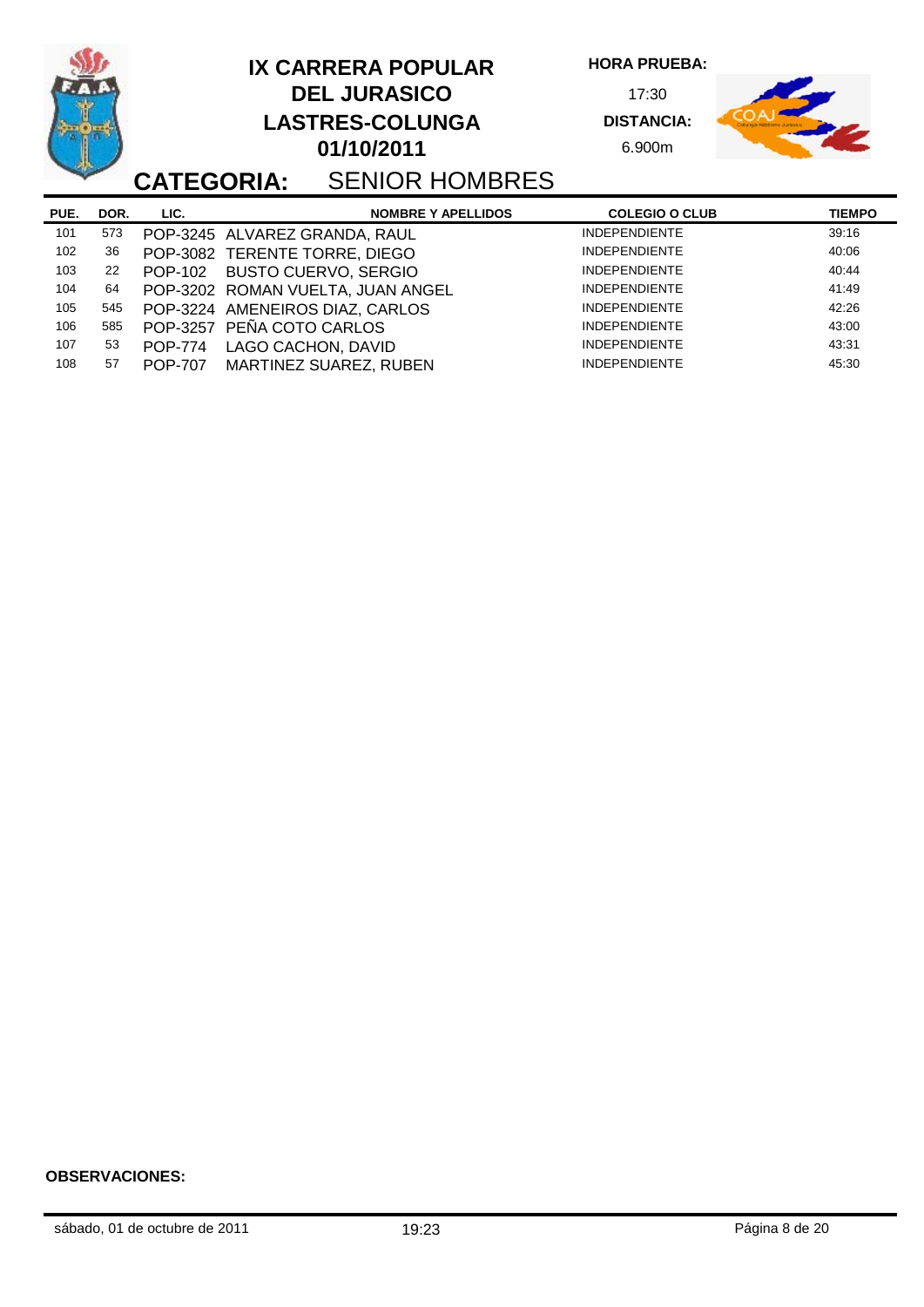|      |      |                | <b>IX CARRERA POPULAR</b><br><b>DEL JURASICO</b><br><b>LASTRES-COLUNGA</b><br>01/10/2011<br><b>CATEGORIA:</b> +35 MUJERES | <b>HORA PRUEBA:</b><br>17:30<br><b>DISTANCIA:</b><br>6.900m |               |
|------|------|----------------|---------------------------------------------------------------------------------------------------------------------------|-------------------------------------------------------------|---------------|
| PUE. | DOR. | LIC.           | <b>NOMBRE Y APELLIDOS</b>                                                                                                 | <b>COLEGIO O CLUB</b>                                       | <b>TIEMPO</b> |
|      | 264  |                | POP-1516 DELGADO CASTILLO, BEATRIZ                                                                                        | SCD Ribadesella Atletismo                                   | 28:51         |
| 2    | 256  | POP-601        | <b>MACHO GARCIA, BEATRIZ</b>                                                                                              | <b>INDEPENDIENTE</b>                                        | 29:51         |
| 3    | 258  | <b>POP-807</b> | ORTIZ CAMPA, NOELIA                                                                                                       | <b>INDEPENDIENTE</b>                                        | 30:33         |
| 4    | 263  |                | POP-3153 RONCO CASTAÑON, RAQUEL                                                                                           | PILOÑA.DEPORTE                                              | 31:16         |
| 5    | 265  | <b>POP-649</b> | RUBIANO ORTIZ, EVA                                                                                                        | <b>XENTE CORRENDERA</b>                                     | 32:30         |
| 6    | 250  |                | POP-3178 ABELLA FERNANDEZ, SANDRA                                                                                         | <b>CORRESIERO</b>                                           | 35:23         |
| 7    | 261  |                | POP-3197 LOPEZ MENENDEZ, MARIA                                                                                            | <b>INDEPENDIENTE</b>                                        | 35:26         |
| 8    | 260  |                | POP-2612 FERNANDEZ BREA, ANA BELEN                                                                                        | <b>INDEPENDIENTE</b>                                        | 39:23         |
| 9    | 253  |                | POP-2004 RODRIGUEZ PEREZ, NATALIA                                                                                         | <b>INDEPENDIENTE</b>                                        | 41:58         |
| 10   | 259  |                | POP-1006 FERNANDEZ ROZA, ANGELICA                                                                                         | <b>INDEPENDIENTE</b>                                        | 45:30         |
| 11   | 252  |                | POP-2596 CALVO HEREDIA, CRISTINA                                                                                          | <b>GRUPO MONTAÑA PICU PIENZU</b>                            | 45:40         |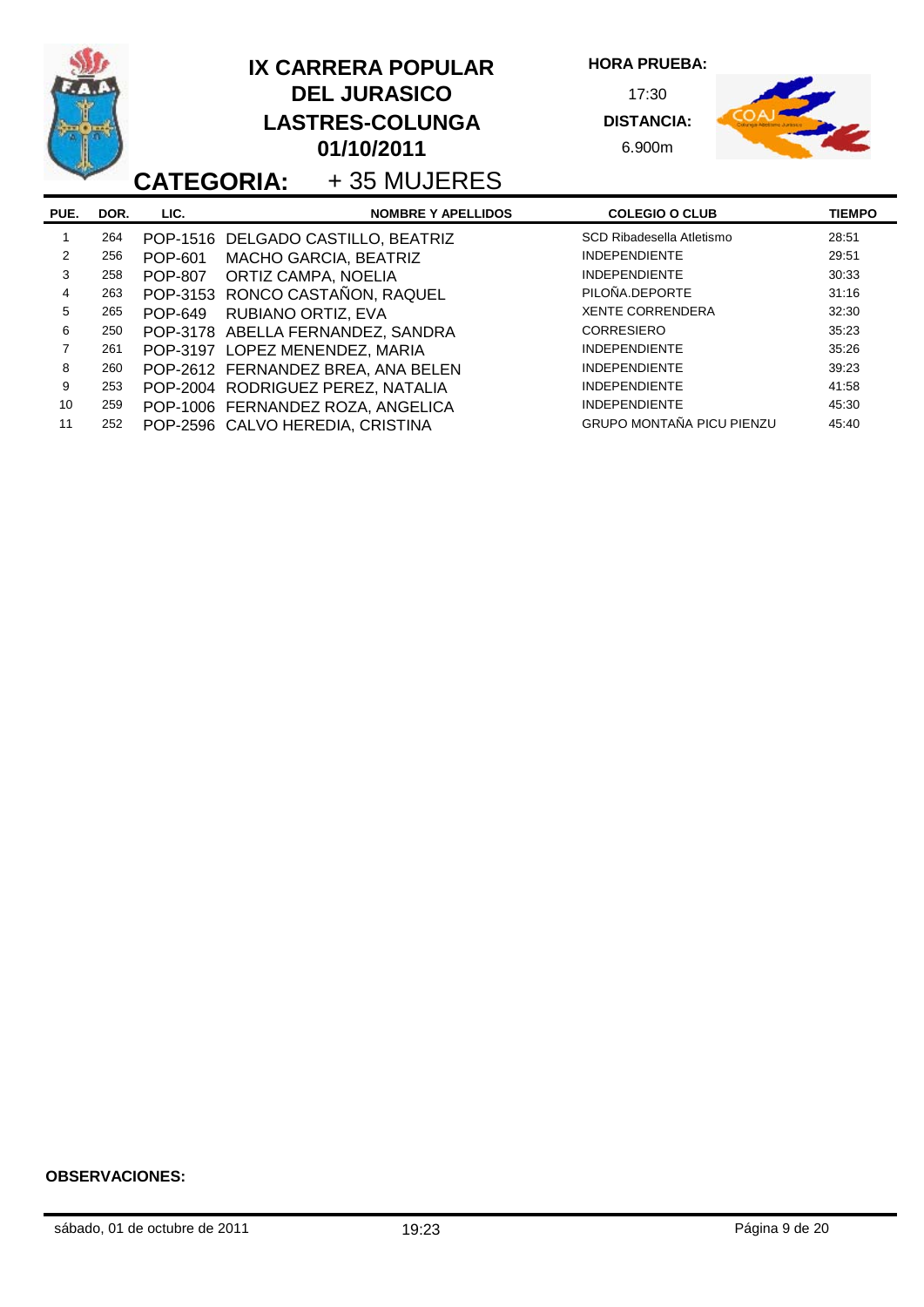|                |            |                | <b>IX CARRERA POPULAR</b><br><b>DEL JURASICO</b><br><b>LASTRES-COLUNGA</b><br>01/10/2011<br>+35 HOMBRES<br><b>CATEGORIA:</b> | <b>HORA PRUEBA:</b><br>17:30<br><b>DISTANCIA:</b><br>6.900m |                |
|----------------|------------|----------------|------------------------------------------------------------------------------------------------------------------------------|-------------------------------------------------------------|----------------|
| PUE.           | DOR.       | LIC.           | <b>NOMBRE Y APELLIDOS</b>                                                                                                    | <b>COLEGIO O CLUB</b>                                       | <b>TIEMPO</b>  |
| $\mathbf{1}$   | 577        | O-6171         | LOPEZ DE DIOS, FRANCISCO                                                                                                     | S.C.D. RIBADESELLA                                          | 22:41          |
| $\overline{2}$ | 241        | O-5993         | MENENDEZ PEZON, JUAN MANUEL                                                                                                  | REAL GRUPO CULTURAL COVADONGA 22:45                         |                |
| 3              | 243        | O-6542         | RODRIGUEZ JIMENEZ, RUBEN DARIO                                                                                               | RECTA FINAL-TOSCAF                                          | 22:49          |
| $\overline{4}$ | 544        | O-6553         | RODRIGUEZ MENENDEZ, MIGUEL                                                                                                   | PILOÑA DEPORTE                                              | 23:23          |
| 5              | 248        | POP-3190       | RODRIGUEZ HERRERO, RUBEN                                                                                                     | <b>TRIATLON SANTANDER</b>                                   | 23:30          |
| 6              | 157        | <b>POP-776</b> | MONTES SUAREZ, JUAN ANTONIO                                                                                                  | CORRESIERO ATL.                                             | 23:41          |
| $\overline{7}$ | 151        | O-6565         | CASTILLO SANCHEZ, FRANCISCO JAVIER                                                                                           | CLUB ATLETISMO OCLE                                         | 23:47          |
| 8              | 138        | $V-20399$      | ROMAN CORIA, DANIEL                                                                                                          | <b>AMATEURS SPORTS</b>                                      | 24:04          |
| 9              | 246        | POP-2173       | BUERGO BRAÑA, EMILIO JAVIER                                                                                                  | <b>TRIATLON OVIEDO</b>                                      | 24:06          |
| 10             | 160        | O-4959         | GARCIA DE LAS HERAS, JOSE MARIA                                                                                              | FEVE OVIEDO KAYAK                                           | 24:19          |
| 11             | 154        | O-5218         | FERNANDEZ CARTON, JOSE ANGEL                                                                                                 | <b>CLUB DEPORTIVO ESBARDU</b>                               | 25:06          |
| 12             | 145        |                | POP-2026 ALFONSO LOPES, PABLO                                                                                                | <b>ATLETISMO MIERES</b>                                     | 25:11          |
| 13             | 242        | O-6543         | DEL CAÑO MENENDEZ, RUBEN                                                                                                     | <b>RECTA FINAL-TOSCAF</b>                                   | 25:13          |
| 14             | 136        | POP-953        | CASTAÑO PIÑERA, IVAN                                                                                                         | ACADEMIA CIVIL-EL MUSEL                                     | 25:44          |
| 15             | 153        | O-6564         | <b>GARCIA GARCIA, ALBERTO</b>                                                                                                | <b>CLUB ATLETISMO OCLE</b>                                  | 25:26          |
| 16             | 212        |                | POP-1155 PIÑEIRO CRESPO, JOSE RAMON                                                                                          | INDEPENDIENTE                                               | 25:28          |
| 17             | 222        |                | POP-2631 ORTIZ LOPEZ, ALAIN                                                                                                  | INDEPENDIENTE                                               | 25:39          |
| 18             | 142        | O-5778         | GALAN GONZALEZ, JOSE LUIS                                                                                                    | <b>ATLETISMO CORVERA</b>                                    | 26:05          |
| 19             | 216        |                | POP-1125 ESTEBAN LOPEZ, JAVIER MARCELO                                                                                       | <b>INDEPENDIENTE</b>                                        | 26:26          |
| 20             | 184        |                | POP-2018 CAMPO VIEJO, JOAQUIN                                                                                                | <b>INDEPENDIENTE</b>                                        | 26:30          |
| 21             | 223        | <b>POP-865</b> | GONZALEZ ALVAREZ, ISAAC                                                                                                      | <b>INDEPENDIENTE</b>                                        | 26:30          |
| 22             | 197        |                | POP-1178 CARUS IGLESIAS, RICARDO                                                                                             | INDEPENDIENTE                                               | 26:35          |
| 23             | 247        | <b>POP-952</b> | CASTAÑO PIÑERA, DANIEL                                                                                                       | TRIATLON OVIEDO                                             | 26:36          |
| 24             | 229        |                | POP-1331 FELIX RODRIGUEZ, JOSE MANUEL                                                                                        | <b>INDEPENDIENTE</b>                                        | 26:36          |
| 25             | 204        |                | POP-3161 MOREDA OTERO, ALBERTO                                                                                               | INDEPENDIENTE                                               | 26:36          |
| 26             | 228        |                | POP-3180 RODRIGUEZ VELEZ, LUIS FERNANDO                                                                                      | INDEPENDIENTE                                               | 26:38          |
| 27             | 159        |                | POP-1680 ORDIERES ORTIZ, DANIEL                                                                                              | EL GAITERO - VILLAVICIOSA                                   | 26:49          |
| 28             | 231        |                | POP-1293 FERNANDEZ RODRIGUEZ. PABLO                                                                                          | <b>INDEPENDIENTE</b>                                        | 26:53          |
| 29             | 146        |                | POP-1358 GONZALEZ RODRIGUEZ, ENRIQUE                                                                                         | <b>Atletismo Mieres</b>                                     | 26:57          |
| 30             | 208        |                | POP-3171 MANZANO VILLANUEVA, ENRIQUE                                                                                         | <b>INDEPENDIENTE</b>                                        | 27:26          |
| 31             | 202        |                | POP-2616 ROSA GONZALEZ, ALEJANDRO                                                                                            | <b>INDEPENDIENTE</b>                                        | 27:31          |
| 32             | 182        |                | POP-562 FERNANDEZ MARTINEZ, EMILIO                                                                                           | <b>INDEPENDIENTE</b>                                        | 27:35          |
| 33             | 193        |                | POP-2481 BRAÑA TESTA, JULIO CESAR                                                                                            | <b>INDEPENDIENTE</b>                                        | 27:38          |
| 34             | 217        |                | POP-1108 CIMENTADA GOMEZ, PEDRO                                                                                              | <b>INDEPENDIENTE</b>                                        | 27:43          |
| 35             | 192        |                | POP-3206 CRESPO NAGORE, OSCAR                                                                                                | <b>INDEPENDIENTE</b>                                        | 27:43          |
| 36             | 244        |                | POP-3192 PEREZ MARTINEZ, JAIRO                                                                                               | S.C.D. RIBADESELLA                                          | 27:48          |
| 37             | 139        | AS-3471        | VALLEJO PULIDO, RICARDO                                                                                                      | ATLETISMO CORVERA                                           | 27:48          |
| 38             | 239        |                | POP-469 ALVAREZ OROZCO, SERGIO JOSE                                                                                          | <b>OCHOBRE</b>                                              | 27:50          |
| 39             | 170        |                | POP-3195 REGUERA LOPEZ, JUAN ANTONIO                                                                                         | <b>INDEPENDIENTE</b>                                        | 28:12          |
| 40             | 171        |                | POP-3194 GARCIA SANCHEZ, JOSE EMILIO                                                                                         | <b>INDEPENDIENTE</b>                                        | 28:13          |
| 41             | 165        |                | POP-2492 FERNANDEZ GONZALEZ, ARTURO                                                                                          | <b>INDEPENDIENTE</b>                                        | 28:22          |
| 42             | 240        | <b>POP-700</b> | REDONDO ROBLEDO, JOSE MIGUEL                                                                                                 | PICU PIENZU                                                 | 28:25          |
| 43             | 167        | <b>POP-749</b> | ALONSO RODRIGUEZ, JOSE RAMON                                                                                                 | <b>INDEPENDIENTE</b>                                        | 28:28          |
| 44             | 141        | AS-3587        | MENENDEZ MARTIN DE LA VEGA, ALFONSO J                                                                                        | ATLETISMO CORVERA                                           | 28:36          |
| 45             | 135        |                | POP-1047 LOPEZ PRIETO, DAVID                                                                                                 | A.D. XENTE CORRENDERA                                       | 28:37          |
| 46             | 205        |                | POP-2625 ALONSO SAMARTINO, LUIS ENRIQUE                                                                                      | <b>INDEPENDIENTE</b><br>INDEPENDIENTE                       | 28:37          |
| 47             | 183        |                | POP-2082 GONZALEZ FERNANDEZ, ANGEL ARGIMIRO                                                                                  |                                                             | 28:46          |
| 48             | 172        | <b>POP-768</b> | SANTOS PRIETO, PEDRO JOSE                                                                                                    | <b>INDEPENDIENTE</b>                                        | 29:04          |
| 49<br>50       | 175<br>209 | POP-603        | HENGESBACH, VOLKER<br>POP-3152 GONZALEZ DEL BLANCO, JUAN                                                                     | <b>INDEPENDIENTE</b><br><b>INDEPENDIENTE</b>                | 29:05<br>29:16 |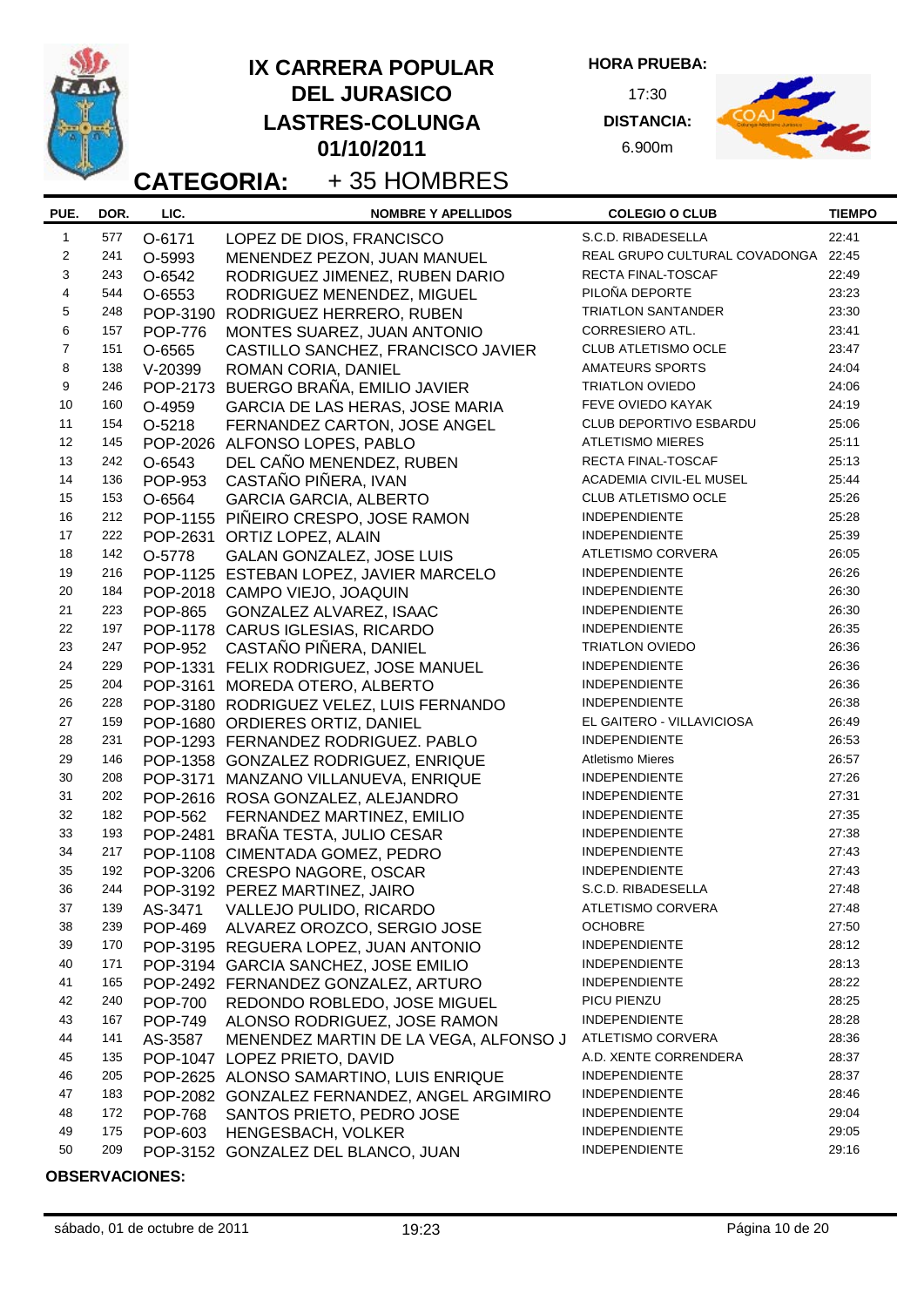|      |      |                   |                                 | <b>IX CARRERA POPULAR</b>                   | <b>HORA PRUEBA:</b>        |               |
|------|------|-------------------|---------------------------------|---------------------------------------------|----------------------------|---------------|
|      |      |                   |                                 | <b>DEL JURASICO</b>                         | 17:30                      |               |
|      |      |                   |                                 | <b>LASTRES-COLUNGA</b>                      | <b>DISTANCIA:</b>          |               |
|      |      |                   |                                 | 01/10/2011                                  | 6.900m                     |               |
|      |      |                   |                                 |                                             |                            |               |
|      |      | <b>CATEGORIA:</b> |                                 | +35 HOMBRES                                 |                            |               |
| PUE. | DOR. | LIC.              |                                 | <b>NOMBRE Y APELLIDOS</b>                   | <b>COLEGIO O CLUB</b>      | <b>TIEMPO</b> |
| 51   | 233  |                   |                                 | POP-1278 RECIO CONDE, JOSE FELIPE           | <b>INDEPENDIENTE</b>       | 29:18         |
| 52   | 234  |                   |                                 | POP-1277 SUAREZ GARCIA, JOSE MANUEL         | <b>INDEPENDIENTE</b>       | 29:20         |
| 53   | 188  | <b>POP-362</b>    |                                 | <b>GUERRERO MEANA, JORGE</b>                | <b>INDEPENDIENTE</b>       | 29:30         |
| 54   | 249  |                   |                                 | POP-1393 IGLESIAS GARCIA, ANDRES            | ZB LAVIANA.COM             | 29:35         |
| 55   | 200  | <b>POP-138</b>    |                                 | MUÑIZ SANCHEZ, DANIEL                       | <b>INDEPENDIENTE</b>       | 29:41         |
| 56   | 189  |                   |                                 | POP-2389 VARELA RAMON, CARLOS               | <b>INDEPENDIENTE</b>       | 29:51         |
| 57   | 220  |                   |                                 | POP-3214 FERNANDEZ GRANDA, JOSE MANUEL      | <b>INDEPENDIENTE</b>       | 30:21         |
| 58   | 203  |                   | POP-1218 PRADO NICIEZA, IVAN    |                                             | <b>INDEPENDIENTE</b>       | 30:33         |
| 59   | 178  |                   |                                 | POP-505 LAGO LAMAS, FERNANDO                | <b>INDEPENDIENTE</b>       | 30:35         |
| 60   | 186  |                   |                                 | POP-706 FLECHA ALVAREZ, ANTONIO             | <b>INDEPENDIENTE</b>       | 31:00         |
| 61   | 164  | <b>POP-798</b>    |                                 | RIVERA FERNANDEZ, FERNANDO                  | <b>INDEPENDIENTE</b>       | 31:17         |
| 62   | 210  |                   |                                 | POP-3169 PALACIOS BLANCO, MIGUEL ANGEL      | <b>INDEPENDIENTE</b>       | 31:28         |
| 63   | 148  |                   |                                 | POP-2618 MARTIN CORDERO, ELISEO             | ATLETISMO VISO             | 31:28         |
| 64   | 176  |                   |                                 | POP-2165 CUETOS FUENTES, HONORIO            | <b>INDEPENDIENTE</b>       | 31:32         |
| 65   | 225  |                   |                                 | POP-2543 MARTINEZ CASTRO, FRANCISCO JAVIER  | <b>INDEPENDIENTE</b>       | 31:40         |
| 66   | 187  |                   |                                 | POP-2030 TUERO EGOCHEAGA, DIEGO             | <b>INDEPENDIENTE</b>       | 31:41         |
| 67   | 199  |                   |                                 | POP-1223 GONZALEZ CANELLADA, TOMAS          | <b>INDEPENDIENTE</b>       | 32:11         |
| 68   | 236  |                   |                                 | POP-2609 HUERTA GONZALEZ, MARIO             | <b>INDEPENDIENTE</b>       | 32:23         |
| 69   | 143  | AS-3530           |                                 | PRADO FERNANDEZ, ROBERTO                    | ATLETISMO CORVERA          | 32:23         |
| 70   | 226  | <b>POP-835</b>    |                                 | PILOÑETA ZAPICO, RUBEN                      | <b>INDEPENDIENTE</b>       | 32:26         |
| 71   | 227  |                   |                                 | POP-2605 GONZALO FANDOS, MIGUEL             | <b>INDEPENDIENTE</b>       | 32:32         |
| 72   | 211  | <b>POP-983</b>    |                                 | SUAREZ ALONSO, CESAR                        | <b>INDEPENDIENTE</b>       | 32:39         |
| 73   | 195  | <b>POP-695</b>    |                                 | FERNANDEZ SUAREZ, DANIEL                    | <b>INDEPENDIENTE</b>       | 32:48         |
| 74   | 238  |                   |                                 | POP-2622 ITURRATE MONTOYA, PABLO            | OBJETIVO MARATON URBASPORT | 32:54         |
| 75   | 198  |                   |                                 | POP-1226 COSTALES ALONSO, ADRIAN            | <b>INDEPENDIENTE</b>       | 33:05         |
| 76   | 161  |                   |                                 | POP-1005 GONZALEZ AZURMENDI, MANUEL         | <b>INDEPENDIENTE</b>       | 33:09         |
| 77   | 140  | AS-3588           |                                 | BELVER MUÑOZ, JUSTO JOSE                    | ATLETISMO CORVERA          | 33:11         |
| 78   | 155  |                   |                                 | POP-2484 GARCIA VALDES, FRANCISCO JOSE      | COLUNGA ATL. JURASICO      | 33:22         |
| 79   | 173  | <b>POP-750</b>    |                                 | ALVAREZ GONZALEZ, JAVIER                    | <b>INDEPENDIENTE</b>       | 33:24         |
| 80   | 592  |                   |                                 | POP-3264 LINOS LARA, BERNARDINO             | <b>INDEPENDIENTE</b>       | 33:37         |
| 81   | 221  |                   |                                 | POP-3215 SAN MARTIN CASTAÑO, CARLOS DOMINGO | <b>INDEPENDIENTE</b>       | 33:50         |
| 82   | 185  | <b>POP-011</b>    |                                 | FERNANDEZ FERNANDEZ, CARLOS MANUEL          | <b>INDEPENDIENTE</b>       | 34:04         |
| 83   | 163  |                   |                                 | POP-1501 TORRE SUAREZ, VALENTIN             | <b>INDEPENDIENTE</b>       | 34:28         |
| 84   | 219  |                   |                                 | POP-1105 FRANCESENA ALVAREZ, ALBERTO        | <b>INDEPENDIENTE</b>       | 34:53         |
| 85   | 567  |                   | POP-3240 VIDAL VILLAR, FABIAN   |                                             | <b>INDEPENDIENTE</b>       | 34:54         |
| 86   | 218  |                   | POP-2987 RUBIO LOPEZ, MANUEL    |                                             | <b>INDEPENDIENTE</b>       | 36:13         |
| 87   | 181  |                   |                                 | POP-2241 FERNANDEZ VELARDE, ARISTIDES       | <b>INDEPENDIENTE</b>       | 36:31         |
| 88   | 590  |                   | POP-3262 DIAZ PRIETO, JOSE LUIS |                                             | <b>INDEPENDIENTE</b>       | 36:59         |
| 89   | 177  |                   |                                 | POP-2191 MENDEZ GONZALEZ, JAVIER            | <b>INDEPENDIENTE</b>       | 37:35         |
| 90   | 201  | <b>POP-917</b>    |                                 | RIVAYA MARTINEZ, JOSE ANTONIO               | <b>INDEPENDIENTE</b>       | 38:07         |
| 91   | 559  |                   |                                 | POP-3235 MENDEZ BONTEMPINI, HUGO            | <b>INDEPENDIENTE</b>       | 42:26         |
| 92   | 224  |                   |                                 | POP-3188 GONZALEZ SANTOS, MARCOS            | <b>INDEPENDIENTE</b>       | 42:35         |
|      |      |                   |                                 |                                             |                            |               |

L,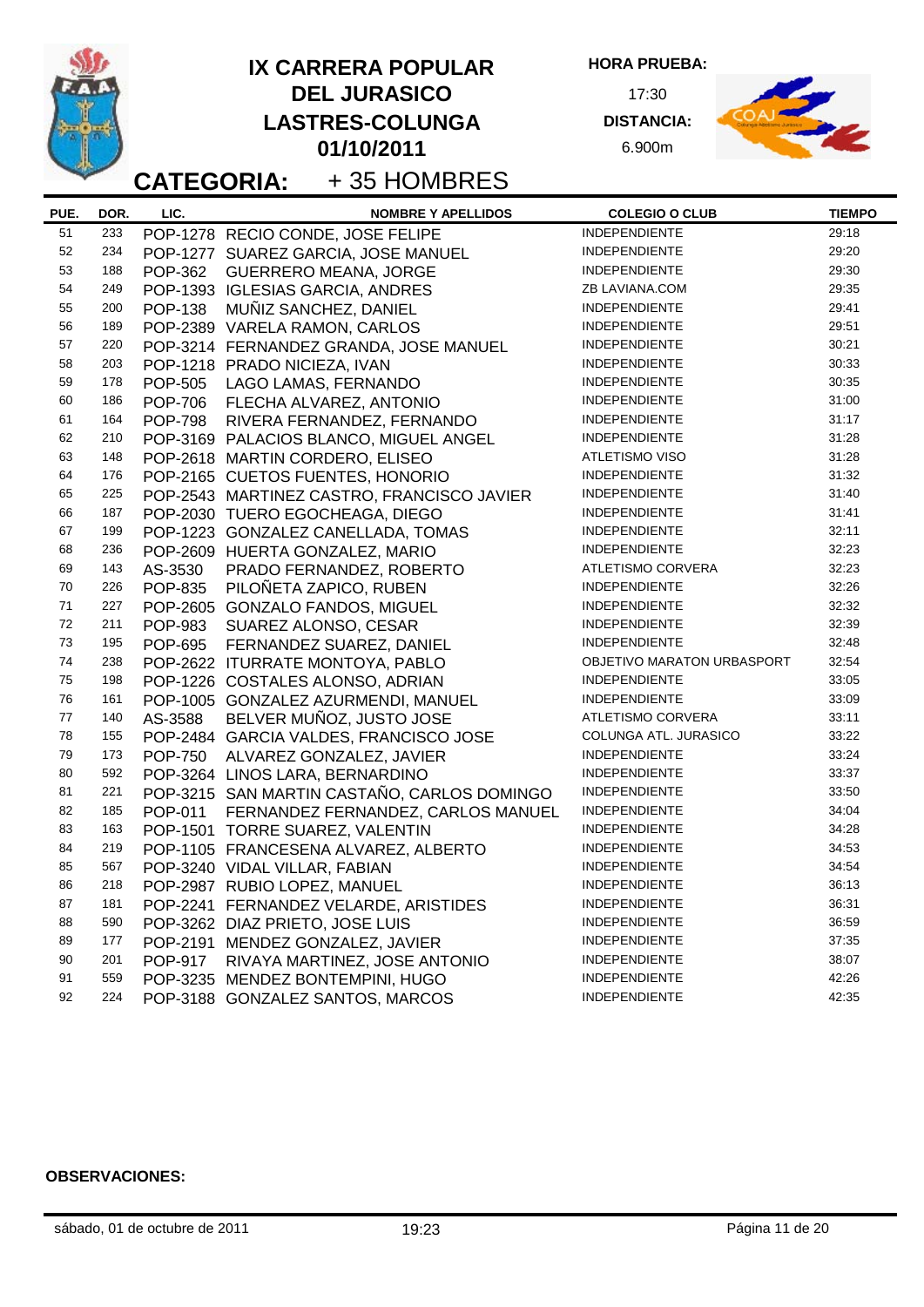|      |      |          | <b>IX CARRERA POPULAR</b><br><b>DEL JURASICO</b><br><b>LASTRES-COLUNGA</b><br>01/10/2011<br><b>CATEGORIA:</b> +40 MUJERES | <b>HORA PRUEBA:</b><br>17:30<br><b>DISTANCIA:</b><br>6.900m |               |
|------|------|----------|---------------------------------------------------------------------------------------------------------------------------|-------------------------------------------------------------|---------------|
| PUE. | DOR. | LIC.     | <b>NOMBRE Y APELLIDOS</b>                                                                                                 | <b>COLEGIO O CLUB</b>                                       | <b>TIEMPO</b> |
|      | 332  | O-5403   | <b>BLANCO JUBETE, BLANCA</b>                                                                                              | C.D. ELECTRONICA - RATO AVILES AT                           | 27:16         |
| 2    | 333  | O-6275   | <b>BELLO ESCLARIN, ESTHER</b>                                                                                             | CLUB DEPORTIVO ESTADIO GIJON                                | 28:52         |
| 3    | 340  | POP-1061 | PEREDO SAN SEBASTIAN, MARIA                                                                                               | <b>INDEPENDIENTE</b>                                        | 29:12         |
| 4    | 344  | O-6514   | <b>GARCIA CASTRO, SILVIA</b>                                                                                              | S.C.D. RIBADESELLA                                          | 30:20         |
| 5    | 341  |          | POP-3168 VARONA GUTIERREZ, NATIVIDAD                                                                                      | <b>INDEPENDIENTE</b>                                        | 31:17         |
| 6    | 543  |          | POP-3223 GARCIA SAIZ FATIMA                                                                                               | <b>INDEPENDIENTE</b>                                        | 33:04         |
| 7    | 334  |          | POP-1276 GONZALEZ SANCHEZ, INMACULADA                                                                                     | <b>INDEPENDIENTE</b>                                        | 35:06         |
| 8    | 336  |          | POP-3146 MENENDEZ ALIAS, INMACULADA                                                                                       | <b>INDEPENDIENTE</b>                                        | 38:51         |
| 9    | 339  |          | POP-2489 NORIEGA DOSAL, MARIA DOLORES                                                                                     | <b>INDEPENDIENTE</b>                                        | 40:02         |
| 10   | 338  | POP-626  | CORTINA IGLESIAS, MARIA CONCEPCION                                                                                        | <b>INDEPENDIENTE</b>                                        | 41:37         |
| 11   | 337  |          | POP-2055 DIEZ GONTAN, CRISTINA                                                                                            | <b>INDEPENDIENTE</b>                                        | 41:59         |

L,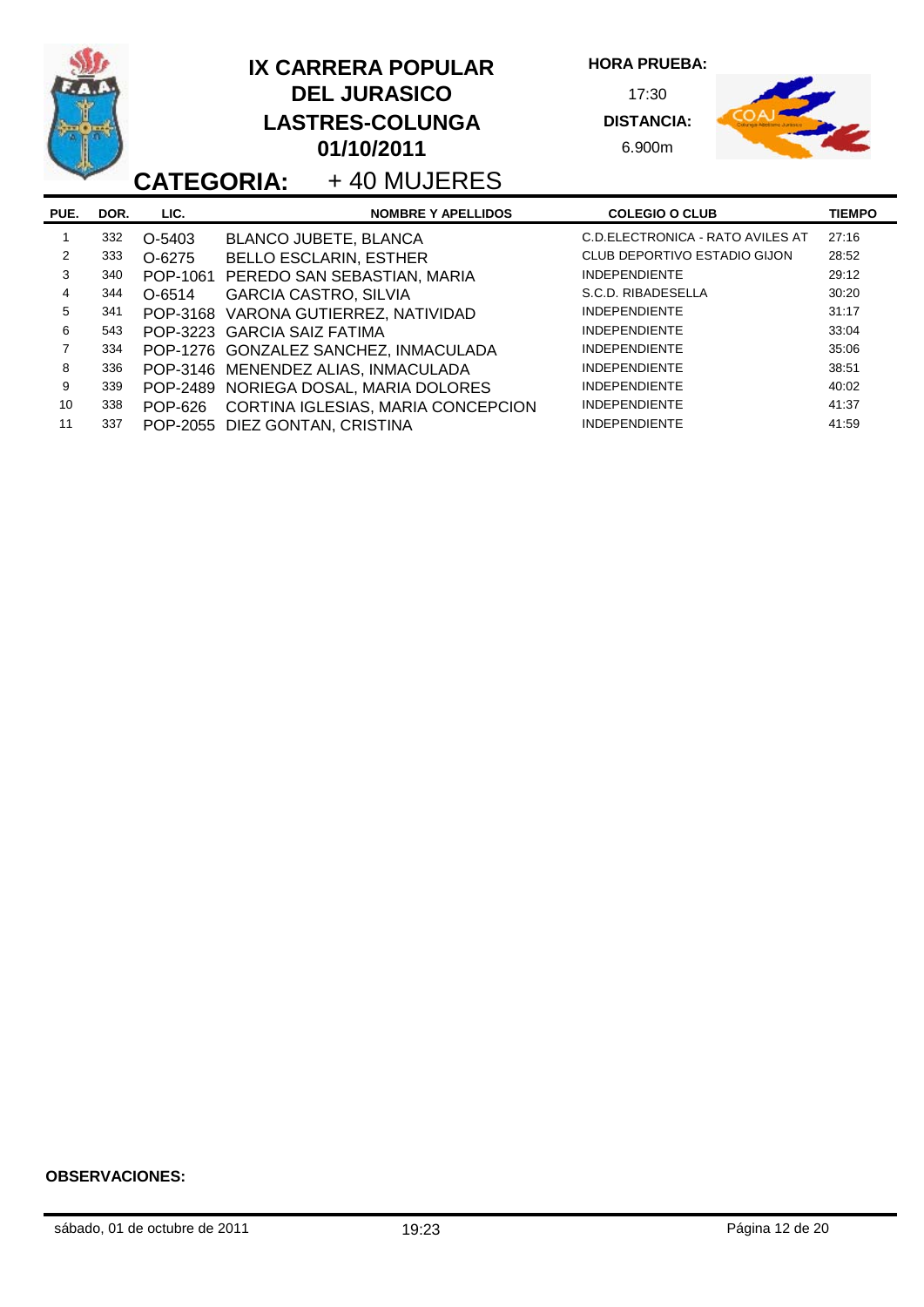|                |      |                | <b>IX CARRERA POPULAR</b><br><b>DEL JURASICO</b><br><b>LASTRES-COLUNGA</b><br>01/10/2011<br>+40 HOMBRES<br><b>CATEGORIA:</b> | <b>HORA PRUEBA:</b><br>17:30<br><b>DISTANCIA:</b><br>6.900m |               |
|----------------|------|----------------|------------------------------------------------------------------------------------------------------------------------------|-------------------------------------------------------------|---------------|
| PUE.           | DOR. | LIC.           | <b>NOMBRE Y APELLIDOS</b>                                                                                                    | <b>COLEGIO O CLUB</b>                                       | <b>TIEMPO</b> |
| $\mathbf{1}$   | 283  | <b>POP-941</b> | DIAZ GRUESO, LUIS                                                                                                            | INDEPENDIENTE                                               | 21:55         |
| 2              | 580  |                | POP-3252 RODRIGUEZ GARCIA JUAN CARLOS                                                                                        | <b>INDEPENDIENTE</b>                                        | 22:54         |
| 3              | 271  | AS-3492        | SUNTAXI TOPON, JOSE FRANCISCO                                                                                                | C.D.E. 2007 LLANERA                                         | 23:57         |
| $\overline{4}$ | 328  | AS-3464        | SUAREZ CELORIO, ENRIQUE                                                                                                      | S.C.D. RIBADESELLA                                          | 24:29         |
| 5              | 272  |                | POP-3177 FERNANDEZ TEZANOS, CLEMENTE                                                                                         | C.D.E. LABARO                                               | 24:56         |
| 6              | 273  | O-5401         | MURCIANO DE LA FUENTE, GREGORIO                                                                                              | C.D.ELECTRONICA - RATO AVILES AT                            | 25:14         |
| $\overline{7}$ | 329  | O-6288         | VALDES ALVAREZ, PABLO                                                                                                        | S.C.D. RIBADESELLA                                          | 25:22         |
| 8              | 327  |                | POP-3185 SUAREZ GONZALEZ, VITALIANO                                                                                          | S.C.D. RIBADESELLA                                          | 26:47         |
| 9              | 537  |                | POP-3217 ANAYA CASTELLANO, MIGUEL ANGEL                                                                                      | OCLE                                                        | 26:48         |
| 10             | 321  |                | POP-2231 CASTRO MOIRON, ILDEFONSO                                                                                            | <b>INDEPENDIENTE</b>                                        | 27:30         |
| 11             | 308  |                | POP-1476 GARCIA BLANCO, MIGUEL L.                                                                                            | <b>INDEPENDIENTE</b>                                        | 27:36         |
| 12             | 313  |                | POP-2482 SANTOS GALLEGO, DANIEL                                                                                              | <b>INDEPENDIENTE</b>                                        | 28:03         |
| 13             | 268  | POP-819        | <b>GARCIA ARGUELLES, JOSE LUIS</b>                                                                                           | ATLETISMO OCCIDENTE-NAVIA                                   | 28:21         |
| 14             | 302  |                | POP-2020 GARCIA SUAREZ, ALBERTO                                                                                              | <b>INDEPENDIENTE</b>                                        | 28:27         |
| 15             | 276  | AS-3385        | RIVAS ALVAREZ, FRANCISCO                                                                                                     | CLUB DEPORTIVO ESTADIO GIJON                                | 28:30         |
| 16             | 311  |                | POP-1307 SOLE DEL VALLE, JUAN                                                                                                | <b>INDEPENDIENTE</b>                                        | 28:31         |
| 17             | 318  |                | POP-1387 GARCIA GONZALEZ, JOSE MIGUEL                                                                                        | <b>INDEPENDIENTE</b>                                        | 28:33         |
| 18             | 317  |                | POP-2053 ALVAREZ GONZALEZ, JOSE CARLOS                                                                                       | <b>INDEPENDIENTE</b>                                        | 28:34         |
| 19             | 275  | <b>POP-906</b> | NAVARRO BRAGA, JOSE ANTONIO                                                                                                  | <b>CASERAS DE AVILES</b>                                    | 28:49         |
| 20             | 282  |                | POP-1136 GARCIA ALONSO, PEDRO MANUEL                                                                                         | EL GAITERO - VILLAVICIOSA                                   | 28:53         |
| 21             | 307  | <b>POP-652</b> | SANCHEZ RODRIGUEZ, JOSE ANTONIO                                                                                              | INDEPENDIENTE                                               | 29:20         |
| 22             | 288  |                | POP-2119 AZURMENDI FONSECA, JULIO                                                                                            | <b>INDEPENDIENTE</b>                                        | 29:23         |
| 23             | 279  | POP-761        | CASIELLES SEVARES, RAFAEL                                                                                                    | <b>CORRESIERO ATL.</b>                                      | 29:29         |
| 24             | 546  |                | POP-3225 RODRIGUEZ ALVAREZ, JUAN CARLOS                                                                                      | INDEPENDIENTE                                               | 30:02         |
| 25             | 274  | <b>POP-958</b> | VILLAR MORODO, JOSE MIGUEL                                                                                                   | <b>CASERAS DE AVILES</b>                                    | 30:16         |
| 26             | 306  |                | POP-1001 PELAYO MERINO, LUIS                                                                                                 | <b>INDEPENDIENTE</b>                                        | 30:23         |
| 27             | 292  |                | POP-1357 GARCIA MENENDEZ, JOSE LUIS                                                                                          | <b>INDEPENDIENTE</b>                                        | 30:32         |
| 28             | 322  |                | POP-2163 FERNANDEZ VALCARCE, ROBERTO TOMAS                                                                                   | INDEPENDIENTE                                               | 31:03         |
| 29             | 326  |                | POP-3203 LLANEZA FERNANDEZ, MANUEL ENRIQUE                                                                                   | QUO FITNESS OVIEDO                                          | 31:07         |
| 30             | 299  |                | POP-3132 VALLINA, MIGUEL                                                                                                     | <b>INDEPENDIENTE</b>                                        | 31:12         |
| 31             | 285  |                | POP-1249 CALS ANEIROS, PEDRO                                                                                                 | <b>INDEPENDIENTE</b>                                        | 31:21         |
| 32             | 269  |                | POP-2024 ZARDAIN FERNANDEZ, PEDRO                                                                                            | ATLETISMO OCCIDENTE-NAVIA                                   | 31:29         |
| 33             | 297  |                | POP-1171 VILLAR RODRIGUEZ, MARCOS                                                                                            | <b>INDEPENDIENTE</b>                                        | 31:30         |
| 34             | 291  |                | POP-1203 GRANADOS RODRIGUEZ, JOSE                                                                                            | <b>INDEPENDIENTE</b>                                        | 31:57         |
| 35             | 584  |                | POP-3256 ROZA SERRANO XUAN                                                                                                   | <b>INDEPENDIENTE</b>                                        | 32:10         |
| 36             | 280  |                | POP-1181 QUIROS RODRIGUEZ, JOSE RAMON                                                                                        | CORRESIERO ATL.                                             | 32:25         |
| 37             | 331  |                | POP-3175 MORO GONZALEZ, FLORENCIO                                                                                            | <b>XENTE CORRENDERA</b>                                     | 32:29         |
| 38             | 286  |                | POP-1242 GARCIA GARCIA, ANGEL                                                                                                | <b>INDEPENDIENTE</b>                                        | 32:44         |
| 39             | 290  |                | POP-3167 GOMEZ EJEDA, JESUS                                                                                                  | <b>INDEPENDIENTE</b>                                        | 33:08         |
| 40             | 298  |                | POP-2659 REY NUÑEZ, ALEX                                                                                                     | <b>INDEPENDIENTE</b>                                        | 33:28         |
| 41             | 319  |                | POP-2096 RIESTRA RODRIGUEZ, JAVIER                                                                                           | <b>INDEPENDIENTE</b>                                        | 34:02         |
| 42             | 586  |                | POP-3258 CUBIELLA VILLAR, JUAN ENRIQUE                                                                                       | <b>INDEPENDIENTE</b>                                        | 34:19         |
| 43             | 267  |                | POP-3148 ANAYA CASTELLANO, SANTIAGO ANTONIO                                                                                  | ATL. OCLE                                                   | 34:55         |
| 44             | 295  |                | POP-1189 LORENZANA CASCALLANA, AGUSTIN                                                                                       | <b>INDEPENDIENTE</b>                                        | 34:56         |
| 45             | 293  |                | POP-940 GONZALEZ MARTINEZ, JOSE LUIS                                                                                         | <b>INDEPENDIENTE</b>                                        | 35:08         |
| 46             | 287  |                | POP-1346 GOMEZ PEREZ, VALENTIN                                                                                               | <b>INDEPENDIENTE</b>                                        | 36:11         |
| 47             | 303  |                | POP-2011 GONZALEZ GONZALEZ, MIGUEL                                                                                           | <b>INDEPENDIENTE</b>                                        | 36:11         |
| 48             | 305  | <b>POP-709</b> | ALVAREZ IGLESIAS, BENIGNO FERNANDO                                                                                           | <b>INDEPENDIENTE</b>                                        | 36:48         |
| 49             | 304  |                | POP-2010 PEREZ GARCIA, MANUEL ANGEL                                                                                          | <b>INDEPENDIENTE</b>                                        | 37:28         |
| 50             | 323  |                | POP-2544 FERNANDEZ GONZALEZ, ANTONIO FAUSTINO                                                                                | <b>INDEPENDIENTE</b>                                        | 37:31         |

-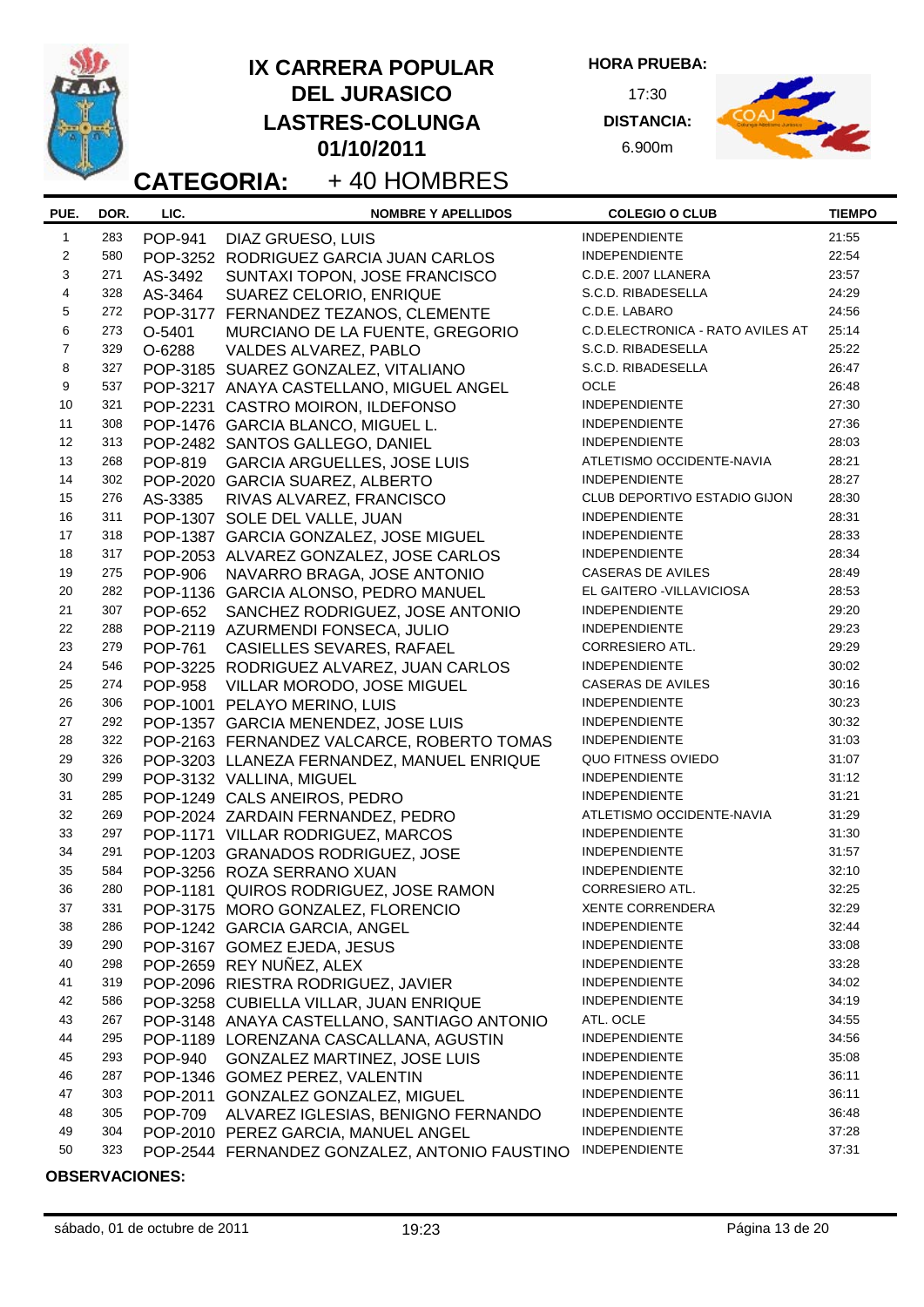|      |      | <b>CATEGORIA:</b> | <b>IX CARRERA POPULAR</b><br><b>DEL JURASICO</b><br><b>LASTRES-COLUNGA</b><br>01/10/2011<br>+40 HOMBRES | <b>HORA PRUEBA:</b><br>17:30<br><b>DISTANCIA:</b><br>6.900m |               |
|------|------|-------------------|---------------------------------------------------------------------------------------------------------|-------------------------------------------------------------|---------------|
| PUE. | DOR. | LIC.              | <b>NOMBRE Y APELLIDOS</b>                                                                               | <b>COLEGIO O CLUB</b>                                       | <b>TIEMPO</b> |
| 51   | 284  |                   | POP-2164 HERRERO COSTALES, DAVID                                                                        | <b>INDEPENDIENTE</b>                                        | 37:39         |
| 52   | 330  |                   | POP-1054 PEREZ LANTARON, MANUEL                                                                         | <b>VETERANOS BALONMANO AVILES</b>                           | 37:44         |
| 53   | 316  | <b>POP-763</b>    | BRAÑA REQUEJO, JUAN CANDIDO                                                                             | <b>INDEPENDIENTE</b>                                        | 38:32         |
| 54   | 309  |                   | POP-2989 BRAÑA ASENSIO, FERNANDO                                                                        | <b>INDEPENDIENTE</b>                                        | 39:03         |
| 55   | 310  | <b>POP-625</b>    | ROMERO ROMERO, FERNANDO                                                                                 | <b>INDEPENDIENTE</b>                                        | 41:26         |
| 56   | 315  |                   | POP-2038 FERNANDEZ GOMEZ, MANUEL                                                                        | <b>INDEPENDIENTE</b>                                        | 42:01         |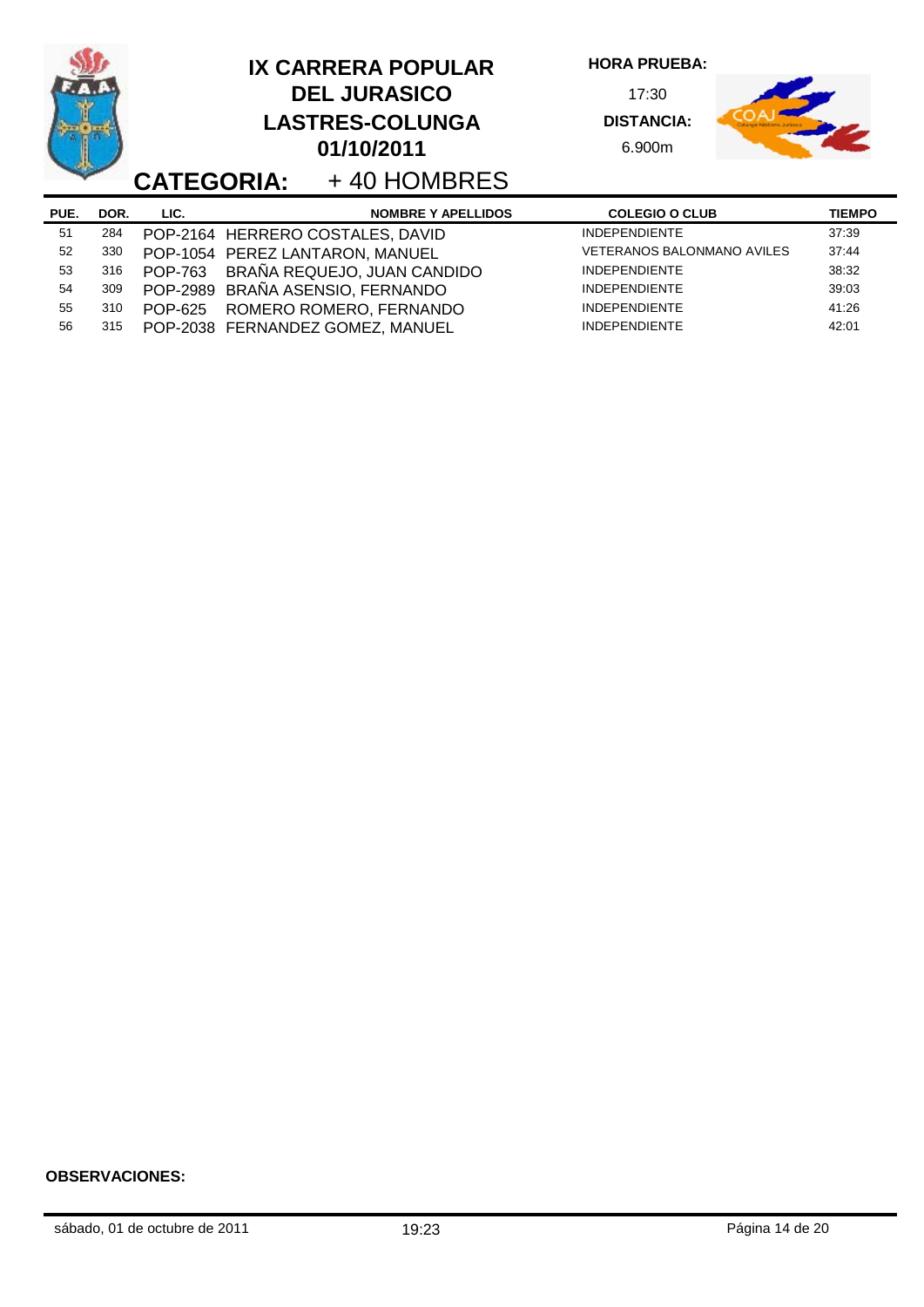|      |      |                |                       | <b>IX CARRERA POPULAR</b><br><b>DEL JURASICO</b><br><b>LASTRES-COLUNGA</b><br>01/10/2011<br><b>CATEGORIA:</b> +45 MUJERES | <b>HORA PRUEBA:</b><br>17:30<br><b>DISTANCIA:</b><br>6.900m |               |
|------|------|----------------|-----------------------|---------------------------------------------------------------------------------------------------------------------------|-------------------------------------------------------------|---------------|
| PUE. | DOR. | LIC.           |                       | <b>NOMBRE Y APELLIDOS</b>                                                                                                 | <b>COLEGIO O CLUB</b>                                       | <b>TIEMPO</b> |
|      | 400  |                | POP-3154 COE, CLELLAN |                                                                                                                           | <b>INDEPENDIENTE</b>                                        | 31:12         |
| 2    | 397  |                |                       | POP-1103 VALLE GORDILLO, ANA MARIA                                                                                        | <b>INDEPENDIENTE</b>                                        | 33:03         |
| 3    | 398  |                |                       | POP-1145 ALVAREZ CASTRILLO, COVADONGA                                                                                     | <b>INDEPENDIENTE</b>                                        | 33:10         |
| 4    | 394  |                |                       | POP-2621 GRANDA VEGA, MARIA TERESA                                                                                        | Atletismo Ocle                                              | 33:52         |
| 5    | 393  | POP-523        |                       | RIVERO PEREZ, MARIA ANGELES                                                                                               | ATL. OCLE                                                   | 36:04         |
| 6    | 399  |                |                       | POP-1345 CORONADO JORGE, INMACULADA                                                                                       | <b>INDEPENDIENTE</b>                                        | 36:06         |
| 7    | 581  |                |                       | POP-3253 MORENO RODRIGUEZ, NOEMI                                                                                          | <b>INDEPENDIENTE</b>                                        | 38:56         |
| 8    | 401  | <b>POP-954</b> |                       | SAN NARCISO SOSA, ANA                                                                                                     | <b>INDEPENDIENTE</b>                                        | 43:59         |

ò.

L,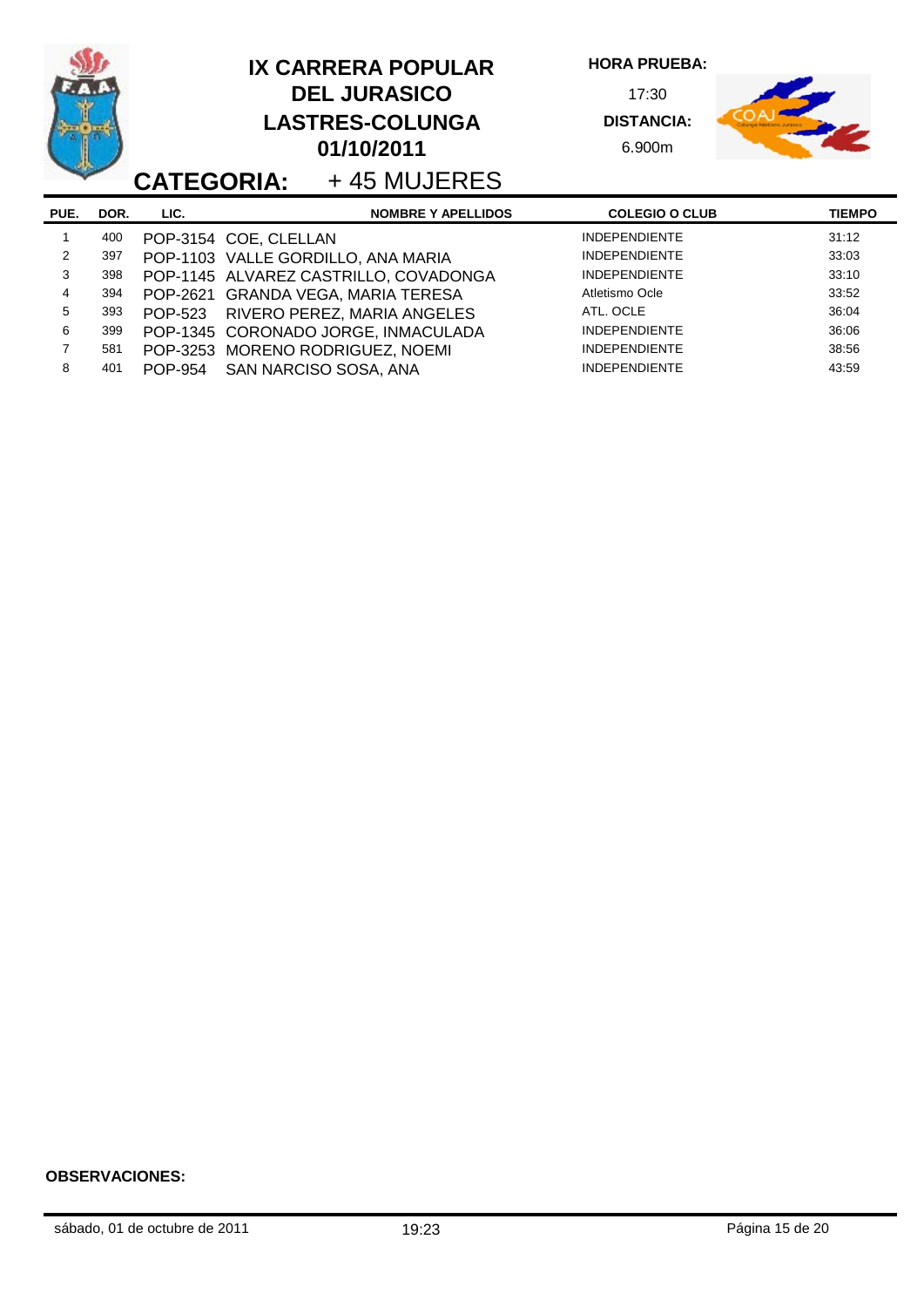|                         |      |                | <b>IX CARRERA POPULAR</b><br><b>DEL JURASICO</b><br><b>LASTRES-COLUNGA</b><br>01/10/2011<br>+45 HOMBRES<br><b>CATEGORIA:</b> | <b>HORA PRUEBA:</b><br>17:30<br><b>DISTANCIA:</b><br>6.900m |               |
|-------------------------|------|----------------|------------------------------------------------------------------------------------------------------------------------------|-------------------------------------------------------------|---------------|
| PUE.                    | DOR. | LIC.           | <b>NOMBRE Y APELLIDOS</b>                                                                                                    | <b>COLEGIO O CLUB</b>                                       | <b>TIEMPO</b> |
| $\mathbf{1}$            | 345  | O-6381         | DE LA VEGA GARCIA, LUIS FRANCISCO                                                                                            | <b>AGRUPACION DEPORTIVA GIJON ATL</b>                       | 25:30         |
| $\overline{2}$          | 384  |                | POP-1102 DE LA FUENTE GALVAN, JESUS                                                                                          | <b>INDEPENDIENTE</b>                                        | 25:30         |
| 3                       | 347  | O-6379         | CARAVES SOBERADO, JOSE ANTONIO                                                                                               | AGRUPACION DEPORTIVA GIJON ATL                              | 25:54         |
| $\overline{\mathbf{4}}$ | 358  |                | POP-1480 GUEVARA MORENO, PEDRO                                                                                               | <b>INDEPENDIENTE</b>                                        | 26:00         |
| 5                       | 390  | O-6668         | ALVAREZ MARTINEZ, JAVIER                                                                                                     | <b>TOSCAF RECTA FINAL</b>                                   | 26:17         |
| 6                       | 389  | O-5337         | VALDES GALLEGO, ALFONSO                                                                                                      | RECTA FINAL-TOSCAF                                          | 26:22         |
| $\overline{7}$          | 352  |                | POP-2307 DIAZ GONZALEZ, GREGORIO                                                                                             | <b>CLUB TRIATLON OVIEDO</b>                                 | 26:25         |
| 8                       | 383  | <b>POP-999</b> | EGOCHEAGA RODRIGUEZ, JORGE                                                                                                   | <b>INDEPENDIENTE</b>                                        | 26:54         |
| 9                       | 551  |                | POP-3229 VALVERDE ALVAREZ, JUAN JOSE                                                                                         | <b>INDEPENDIENTE</b>                                        | 27:11         |
| 10                      | 388  | S-9737         | TERAN VIGIL, GONZALO                                                                                                         | NETTO ATLETICO COLINDRES                                    | 27:18         |
| 11                      | 363  |                | POP-2414 MACIAS MARIANO, GREGORIO                                                                                            | <b>INDEPENDIENTE</b>                                        | 27:50         |
| 12                      | 368  |                | POP-3200 CORUJO ALONSO, JUAN CARLOS                                                                                          | <b>INDEPENDIENTE</b>                                        | 28:04         |
| 13                      | 542  |                | POP-3222 SAN MARTIN, SANTAMARIA, JOSE ENRIQUE                                                                                | <b>INDEPENDIENTE</b>                                        | 28:17         |
| 14                      | 356  |                | POP-1229 ALONSO RODRIGUEZ, SERGIO                                                                                            | <b>GRASIAS</b>                                              | 28:38         |
| 15                      | 378  |                | POP-1184 ALVAREZ GARCIA, RAMON                                                                                               | <b>INDEPENDIENTE</b>                                        | 28:54         |
| 16                      | 357  | <b>POP-977</b> | DIAZ GARCIA, FRANCISCO ELADIO                                                                                                | <b>GRASIAS</b>                                              | 29:27         |
| 17                      | 381  |                | POP-1144 FERNANDEZ MEANA, JUAN                                                                                               | <b>INDEPENDIENTE</b>                                        | 30:01         |
| 18                      | 364  |                | POP-2600 RODRIGUEZ BRAVO, ARMANDO                                                                                            | <b>INDEPENDIENTE</b>                                        | 30:08         |
| 19                      | 355  |                | POP-1127 ALVAREZ RAMOS, CARLOS                                                                                               | COLUNGA ATL. JURASICO                                       | 30:23         |
| 20                      | 569  |                | POP-3242 PALACIO GARCIA GONZALO                                                                                              | <b>INDEPENDIENTE</b>                                        | 30:30         |
| 21                      | 386  |                | POP-3176 LEINWEBER, MARTIN                                                                                                   | <b>INDEPENDIENTE</b>                                        | 30:36         |
| 22                      | 578  |                | POP-3249 VILLAR TOMAS JOSE ANTONIO                                                                                           | <b>INDEPENDIENTE</b>                                        | 30:50         |
| 23                      | 370  | <b>POP-392</b> | AGUILAR-GALINDO BUSTIO, JAVIER                                                                                               | <b>INDEPENDIENTE</b>                                        | 30:51         |
| 24                      | 392  |                | POP-1299 SUAREZ GONZALEZ, DAVID                                                                                              | <b>ZB LAVIANA</b>                                           | 30:54         |
| 25                      | 366  |                | POP-1298 CISNEROS COSTAS, AUGUSTO                                                                                            | <b>INDEPENDIENTE</b>                                        | 31:03         |
| 26                      | 353  | <b>POP-969</b> | PASTOR LOBO, BENITO                                                                                                          | COLUNGA ATL. JURASICO                                       | 31:19         |
| 27                      | 385  |                | POP-1365 MARTINEZ FAEDO, LEONARDO                                                                                            | <b>INDEPENDIENTE</b>                                        | 32:44         |
| 28                      | 362  |                | POP-3216 PEREZ BUSTAMANTE, AARNE                                                                                             | INDEPENDIENTE                                               | 32:45         |
| 29                      | 379  | POP-956        | GARCIA SEGOVIA, LEANDRO                                                                                                      | <b>INDEPENDIENTE</b>                                        | 32:49         |
| 30                      | 382  |                | POP-1143 FERNANDEZ MESA, JOSE                                                                                                | <b>INDEPENDIENTE</b>                                        | 33:02         |
| 31                      | 367  |                | POP-2442 GALLEGO CASTRO, MIGUEL MAURICIO                                                                                     | <b>INDEPENDIENTE</b>                                        | 33:59         |
| 32                      | 361  |                | POP-024 ZARAUZA QUIROS, FRANCISCO                                                                                            | <b>INDEPENDIENTE</b>                                        | 34:07         |
| 33                      | 369  |                | POP-2491 GARCIA GUTIERREZ, VICTOR ANTONIO                                                                                    | <b>INDEPENDIENTE</b>                                        | 35:08         |
| 34                      | 377  | <b>POP-949</b> | ALVAREZ ALONSO, SEGUNDO                                                                                                      | <b>INDEPENDIENTE</b>                                        | 36:20         |
| 35                      | 556  |                | POP-3233 GARCIA NORNIELLA FLORENTINO                                                                                         | <b>INDEPENDIENTE</b>                                        | 36:54         |
| 36                      | 374  |                | POP-1255 VALLINA COLLADO, ALEJANDRO                                                                                          | <b>INDEPENDIENTE</b>                                        | 41:49         |

.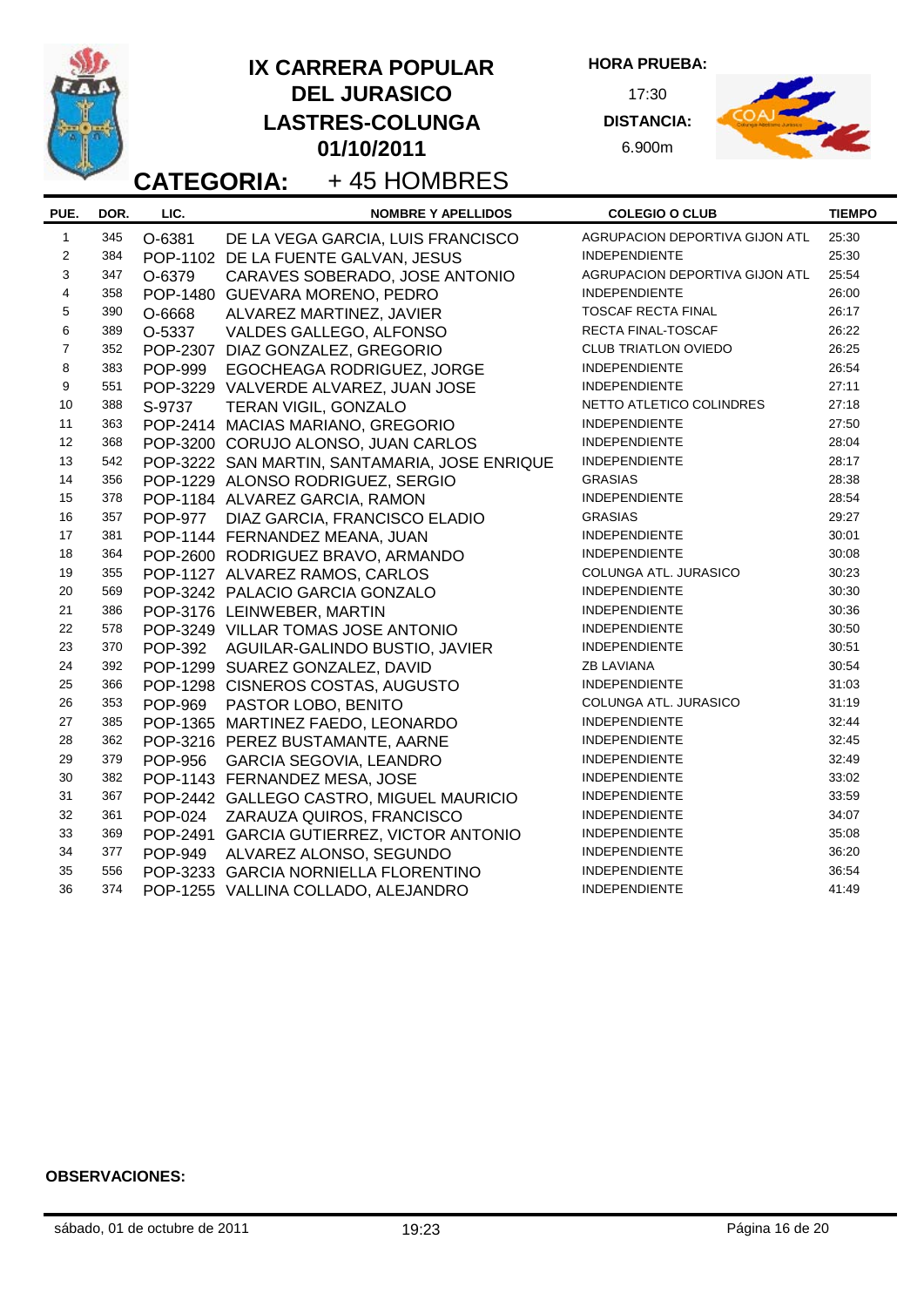|      |      |          |                                   | <b>IX CARRERA POPULAR</b><br><b>DEL JURASICO</b><br><b>LASTRES-COLUNGA</b><br>01/10/2011<br><b>CATEGORIA:</b> +50 MUJERES | <b>HORA PRUEBA:</b><br>17:30<br><b>DISTANCIA:</b><br>6.900m |               |
|------|------|----------|-----------------------------------|---------------------------------------------------------------------------------------------------------------------------|-------------------------------------------------------------|---------------|
| PUE. | DOR. | LIC.     |                                   | <b>NOMBRE Y APELLIDOS</b>                                                                                                 | <b>COLEGIO O CLUB</b>                                       | <b>TIEMPO</b> |
|      | 448  | O-6516   |                                   | POSADA ALAS, MARIA HORTENSIA                                                                                              | S.C.D. RIBADESELLA                                          | 27:04         |
| 2    | 447  |          | POP-1027 GARCIA NORNIELLA, BEGOÑA |                                                                                                                           | <b>INDEPENDIENTE</b>                                        | 35:17         |
| 3    | 445  | O-4952   | SANCHEZ CRUZ, PILAR               |                                                                                                                           | <b>CLUB ATLETISMO OCLE</b>                                  | 39:11         |
| 4    | 588  | POP-3260 | <b>VALLE LLERA, LUPE</b>          |                                                                                                                           | <b>INDEPENDIENTE</b>                                        | 40:46         |
| 5    | 446  |          |                                   | POP-3211 ALVAREZ-REQUEJO PEREZ, ROSA ELISA                                                                                | <b>INDEPENDIENTE</b>                                        | 41:37         |
| 6    | 589  |          | POP-3261 VALLE LLERA, TERESA      |                                                                                                                           | <b>INDEPENDIENTE</b>                                        | 43:37         |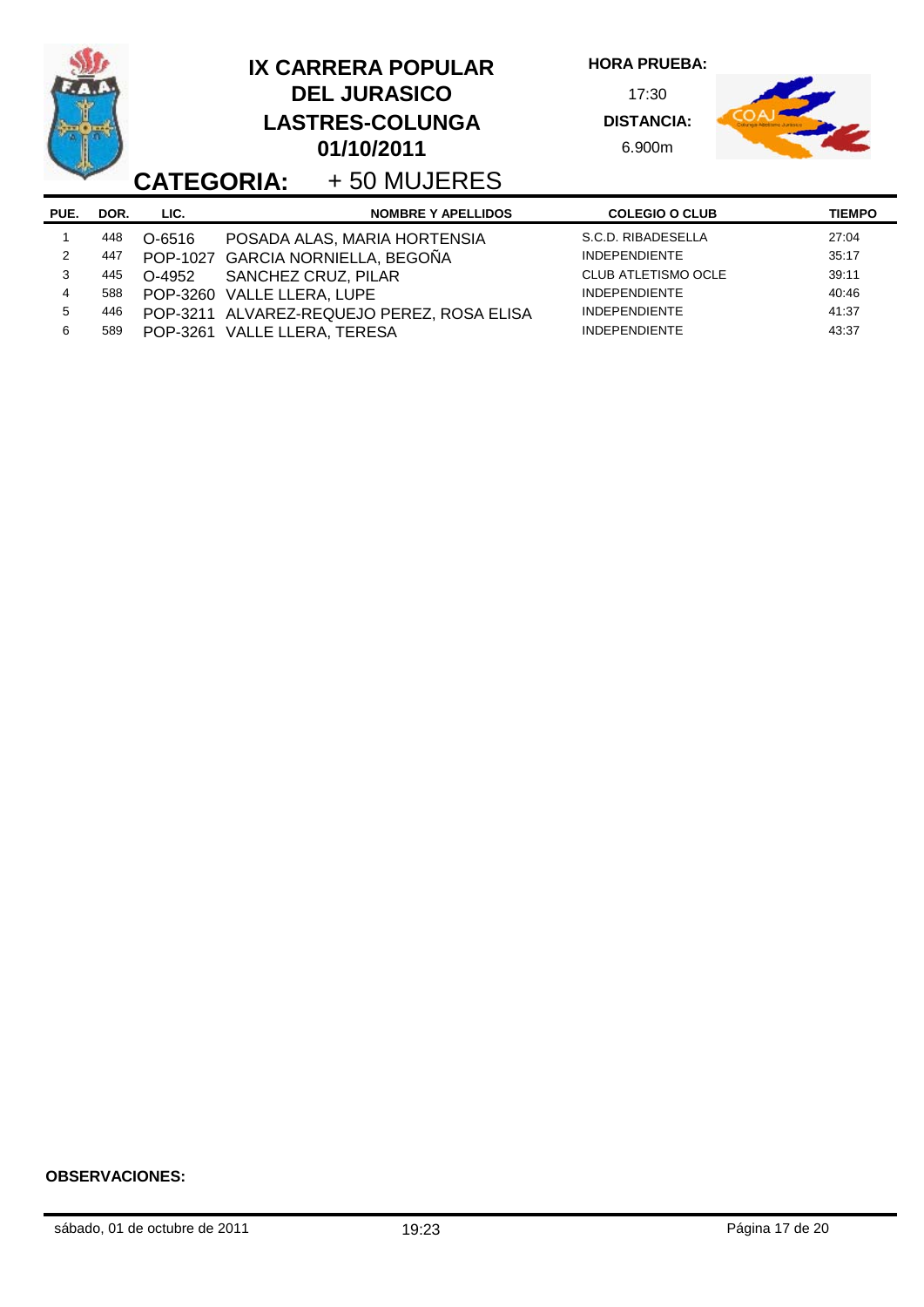|                |            | <b>IX CARRERA POPULAR</b> |                                            |                           | <b>HORA PRUEBA:</b>            |               |
|----------------|------------|---------------------------|--------------------------------------------|---------------------------|--------------------------------|---------------|
|                |            |                           | <b>DEL JURASICO</b>                        |                           | 17:30                          |               |
|                |            |                           | <b>LASTRES-COLUNGA</b>                     |                           | <b>DISTANCIA:</b>              |               |
|                |            |                           | 01/10/2011                                 |                           | 6.900m                         |               |
|                |            |                           |                                            |                           |                                |               |
|                |            | <b>CATEGORIA:</b>         | +50 HOMBRES                                |                           |                                |               |
| PUE.           | DOR.       | LIC.                      |                                            | <b>NOMBRE Y APELLIDOS</b> | <b>COLEGIO O CLUB</b>          | <b>TIEMPO</b> |
| $\mathbf{1}$   | 439        | O-6045                    | PIRE CALLEJO, ROBERTO                      |                           | S.C.D. RIBADESELLA             | 23:27         |
| 2              | 413        | POP-1323                  | DELGADO DE FELIPE, JOSE                    |                           | COLUNGA ATL. JURASICO          | 25:21         |
| 3              | 440        | O-6044                    | SANCHEZ BERBES, ROBERTO                    |                           | S.C.D. RIBADESELLA             | 25:25         |
| $\overline{4}$ | 442        | O-6290                    | GONZALEZ CONDE, DELFIN MAXIMINO            |                           | S.C.D. RIBADESELLA             | 26:21         |
| 5              | 434        |                           | POP-3166 FERNANDEZ GARCIA, RAMON BENJAMIN  |                           | <b>INDEPENDIENTE</b>           | 26:28         |
| 6              | 412        | O-6319                    | ALVAREZ FERNANDEZ, MANUEL JOSE             |                           | CIUDAD DE GIJON                | 26:34         |
| $\overline{7}$ | 406        | O-3992                    | CABELLO GONZALEZ, RAFAEL                   |                           | ATLETISMO KM.0                 | 27:15         |
| 8              | 403        | O-6382                    | DELGADO CHAMORRO, FRANCISCO                |                           | AGRUPACION DEPORTIVA GIJON ATL | 27:15         |
| 9              | 444        |                           | POP-2626 SUAREZ BERMEJO, ABRAHAM           |                           | <b>XENTE CORRENDERA</b>        | 27:25         |
| 10             | 432        | <b>POP-736</b>            | VERA PACHACAMA, RODOLFO                    |                           | <b>INDEPENDIENTE</b>           | 27:37         |
| 11             | 407        |                           | POP-2488 FERNANDEZ FERNANDEZ, FRANCISCO E. |                           | ATLETISMO OCCIDENTE-NAVIA      | 28:20         |
| 12             | 435        |                           | POP-3189 RECIO MUÑIZ, JOSE MANUEL          |                           | <b>INDEPENDIENTE</b>           | 28:30         |
| 13             | 410        | S-383                     | SANTIDRIAN NAVARRO, JOSE RICARDO           |                           | Carcoba-Ribamontan al Mar      | 28:49         |
| 14             | 405        | AS-2159                   | SANCHEZ GONZALEZ, MARCIANO                 |                           | ATLETISMO GOZON                | 29:12         |
| 15             | 411        | <b>POP-972</b>            | SUAREZ MURIAS, JOSE MANUEL                 |                           | CENTRO ASTURIANO               | 29:26         |
| 16             | 443        | <b>POP-687</b>            | <b>GARCIA RUISANCHEZ, ALVARO</b>           |                           | <b>SCD Ribadesella</b>         | 29:35         |
| 17             | 414        |                           | POP-1354 GARCIA COBIAN, VICENTE            |                           | COLUNGA ATL. JURASICO          | 29:42         |
| 18             | 431        |                           | POP-1326 RODRIGUEZ MENDEZ, ANDRES          |                           | <b>INDEPENDIENTE</b>           | 30:27         |
| 19             | 429        |                           | POP-3147 LLANA SUAREZ, GREGORIO            |                           | <b>INDEPENDIENTE</b>           | 30:34         |
| 20             | 416        | <b>POP-364</b>            | VALLINA SANCHEZ, MANUEL JESUS              |                           | Esnova Gijon                   | 31:14         |
| 21             | 418        |                           | POP-1003 ALVAREZ GARCIA, CANDIDO           |                           | <b>INDEPENDIENTE</b>           | 31:15         |
| 22             | 415        | <b>POP-899</b>            | CASTRO IGLESIAS, SANTOS GERARDO            |                           | COLUNGA ATL. JURASICO          | 31:25         |
| 23             | 409        |                           | POP-2015 SOMOANO FERNANDEZ, CHELU          |                           | CANGAS DE ONIS ATL             | 31:40         |
| 24             | 408        | AS-3562                   | GONZALEZ FOYO, JOSE ANTONIO                |                           | C.D.E. 2007 LLANERA            | 32:23         |
| 25             | 425        | <b>POP-306</b>            | LLANEZA ALVAREZ, JESUS LUIS                |                           | <b>INDEPENDIENTE</b>           | 32:31         |
| 26             | 424        |                           | POP-2035 ENCINAS LOPEZ, VICTOR MANUEL      |                           | <b>INDEPENDIENTE</b>           | 32:45         |
| 27             | 423        | <b>POP-955</b>            | SAN NARCISO SOSA, ALFREDO                  |                           | <b>INDEPENDIENTE</b>           | 32:52         |
| 28             | 566        |                           | POP-3239 GARCIA PUENTE, CONSTANTINO        |                           | INDEPENDIENTE                  | 33:14         |
| 29             | 420        |                           | POP-855 GARCIA CASAL, JORGE LUIS           |                           | <b>INDEPENDIENTE</b>           | 33:58         |
| 30             | 433        |                           | POP-3186 ROBLEDA GARCIA, RICARDO           |                           | <b>INDEPENDIENTE</b>           | 34:03         |
| 31             | 430        |                           | POP-1000 AGUADO NUÑEZ, ANDRES              |                           | INDEPENDIENTE                  | 34:17         |
| 32             | 436        | <b>POP-850</b>            | SANZ DE DIEGO, JUAN JOSE                   |                           | <b>INDEPENDIENTE</b>           | 34:35         |
| 33             | 574        |                           | POP-3246 FERNANDEZ MARTINEZ, URBANO        |                           | <b>INDEPENDIENTE</b>           | 35:02         |
| 34             | 437        | <b>POP-670</b>            | FERNANDEZ FERNANDEZ, JOSE ANTONIO          |                           | <b>LYPICO</b>                  | 35:21         |
| 35             | 438        | <b>POP-671</b>            | VAQUERO COMAS, JESUS ANGEL                 |                           | <b>LYPICO</b>                  | 35:22         |
| 36             | 404        | <b>POP-553</b>            |                                            |                           | ATL. OCLE                      | 36:06         |
| 37             |            |                           | <b>GONZALEZ MONTES, ALBERTO</b>            |                           | <b>INDEPENDIENTE</b>           | 37:51         |
| 38             | 426<br>417 |                           | POP-1025 CAMPOMANES LLANA, GABRIEL         |                           | <b>INDEPENDIENTE</b>           | 39:00         |
| 39             | 428        |                           | POP-1672 PERALTA RODRIGUEZ, RAFAEL         |                           | <b>INDEPENDIENTE</b>           | 39:12         |
| 40             |            |                           | POP-3183 DIAZ VEGA, MARTIN ALONSO          |                           | <b>INDEPENDIENTE</b>           |               |
|                | 419        |                           | POP-2014 IGLESIAS ALVAREZ, JUAN LUIS       |                           |                                | 43:32         |

-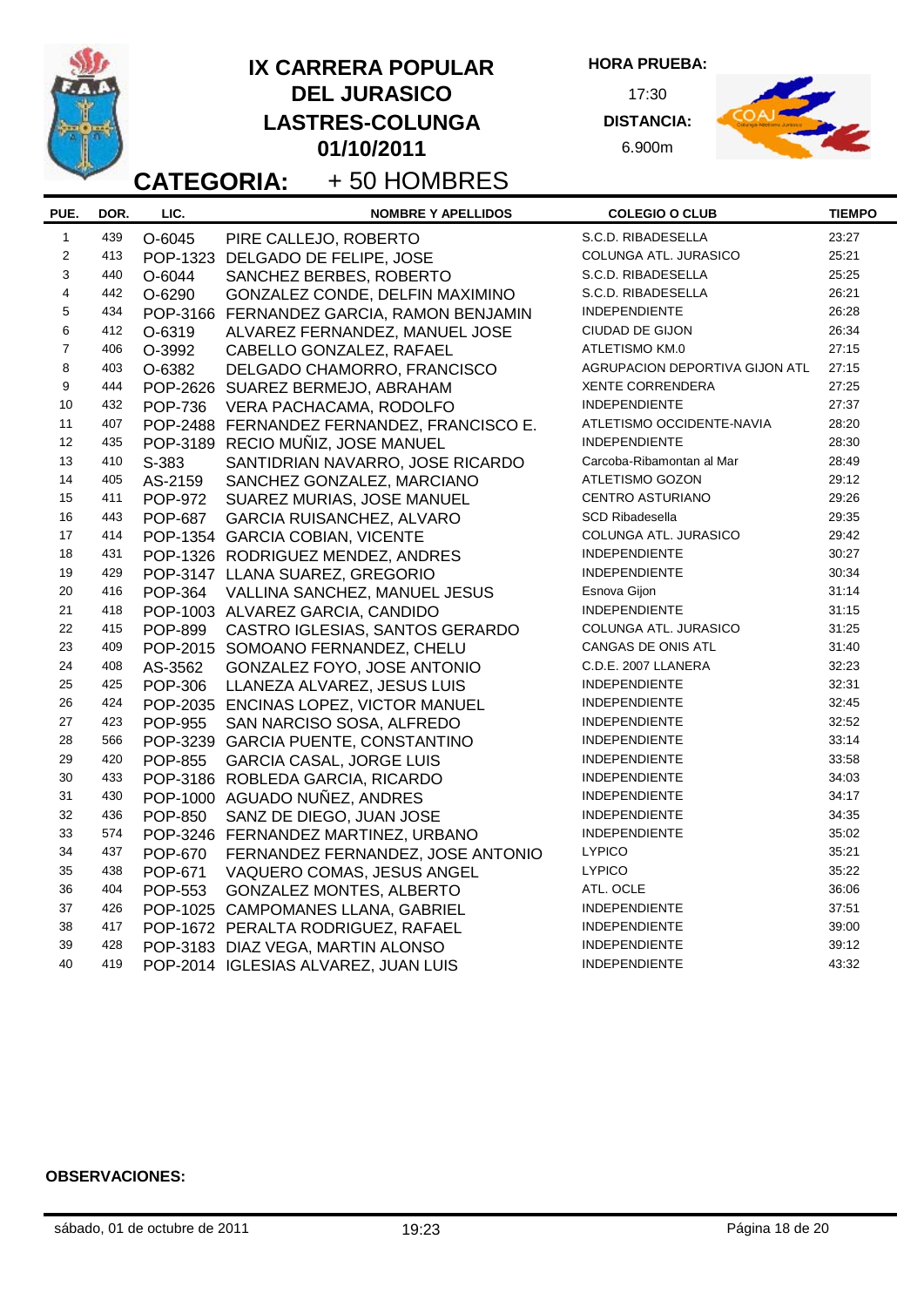|                |      |                | <b>IX CARRERA POPULAR</b><br><b>DEL JURASICO</b><br><b>LASTRES-COLUNGA</b><br>01/10/2011<br><b>CATEGORIA:</b> +55 HOMBRES | <b>HORA PRUEBA:</b><br>17:30<br><b>DISTANCIA:</b><br>6.900m |               |
|----------------|------|----------------|---------------------------------------------------------------------------------------------------------------------------|-------------------------------------------------------------|---------------|
| PUE.           | DOR. | LIC.           | <b>NOMBRE Y APELLIDOS</b>                                                                                                 | <b>COLEGIO O CLUB</b>                                       | <b>TIEMPO</b> |
| 1              | 450  | O-5357         | RODRIGUEZ LEO, ELOY                                                                                                       | ATLETISMO CORVERA                                           | 27:27         |
| $\overline{2}$ | 462  | <b>POP-802</b> | SANCHEZ PEON, ANGEL                                                                                                       | <b>INDEPENDIENTE</b>                                        | 28:01         |
| 3              | 464  | <b>POP-493</b> | LOBO SUAREZ, JOSE LUIS                                                                                                    | <b>OCHOBRE</b>                                              | 28:17         |
| 4              | 452  | AS-3604        | ALVAREZ BARDON, JOSE MANUEL                                                                                               | CLUB DEPORTIVO ESBARDU                                      | 28:23         |
| 5              | 459  | <b>POP-591</b> | CIMA PRADO, JUAN JOSE                                                                                                     | <b>INDEPENDIENTE</b>                                        | 28:55         |
| 6              | 461  | POP-851        | <b>GARCIA GALLEGO, RAMON</b>                                                                                              | <b>INDEPENDIENTE</b>                                        | 29:22         |
| 7              | 460  | <b>POP-583</b> | GARCIA SUAREZ, FRANCISCO ANGEL                                                                                            | <b>INDEPENDIENTE</b>                                        | 29:24         |
| 8              | 456  | POP-2039       | NICOLAS APARICIO, JOAQUIN                                                                                                 | <b>GRASIAS</b>                                              | 29:44         |
| 9              | 451  | O-5529         | FERNANDEZ SANTOS, JESUS AURELIO                                                                                           | ATLETISMO GOZON                                             | 30:10         |
| 10             | 458  | <b>POP-726</b> | ALONSO FERNANDEZ, JOSE RAMON                                                                                              | <b>INDEPENDIENTE</b>                                        | 30:47         |
| 11             | 562  | <b>POP-396</b> | MEANA FERNANDEZ, MIGUEL                                                                                                   | <b>INDEPENDIENTE</b>                                        | 31:14         |
| 12             | 457  | POP-2009       | <b>BOLADO PUENTE, GONZALO</b>                                                                                             | <b>INDEPENDIENTE</b>                                        | 32:56         |
| 13             | 454  | POP-731        | GINES-MARTINEZ MARTINEZ, FERNANDO                                                                                         | COLUNGA ATL. JURASICO                                       | 33:29         |
| 14             | 463  | S-5526         | <b>GARCIA BARANDA, LUIS MIGUEL</b>                                                                                        | <b>MADERAS BUELNA</b>                                       | 35:08         |
| 15             | 453  | AS-3364        | CORDON SANTAMARIA, JOSE LUIS                                                                                              | <b>CLUB DEPORTIVO ESBARDU</b>                               | 44:00         |